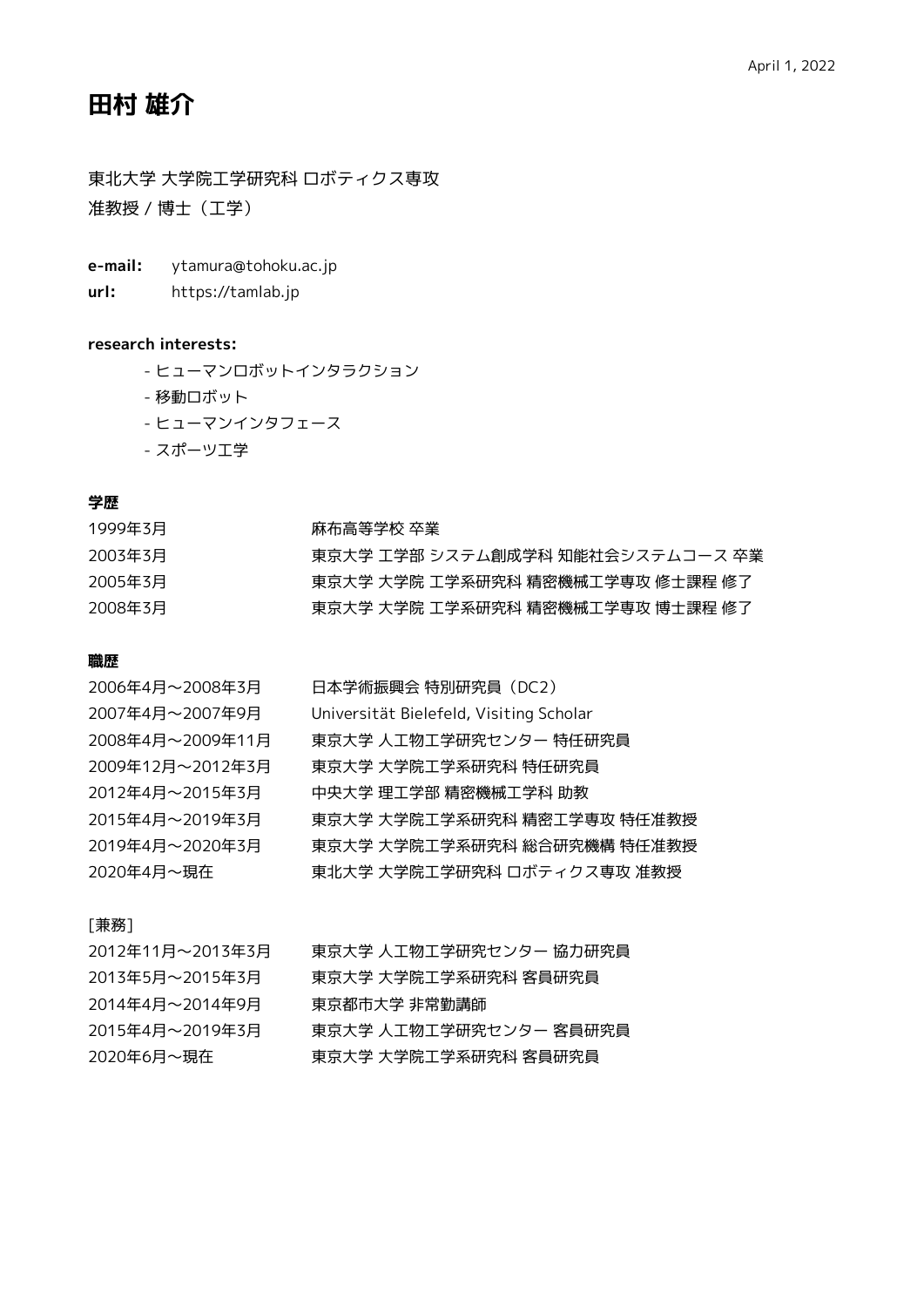# **研究業績**

# **学術論文(査読有り)**

[61] Ziheng Chao, Ren Komatsu, Hanwool Woo, Yusuke Tamura, Atsushi Yamashita, Hajime Asama, "Radiation Distribution Estimation with Non-directional Detector Using Plane Source Model," Advanced Robotics, Vol.36, No.4, pp.182-191 (2022).

[60] Takuya Kishimoto, Hanwool Woo, Ren Komatsu, Yusuke Tamura, Hideki Tomita, Kenji Shimazoe, Atsushi Yamashita, Hajime Asama, "Path Planning for Localization of Radiation Sources Based on Principal Component Analysis," Applied Sciences, Vol.11, No.10, 4707 (2021).

[59] Hiroki Kogami, Qi An, Ningjia Yang, Ruoxi Wang, Kazunori Yoshida, Hiroyuki Hamada, Hiroshi Yamakawa, Yusuke Tamura, Shingo Shimoda, Hiroshi Yamasaki, Moeka Sonos, Fady Alnajjar, Noriaki Hattori, Koji Takahashi, Takanori Fujii, Hironori Otomune, Ichiro Miyai, Atsushi Yamashita, Hajime Asama, "Analysis of Muscle Synergy and Kinematics in Sit-to-Stand Motion of Hemiplegic Patients in Subacute Period," Advanced Robotics, Vol.35, No.13-14, pp.867-877 (2021).

[58] Kazunori Yoshida, Qi An, Hiroyuki Hamada, Hiroshi Yamakawa, Yusuke Tamura, Atsushi Yamashita, Hajime Asama, "Artificial Neural Network that Modifies Muscle Activity in Sit-to-Stand Motion Using Sensory Input," Advanced Robotics, Vol.35, No.13-14, pp.858-866 (2021).

[57] Kei Aoyagi, Wen Wen, Qi An, Shunsuke Hamasaki, Hiroshi Yamakawa, Yusuke Tamura, Atsushi Yamashita, Hajime Asama, "Modified Sensory Feedback Enhances the Sense of Agency during Continuous Body Movements in Virtual Reality," Scientific Reports, 11, 2553, pp.1-10 (2021).

[56] Yusheng Wang, Yonghoon Ji, Hanwool Woo, Yusuke Tamura, Hiroshi Tsuchiya, Atsushi Yamashita, Hajime Asama, "Acoustic Camera-Based Pose Graph SLAM for Dense 3-D Mapping in Underwater Environments," IEEE Journal of Oceanic Engineering, Vol.46, No.3, pp.829-847 (2021).

[55] 筑紫彰太, 山内統広, 田村雄介, 山川博司, 永谷圭司, 藤井浩光, 千葉拓史, 山本新吾, 茶山和博, 山下淳, 淺間一, "ス ペクトル画像を用いた土質パラメータの推定に基づく建設機械の走破性判定", 精密工学会誌, Vol.86, No.12, pp.1057-1063 (2020). **[精密工学会髙城賞]**

[54] Yusheng Wang, Yonghoon Ji, Dingyu Liu, Yusuke Tamura, Hiroshi Tsuchiya, Atsushi Yamashita, Hajime Asama, "ACMarker: Acoustic Camera-based Fiducial Marker System in Underwater Environment," IEEE Robotics and Automation Letters, Vol.5, No.4, pp.5018-5025 (2020). **[SIYA-IROS2020(筆頭著者の受賞)]**

[53] Hanwool Woo, Mizuki Sugimoto, Hirokazu Madokoro, Kazuhito Sato, Yusuke Tamura, Atsushi Yamashita, Hajime Asama, "Goal Estimation of Mandatory Lane Changes Based on Interaction Between Drivers," Applied Sciences, Vol.10, No.9, 3289, pp.1-12 (2020).

[52] Ren Komatsu, Hiromitsu Fujii, Yusuke Tamura, Atsushi Yamashita, Hajime Asama, "Free Viewpoint Image Generation System using Fisheye Cameras and a Laser Rangefinder for Indoor Robot Teleoperation," ROBOMECH Journal, Vol.7, 15, pp.1-10 (2020).

[51] Jiaxu Wu, Yusuke Tamura, Yusheng Wang, Hanwool Woo, Alessandro Moro, Atsushi Yamashita, and Hajime Asama, "Smartphone Zombie Detection from LiDAR Point Cloud for Mobile Robot Safety," IEEE Robotics and Automation Letters, Vol.5, No.2, pp.2256-2263 (2020).

[50] 禹ハンウル, 間所洋和, 佐藤和人, 田村雄介, 山下淳, 淺間一, "先行車追従モデルに基づいた追従運転者の操作特 性の推定", 自動車技術会論文集, Vol.51, No.2, pp.304-309 (2020).

[49] Ningjia Yang, Qi An, Hiroki Kogami, Hiroshi Yamakawa, Yusuke Tamura, Kouji Takahashi, Makoto Kinomoto, Hiroshi Yamasaki, Matti Itkonen, Fady Shibata-Alnajjar, Shingo Shimoda, Noriaki Hattori, Takanori Fujii, Hironori Otomune, Ichiro Miyai, Atsushi Yamashita, and Hajime Asama, "Temporal Muscle Synergy Features Estimate Effects of Short-Term Rehabilitation in Sit-to-Stand of Post-Stroke Patients," IEEE Robotics and Automation Letters, Vol.5, No.2, pp.1796-1802 (2020).

[48] 筑紫彰太, 森山湧志, 藤井浩光, 田村雄介, 山川博司, 永谷圭司, 坂井郁也, 千葉拓史, 山本新吾, 茶山和博, 山下淳, 淺間一, "遠隔操作オペレータの要求仕様に基づいたバックホウ盛土作業のための映像自動提示", 精密工学会誌, Vol.86, No.2, pp.164-170 (2020).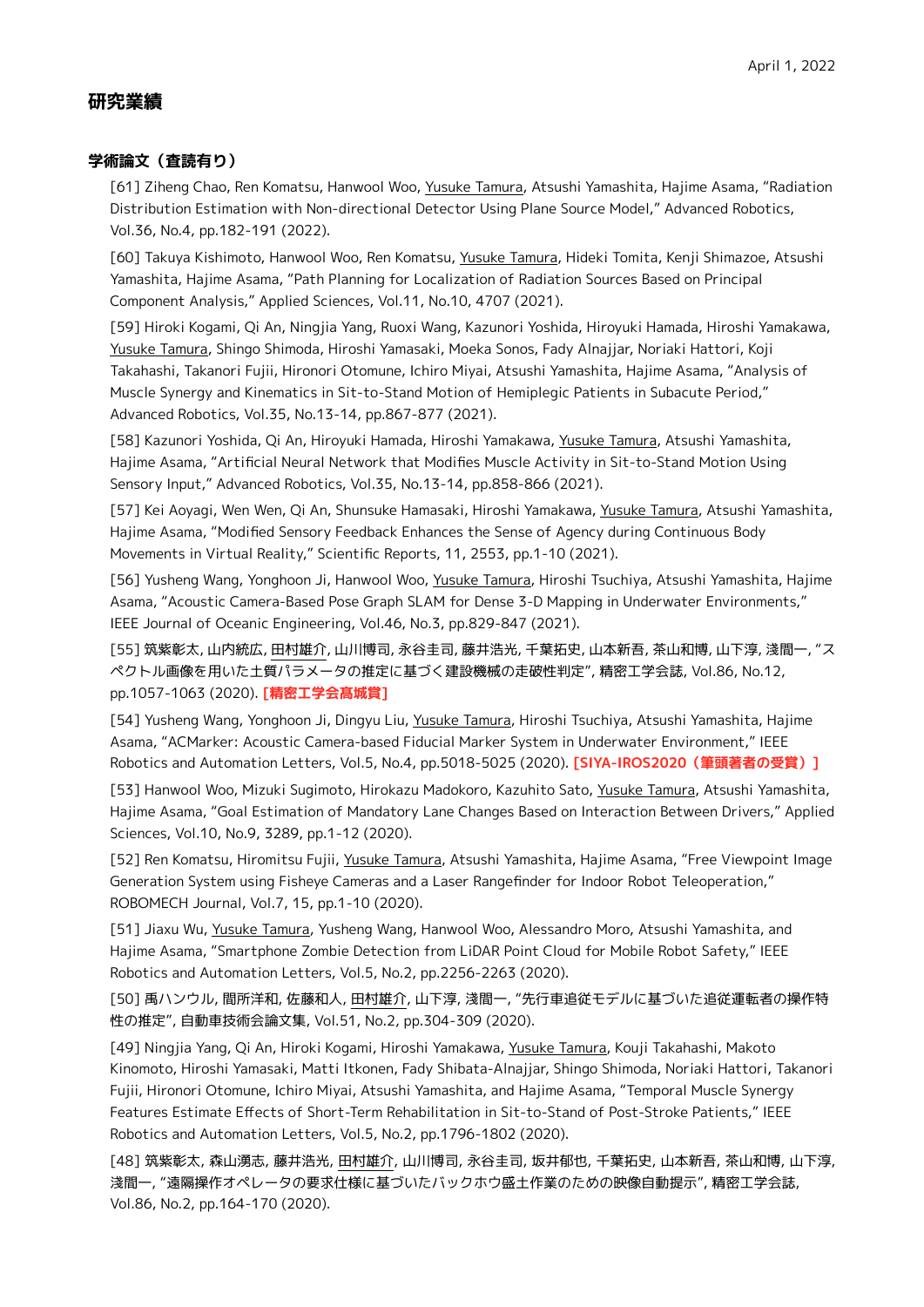[47] Feiyun Cong, Yusuke Tamura, Kenji Shimazoe, Hiroyuki Takahashi, Jun Ota, and Shuiguang Tong, "Radioactive Source Recognition with Moving Compton Camera Imaging Robot Using Geant4," Nuclear Instruments and Methods in Physics Research Section A: Accelerators, Spectrometers, Detectors and Associated Equipment, Vol.953, 163108, pp.1-12 (2020).

[46] Hanwool Woo, Hirokazu Madokoro, Kazuhito Sato, Yusuke Tamura, Atsushi Yamashita, and Hajime Asama, "Adaptive Cruise Control Based on Operation Characteristic Estimation and Trajectory Prediction," Applied Sciences, Vol.9, No.22, 4875, pp.1-18 (2019).

[45] Ren Komatsu, Hiromitsu Fujii, Yusuke Tamura, Atsushi Yamashita, and Hajime Asama, "Octave Deep Plane-Sweeping Network: Reducing Spatial Redundancy for Learning-based Plane-Sweeping Stereo," IEEE Access, Vol.7, No.1, pp.150306-150317 (2019).

[44] Ningjia Yang, Qi An, Hiroki Kogami, Hiroshi Yamakawa, Yusuke Tamura, Kouji Takahashi, Makoto Kinomoto, Hiroshi Yamasaki, Matti Itkonen, Fady Shibata-Alnajjar, Shingo Shimoda, Noriaki Hattori, Takanori Fujii, Hironori Otomune, Ichiro Miyai, Atsushi Yamashita, Hajime Asama, "Temporal Features of Muscle Synergies in Sit-to-stand Motion Reflect the Motor Impairment of Post-Stroke Patients," IEEE Transactions on Neural Systems and Rehabilitation Engineering, Vol.27, No.10, pp.2118-2127 (2019).

[43] Hanwool Woo, Yonghoon Ji, Yusuke Tamura, Yasuhide Kuroda, Takashi Sugano, Yasunori Yamamoto, Atsushi Yamashita, Hajime Asama, "Lane-Change Detection Based on Individual Driving Style," Advanced Robotics, Vol.33, No.20, pp.1087-1098 (2019).

[42] Jiaxu Wu, Hanwool Woo, Yusuke Tamura, Alessandro Moro, Stefano Massaroli, Atsushi Yamashita, and Hajime Asama, "Pedestrian Trajectory Prediction Using BiRNN Encoder-Decoder Framework," Advanced Robotics, Vol.33, No.18, pp.956-969 (2019).

[41] Hiroshi R. Yamasaki, Qi An, Makoto Kinomoto, Koji Takahashi, Takanori Fujii, Hiroki Kogami, Ningjia Yang, Hiroshi Yamakawa, Yusuke Tamura, Matti Itkonen, Moeka Sonoo, Fady S.K. Alnajjar, Atsushi Yamashita, Hironori Otomune, Noriaki Hattori, Hajime Asama, Ichiro Miyai, Shingo Shimoda, "Organization of functional modularity in sitting balance response and gait performance after stroke," Clinical Biomechanics, Vol.67, pp.61-69 (2019).

[40] Shunsuke Hamasaki, Qi An, Wen Wen, Yusuke Tamura, Hiroshi Yamakawa, Atsushi Yamashita, Hajime Asama, Satoshi Unenaka, Satoshi Shibuya, and Yukari Ohki, "Changes in the Body Representation of Human Upper Limb as a Function of the Movement and Visual Hand Position," Journal of Advanced Computational Intelligence and Intelligent Informatics, Vol.23, No.2, pp.196-208 (2019).

[39] Qi An, Yuki Ishikawa, Wen Wen, Shu Ishiguro, Koji Ohata, Hiroshi Yamakawa, Yusuke Tamura, Atsushi Yamashita, and Hajime Asama, "Skill Abstraction of Physical Therapist in Hemiplegia Patients Rehabilitation Using A Walking Assist Robot," International Journal of Automation Technology, Vol.13, No.2, pp.271-278 (2019).

[38] Kazunori Yoshida, Qi An, Arito Yozu, Ryosuke Chiba, Kaoru Takakusaki, Hiroshi Yamakawa, Yusuke Tamura, Atsushi Yamashita, and Hajime Asama, "Visual and Vestibular Inputs Affect Muscle Synergies Responsible for Body Extension and Stabilization in Sit-to-Stand Motion", Frontiers in Neuroscience, Vol.12, 1042, DOI:10.3389/fnins.2018.01042 (2019).

[37] Yonghoon Ji, Yusuke Tanaka, Yusuke Tamura, Mai Kimura, Atsushi Umemura, Yoshiharu Kaneshima, Hiroki Murakami, Atsushi Yamashita, and Hajime Asama, "Adaptive Motion Planning Based on Vehicle Characteristics and Regulations for Off-Road UGVs," IEEE Transactions on Industrial Informatics, Vol.15, No.1, pp.599-611 (2019).

[36] Hanwool Woo, Yonghoon Ji, Yusuke Tamura, Yasuhide Kuroda, Takashi Sugano, Yasunori Yamamoto, Atsushi Yamashita, and Hajime Asama, "Trajectory Prediction of Surrounding Vehicles Considering Individual Driving Characteristics," International Journal of Automotive Engineering, Vol.9, No.4, pp.282-288 (2018).

[35] Wen Wen, Rin Minohara, Shunsuke Hamasaki, Takaki Maeda, Qi An, Yusuke Tamura, Hiroshi Yamakawa, Atsushi Yamashita, and Hajime Asama, "The Readiness Potential Reflects the Reliability of Action Consequence," Scientific Reports, 8, 11865, DOI:10.1038/s41598-018-30410-z (2018).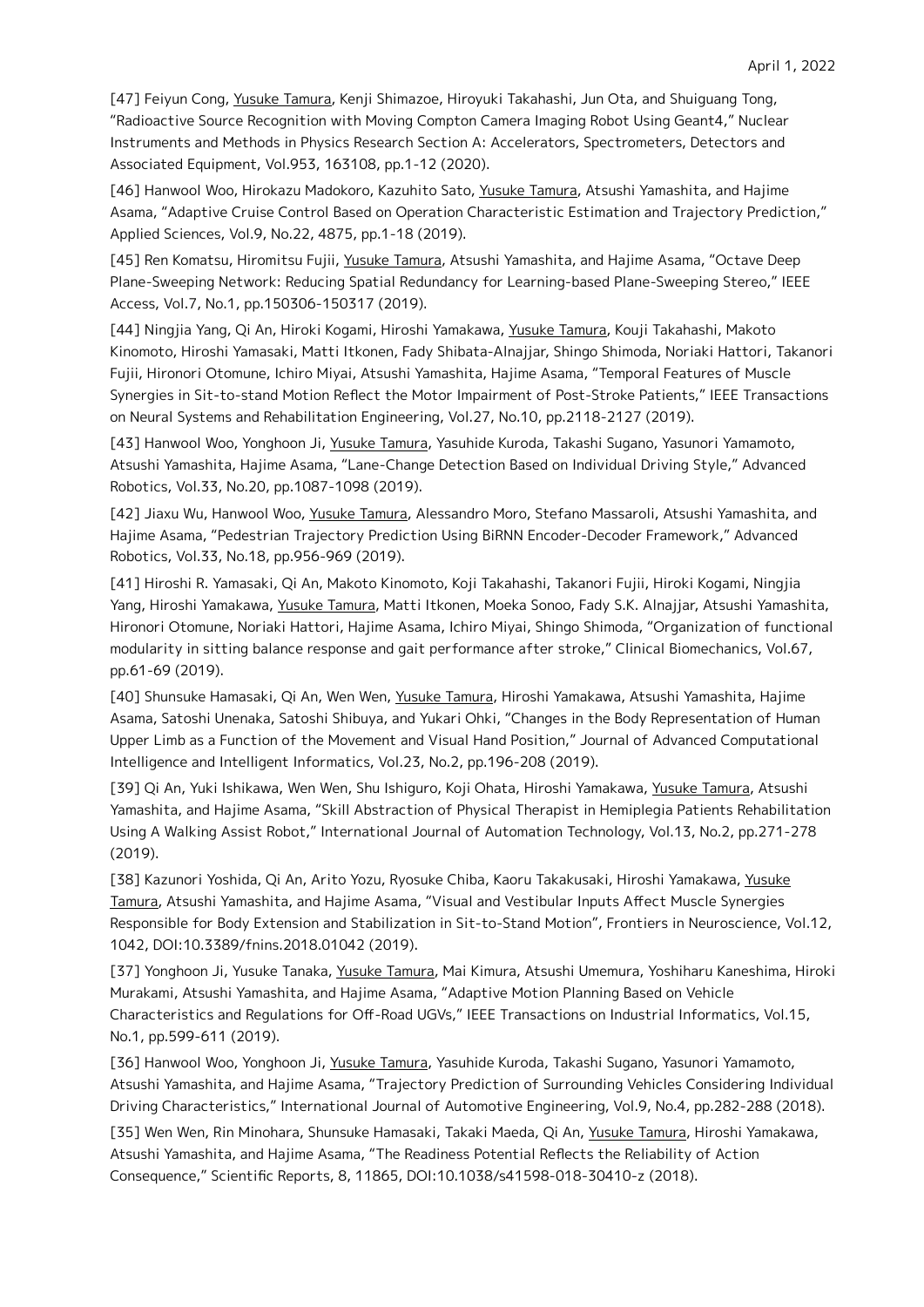[34] Masao Sugi, Ippei Matsumura, Yusuke Tamura, Tamio Arai, Jun Ota, "Analysis of Usability of Information on Worker's Hands in Animated Assembly Manuals," International Journal of Automation Technology, Vol.12, No.4, pp.524-532 (2018).

[33] Yusuke Tamura, Soichiro Morishita, Hajime Asama, "Development of Fluffy Screen System and Field Trial at a Shopping Mall," International Journal of Automation Technology, Vol.12, No.4, pp.492-498 (2018).

[32] Hanwool Woo, Yonghoon Ji, Yusuke Tamura, Yasuhide Kuroda, Takashi Sugano, Yasunori Yamamoto, Atsushi Yamashita, and Hajime Asama, "Dynamic State Estimation of Driving Style Based on Driving Risk Feature," International Journal of Automotive Engineering, Vol.9, No.1, pp.31-38 (2018).

[31] Hiroki Kogami, Qi An, Ningjia Yang, Hiroshi Yamakawa, Yusuke Tamura, Atsushi Yamashita, Hajime Asama, Hiroshi Yamasaki, Matti Itkonen, Fady Shibata-Alnajjar, Shingo Shimoda, Makoto Kinomoto, Noriaki Hattori, Kyuji Takahashi, Takanori Fujii, Hironori Otomune, and Ichiro Miyai, "Effect of Physical Therapy on Muscle Synergy Structure during Standing-up Motion of Hemiplegic Patients," IEEE Robotics and Automation Letters, Vol.3, No.3, pp.2229-2236 (2018).

[30] 粟島靖之, 小松廉, 藤井浩光, 田村雄介, 山下淳, 淺間一, "ロボット遠隔操作のためのLiDARを用いた全方位3次 元測距による俯瞰映像上での障害物提示", 精密工学会誌, Vol.83, No.12, pp.1216-1223 (2017).

[29] Shunsuke Hamasaki, Qi An, Masataka Murabayashi, Yusuke Tamura, Hiroshi Yamakawa, Atsushi Yamashita, and Hajime Asama, "Evaluation of the Effect of Prime Stimulus on Sense of Agency in Stop Operation of the Object in Circular Motion," Journal of Advanced Computational Intelligence and Intelligent Informatics, Vol.21, No.7, pp.1161-1171 (2017).

[28] Hitoshi Kono, Tsuyoshi Suzuki, Akiya Kamimura, Kohji Tomita, Yusuke Tamura, Atsushi Yamashita, and Hajime Asama, "Automatic Convergence Estimation by Utilizing Fractal Dimensional Analysis for Reinforcement Learning," Journal of Instrumentation, Automation and Systems, Vol.3, No.3, pp.58-70 (2016).

[27] Doyeon Kim, Hanwool Woo, Yonghoon Ji, Yusuke Tamura, Atsushi Yamashita, and Hajime Asama, "Effect of Detector Pose Uncertainty in Localization of Radiation Sources," E-Journal of Advanced Maintenance, Vol.9, No.2, pp.97-103 (2017).

[26] Yusuke Tamura, Takafumi Akashi, and Hisashi Osumi, "Where Robot Looks Is Not Where Person Thinks Robot Looks," Journal of Advanced Computational Intelligence and Intelligent Informatics, Vol.21, No.4, pp.660-666 (2017).

[25] Wen Wen, Daisuke Tomoi, Hiroshi Yamakawa, Shunsuke Hamasaki, Kaoru Takakusaki, Qi An, Yusuke Tamura, Atsushi Yamashita, and Hajime Asama, "A Continuous Estimation of Stress using Physiological Signals during a Real Car Race," Psychology, Vol.8, No.7, pp.978-986 (2017).

[24] Hitoshi Kono, Musab Obaid Alhammadi, Yusuke Tamura, Atsushi Yamashita, and Hajime Asama, "Distributed Cooperative Fault Diagnosis Method for Internal Components of Robot Systems," International Journal of Intelligent Systems and Applications in Robotics, Vol.8, No.1, pp.1-11 (2017)

[23] Hanwool Woo, Yonghoon Ji, Hitoshi Kono, Yusuke Tamura, Yasuhide Kuroda, Takashi Sugano, Yasunori Yamamoto, Atsushi Yamashita, and Hajime Asama, "Lane-Change Detection Based on Vehicle-Trajectory Prediction," IEEE Robotics and Automation Letters, Vol.2, No.2, pp.1109-1116 (2017).

[22] Yuki Ishikawa, Qi An, Junki Nakagawa, Hiroyuki Oka, Tetsuro Yasui, Michio Tojima, Haruhi Inokuchi, Nobuhiko Haga, Hiroshi Yamakawa, Yusuke Tamura, Atsushi Yamashita, Hajime Asama, "Gait Analysis of Patients with Knee Osteoarthritis by Using Elevation Angle: Confirmation of the Planar Law and Analysis of Angular Difference in the Approximate Plane," Advanced Robotics, Vol.31, Issue1-2, pp.68-79 (2017).

[21] Ningjia Yang, Qi An, Hiroshi Yamakawa, Yusuke Tamura, Atsushi Yamashita, and Hajime Asama, "Muscle Synergy Structure using Different Strategies in Human Standing-up Motion," Advanced Robotics, Vol.31, Issue1-2, pp.40-54 (2017).

[20] Hanwool Woo, Yonghoon Ji, Hitoshi Kono, Yusuke Tamura, Yasuhide Kuroda, Takashi Sugano, Yasunori Yamamoto, Atsushi Yamashita, and Hajime Asama, "Automatic Detection Method of Lane-Changing Intentions Based on Relationship with Adjacent Vehicles Using Artificial Potential Fields," International Journal of Automotive Engineering, Vol.7, No.4, pp.127-134 (2016).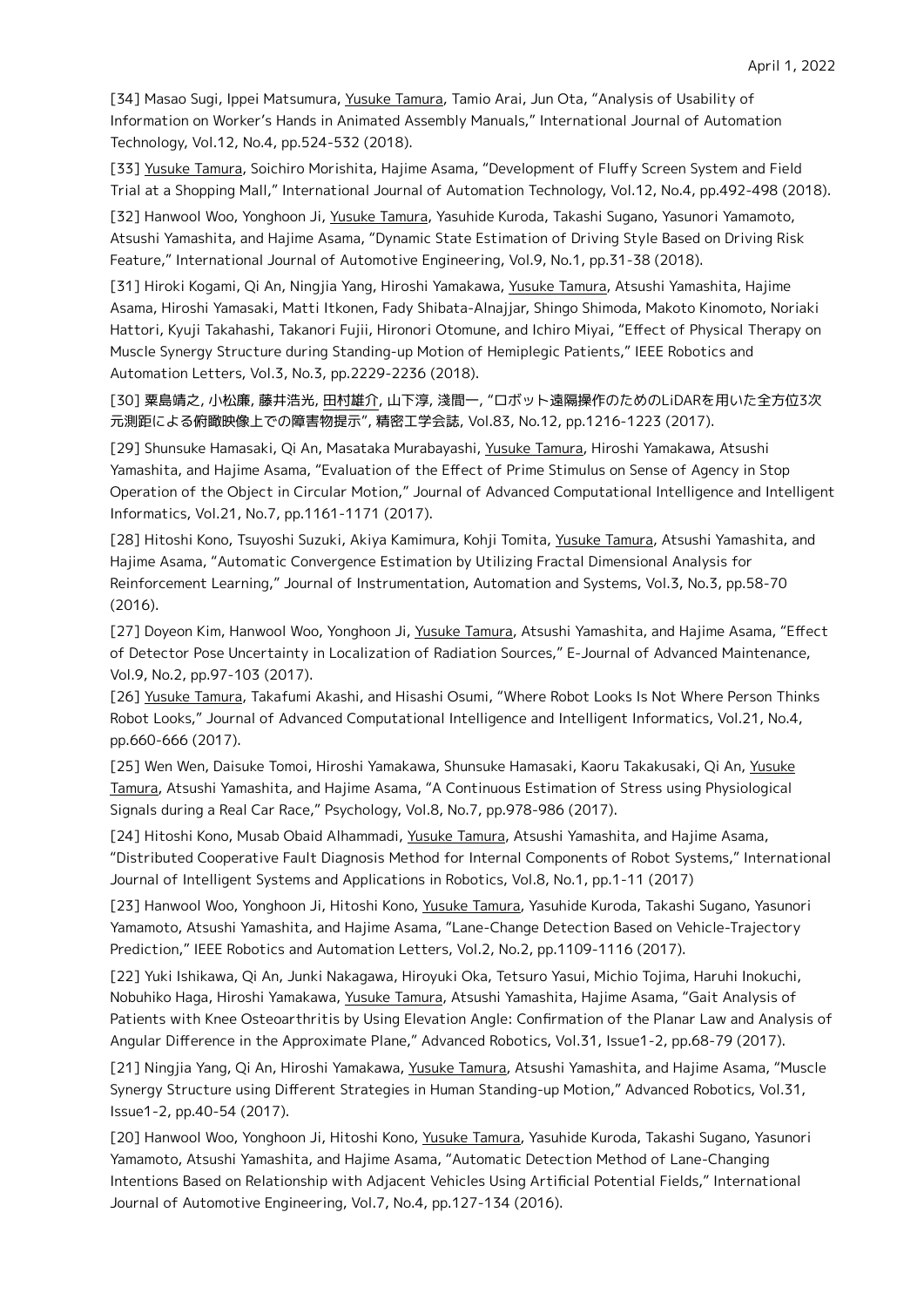[19] Yusuke Tamura, Takafumi Akashi, Shiro Yano, and Hisashi Osumi, "Human Visual Attention Model based on Analysis of Magic for Smooth Human-Robot Interaction," International Journal of Social Robotics, Vol.8, No.5, pp.689-694 (2016).

[18] Wen Wen, Katsutoshi Muramatsu, Shunsuke Hamasaki, Qi An, Hiroshi Yamakawa, Yusuke Tamura, Atsushi Yamashita, and Hajime Asama, "Goal-Directed Movement Enhances Body Representation Updating," Frontiers in Human Neuroscience, Vol.10, 329, pp.1-10 (2016).

[17] 熊原渉, 増山岳人, 田村雄介, 山下淳, 淺間一, "動的環境下における歩行者流を利用した移動ロボットナビゲー ション," 計測自動制御学会論文集, Vol.50, No.1, pp.58-67 (2014).

[16] Yusuke Tamura, Yoshitaka Terada, Atsushi Yamashita, and Hajime Asama, "Modelling Behaviour Patterns of Pedestrian for Trajectory Generation of Mobile Robots," International Journal of Advanced Robotic Systems, Vol. 10, No.8, 310, pp.1-11 (2013).

[15] Guanghui Li, Yusuke Tamura, Atsushi Yamashita, and Hajime Asama, "Effective Improved Artificial Potential Field Based Regression Search Method for Autonomous Mobile Robot Path Planning," International Journal of Mechatronics and Automation, Vol.3, No.3, pp.141-170 (2013).

[14] Yusuke Tamura, Mami Egawa, Shiro Yano, Takaki Maeda, Motoichiro Kato, and Hajime Asama, "Activeness Improves Cognitive Performance in Human-Machine Interaction," Journal of Advanced Computational Intelligence and Intelligent Informatics, Vol.17, No.3, pp.425-432 (2013).

[13] 熊原渉, 増山岳人, 田村雄介, 山下淳, 淺間一, "局所経路情報と歩行者流情報を用いた移動ロボットナビゲーショ ン手法," 精密工学会誌, Vol.79, No.4, pp.349-355 (2013).

[12] 田村雄介, 濱崎峻資, 山下淳, 淺間一, "環境に応じた人間の移動予測に基づく移動ロボットの人物回避," 日本機 械学会論文集C編, Vol.79, No.799, pp.617-628 (2013).

[11] Inyong Ha, Yusuke Tamura, and Hajime Asama, "Development of Open Platform Humanoid Robot DARwIn-OP," Advanced Robotics, Vol.27, No.3, pp.223-232 (2013).

[10] Guanghui Li, Yusuke Tamura, Atsushi Yamashita, and Hajime Asama, "Moving Task Allocation and Reallocation Method Based on Body Expansion Behaviour for Distributed Multi-robot Coordination," International Journal of Mechatronics and Automation, Vol.2, No.4, pp.240-261 (2012).

[9] Yusuke Tamura, Yu Murai, Hiroki Murakami, and Hajime Asama, "Identification of Types of Obstacles for Mobile Robots," Intelligent Service Robotics, Vol.4, No.2, pp.99-105 (2011).

[8] Yusuke Tamura, Masao Sugi, Tamio Arai, and Jun Ota, "Attentive Deskwork Support System," Journal of Advanced Computational Intelligence and Intelligent Informatics, Vol.14, No.7, pp.578-589 (2010).

[7] Masao Sugi, Yuto Nakanishi, Masataka Nishino, Yusuke Tamura, Tamio Arai, and Jun Ota, "Development of Deskwork Support System using Pointing Gesture Interface," Journal of Robotics and Mechatronics, Vol.22, No.4, pp.430-438 (2010).

[6] Masao Sugi, Ippei Matsumura, Yusuke Tamura, Makoto Nikaido, Jun Ota, Tamio Arai, Kiyoshi Kotani, Kiyoshi Takamasu, Hiromasa Suzuki, Akio Yamamoto, Yoichi Sato, Seiichi Shin, and Fumihiko Kimura, "Quantitative Evaluation of Automatic Parts Delivery in "Attentive Workbench" Supporting Workers in Cell Production," Journal of Robotics and Mechatronics, Vol.21, No.1 pp.135-145 (2009).

[5] Yusuke Tamura, Masao Sugi, Tamio Arai, and Jun Ota, "Target Identification Through Human Pointing Gesture Based on Human-Adaptive Approach," Journal of Robotics and Mechatronics, Vol.20, No.4, pp.515-525 (2008).

[4] 杉正夫, 二階堂諒, 田村雄介, 太田順, 新井民夫, "作業者支援型セル生産システム "Attentive Workbench" のた めの自走式部品トレイの動作及び配置の計画," 精密工学会誌, Vol.72, No.11, pp.1380-1385 (2006).

[3] 田村雄介, 杉正夫, 太田順, 新井民夫, "卓上作業支援システムのための作業者意図の推定," 計測自動制御学会論文 集, Vol.41, No.7, pp.612-618 (2005).

[2] 香月理絵, 太田順, 田村雄介, 水田貴久, 鬼頭朋見, 新井民夫, 植山剛, 西山強志, "マークを用いたロボットの多種 類物体ハンドリング", 日本機械学会論文集 C編, Vol.70, No.691, pp.766-773 (2004).

[1] 大和裕幸, 安藤英幸, 増田宏, 白山晋, 佐藤昌弘, 唐澤武郎, 田村雄介, 釼吉譲, "セマンティックウェブの造船設計 システムへの応用", 日本造船学会論文集, Vol.192, pp.387-396 (2002).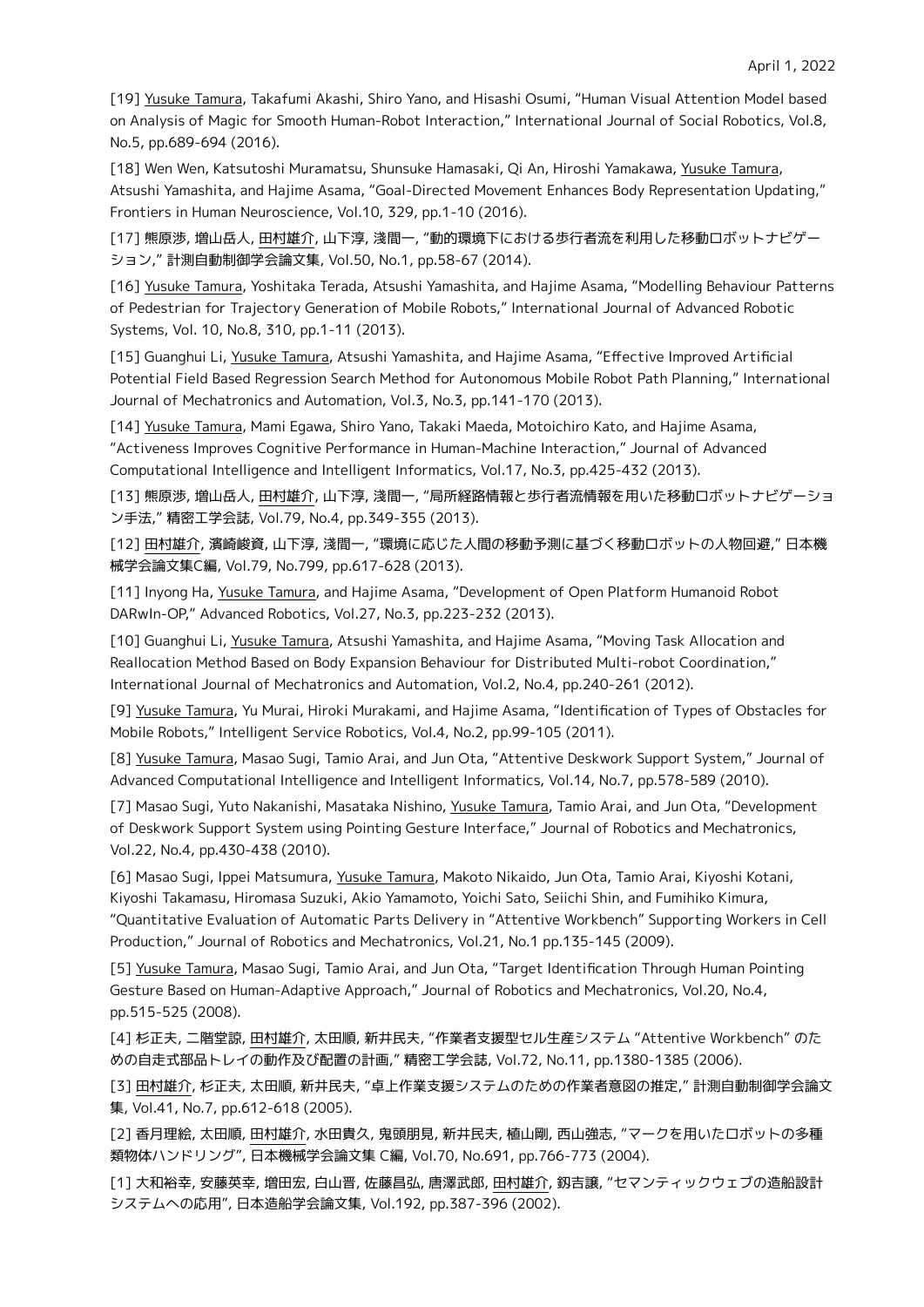## **解説等**

[3] 田村雄介, "廃炉ロボットが利用するフォトニクス技術の現状と将来", レーザー研究, Vol.47, No.11, pp.630- 633 (2019).

[2] 田村雄介, "福島第一原子力発電所廃止措置のための俯瞰的人材育成", 日本ロボット学会誌, Vol.36, No.7, pp.456-459 (2018).

[1] 田村雄介, 淺間一, "サービスロボット: 人間・ロボット共存環境におけるサービスロボットの振る舞い", 精密工 学会誌, Vol.78, No.8, pp.666-669 (2012).

## **単行本掲載論文(査読有り)**

[6] Kazunori Yoshida, Qi An, Hiroshi Yamakawa, Yusuke Tamura, Atsushi Yamashita, Hajime Asama, "Effect of Tilted Ground on Muscle Activity in Human Sit-to-Stand Motion: Preliminary Result," Intelligent Autonomous Systems 16, M.H. Ang Jr, H. Asama, W. Lin and S. Foong (Eds.), Springer, (2022, to appear).

[5] Yuki Doi, Yonghoon Ji, Yusuke Tamura, Yuki Ikeda, Atsushi Umemura, Yoshiharu Kaneshima, Hiroki Murakami, Atsushi Yamashita, Hajime Asama, "Robust Path Planning against Pose Errors for Mobile Robots in Rough Terrain," Intelligent Autonomous Systems 15, M. Strand, R. Dillmann, E. Menegatti, and S. Ghidoni (Eds.), Springer, pp.27-39 (2019).

[4] Yuki Ishikawa, Qi An, Yusuke Tamura, Atsushi Yamashita, Hajime Asama and Hiroyuki Oka, "Effect of Mediolateral Knee Displacement on Ligaments and Muscles around Knee Joint - Quantitative Analysis with Three-dimensional Musculoskeletal Ligament Knee Model," Intelligent Autonomous Systems 12 - Advances in Intelligent and Soft Computing, S. Lee, H. Cho, K-J. Yoon, and J. Lee (Eds.), Springer, pp.447-456 (2013).

[3] Yusuke Tamura, Masao Sugi, Tamio Arai, and Jun Ota, "Estimation of User's Request for Attentive Deskwork Support System," Cutting Edge Robotics 2010, V. Kordic (Ed.), IN-TECH, pp.243-262 (2010).

[2] Masao Sugi, Yusuke Tamura, Jun Ota, Tamio Arai, Kiyoshi Takamasu, Kiyoshi Kotani, Hiromasa Suzuki, and Yoichi Sato, "Attentive Workbench: An Intelligent Production Cell Supporting Human Workers," Distributed Autonomous Robotic System 6, R. Alami, R. Chatila, and H. Asama (Eds.), Springer, pp.465-474 (2007).

[1] Masao Sugi, Yusuke Tamura, Makoto Nikaido, Jun Ota, Tamio Arai, Kiyoshi Takamasu, Kiyoshi Kotani, Akio Yamamoto, Hiromasa Suzuki, Yoichi Sato, Fumihiko Kimura, and Seiichi Shin, "Human Supporting Production Cell "Attentive Workbench"," Intelligent Autonomous Systems 9, T. Arai, R. Pfeifer, T. Balch, and H. Yokoi (Eds.), IOS Press, pp.740-747 (2006).

## **国際会議**

[92] Ziheng Chao, Ren Komatsu, Hanwool Woo, Yusuke Tamura, Atsushi Yamashita, Hajime Asama, "Estimation of Radiation Source Distribution Using Structure Information for Fukushima Daiichi Nuclear Power Plant Reactor," Proceedings of the 2022 IEEE/SICE International Symposium on System Integration, pp.1030-1035 (2022).

[91] Atsushi Mukai, Shintaro Hara, Keita Yamagishi, Ryohei Terabayashi, Kenji Shimazoe, Yusuke Tamura, Hanwool Woo, Takuya Kishimoto, Hiroki Kogami, Zhong Zhihong, Mizuki Uenomachi, Agus Nurrachman, Hiroyuki Takahashi, Hajime Asama, Fumihiko Ishida, Hidetake Ebi, Eiji Takada, Jun Kawarabayashi, Kosuke Tanabe, Kei Kamada, Hideki Tomita, "Optimization of Detector Movement Algorithm Using Decision Tree Analysis for Radiation Source Identification Based on 4π Gamma Imaging," Proceedings of the 2022 IEEE/ SICE International Symposium on System Integration, pp.1026-1029 (2022).

[90] Haoxiang Liu, Ren Komatsu, Hanwool Woo, Yusuke Tamura, Atsushi Yamashita, Hajime Asama, "Viewpoint Selection without Subject Experiments for Teleoperation of Robot Arm in Reaching Task Using Reinforcement Learning," Proceedings of the 2022 IEEE/SICE International Symposium on System Integration, pp.1015-1020 (2022).

[89] Shintaro Hara, Hideki Tomita, Atsushi Mukai, Keita Yamagishi, Hidetake Ebi, Ryohei Terabayashi, Kenji Shimazoe, Agus Nurrachman, Zhong Zhihong, Mizuki Uenomachi, Hanwool Woo, Takuya Kishimoto, Hiroki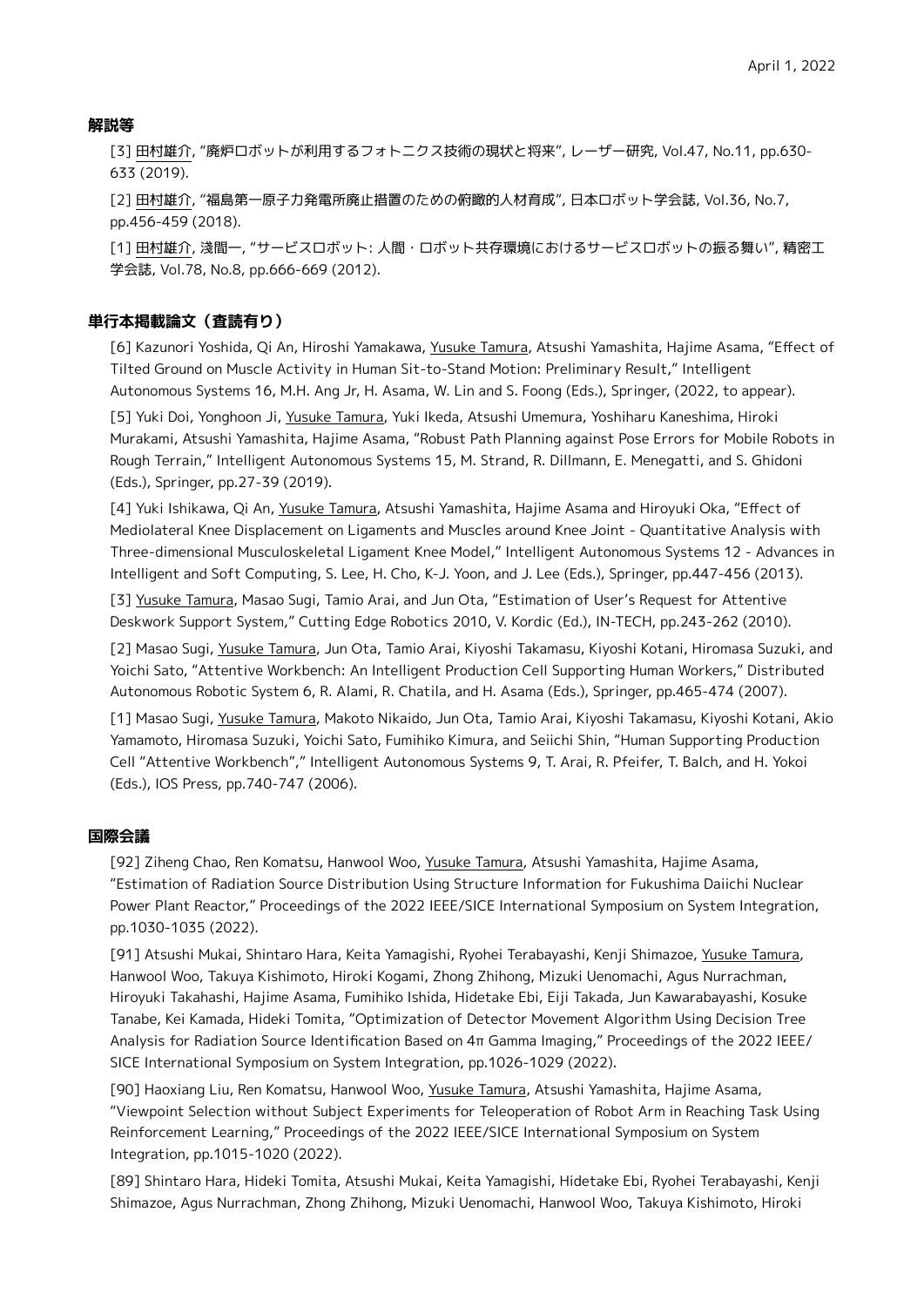Kogami, Hajime Asama, Yusuke Tamura, Fumihiko Ishida, Eiji Takada, Jun Kawarabayashi, Kousuke Tanabe, Kei Kamada, "Measurement Protocol Optimization using Machine Learning for Radiation Source Identification based on 4π Gamma Imaging," 2021 IEEE Nuclear Science Symposium and Medical Imaging Conference, N-09-179 (2021)

[88] Atsushi Mukai, Keita Yamagishi, Shintaro Hara, Ryohei Terabayashi, Kenji Shimazoe, Yusuke Tamura, Hanwool Woo, Takuya Kishimoto, Hiroki Kogami, Zhong Zhihong, Mizuki Uenomachi, Agus Nurrachman, Hiroyuki Takahashi, Hajime Asama, Fumihiko Ishida, Hidetake Ebi, Eiji Takada, Jun Kawarabayashi, Kousuke Tanabe, Kei Kamada, Hideki Tomita, "Development of Radiation Source Identification Device based on 4π Gamma Imaging with LiDAR-SLAM," 2021 IEEE Nuclear Science Symposium and Medical Imaging Conference, N-09-169 (2021).

[87] Ren Komatsu, Hanwool Woo, Yusuke Tamura, Atsushi Yamashita, Hajime Asama, "Gamma-ray Image Noise Generation Using Energy-Image Converter Based on Image Histogram," Proceedings of the 2021 IEEE/ SICE International Symposium on System Integration, pp.93-99 (2021).

[86] Shota Chikushi, Jun Younes Louhi Kasahara, Hiromitsu Fujii, Yusuke Tamura, Angela Faragasso, Hiroshi Yamakawa, Keiji Nagatani, Yonghoon Ji, Shinya Aoki, Takumi Chiba, Shingo Yamamoto, Kazuhiro Chayama, Atsushi Yamashita, Hajime Asama, "Research and Development of Construction Technology in Social Cooperation Program "Intelligent Construction System"," Proceedings of the 37th International Symposium on Automation and Robotics in Construction, pp.1536-1540 (2020).

[85] Jinhyeok Sim, Jun Younes Louhi Kasahara, Shota Chikushi, Hiroshi Yamakawa, Yusuke Tamura, Keiji Nagatani, Takumi Chiba, Shingo Yamamoto, Kazuhiro Chayama, Atsushi Yamashita, Hajime Asama, "Action Recognition of Excavator using Simulated Training Data in Excavator Loading Trucks," Proceedings of the 37th International Symposium on Automation and Robotics in Construction, pp.595-599 (2020).

[84] Ren Komatsu, Hiromitsu Fujii, Yusuke Tamura, Atsushi Yamashita, Hajime Asama, "360° Depth Estimation from Multiple Fisheye Images with Origami Crown Representation of Icosahedron," Proceedings of the 2020 IEEE/RSJ International Conference on Intelligent Robots and Systems, pp.10092-10099 (2020).

[83] Yusheng Wang, Yonghoon Ji, Hanwool Woo, Yusuke Tamura, Hiroshi Tsuchiya, Atsushi Yamashita, Hajime Asama, "Planar AnP: A Solution to Acoustic-n-Point Problem on Planar Target," Global Oceans 2020, (2020)

[82] Hanwool Woo, Hirokazu Madokoro, Kazuhito Sato, Yusuke Tamura, Atsushi Yamashita, Hajime Asama, "Prediction of Following Vehicle Trajectory Considering Operation Characteristics of a Human Driver," Proceedings of the 2020 IEEE/SICE International Symposium on System Integration, pp.712-717 (2020).

[81] Shota Chikushi, Yushi Moriyama, Hiromitsu Fujii, Yusuke Tamura, Hiroshi Yamakawa, Keiji Nagatani, Yuya Sakai, Takumi Chiba, Shingo Yamamoto, Kazuhiro Chayama, Atsushi Yamashita, Hajime Asama, "Automated Image Presentation for Backhoe Embankment Construction in Unmanned Construction Site," Proceedings of the 2020 IEEE/SICE International Symposium on System Integration, pp.22-27 (2020).

[80] Hideki Tomita, Kotaro Kanamori, Atsushi Mukai, Mizuki Uenomachi, Agus Nurrachman, Kenji Shimazoe, Hiroyuki Takahashi, Hanwool Woo, Yusuke Tamura, Hidetake Ebi, Fumihiko Ishida, Eiji Takada, Jun Kawarabayashi, Ken'ichi Tsuchiya, Tetsuo Iguchi, "Gamma-ray Source Identification by a Vehicle-mounted 4π Compton Imager," Proceedings of the 2020 IEEE/SICE International Symposium on System Integration, pp.18-21, (2020).

[79] Hideki Tomita, Kotaro Kanamori, Atsushi Mukai, Yusuke Oshima, Yuri Yoshihara, Kenji Shimazoe, Hiroyuki Takahashi, Hanwool Woo, Yusuke Tamura, Hidetake Ebi, Fumihiko Ishida, Eiji Takada, Jun Kawarabayashi, Ken'ichi Tsuchiya, Tetsuo Iguchi, "Development of Radioactive Source Identification by 4π Compton Gamma Imaging using Origin Ensemble Algorithm," 2019 IEEE Nuclear Science Symposium and Medical Imaging Conference, N-05-235 (2019).

[78] Norihiro Yamauchi, Shota Chikushi, Yusuke Tamura, Hiroshi Yamakawa, Keiji Nagatani, Hiromitsu Fujii, Yuya Sakai, Takumi Chiba, Shingo Yamamoto, Kazuhiro Chayama, Atsushi Yamashita, Hajime Asama, "Estimation of Cone Index from Water Content and Soil Types Obtained by Hyperspectral Imaging," Proceedings of the 2019 IEEE 8th Global Conference on Consumer Electronics, pp.999-1002 (2019).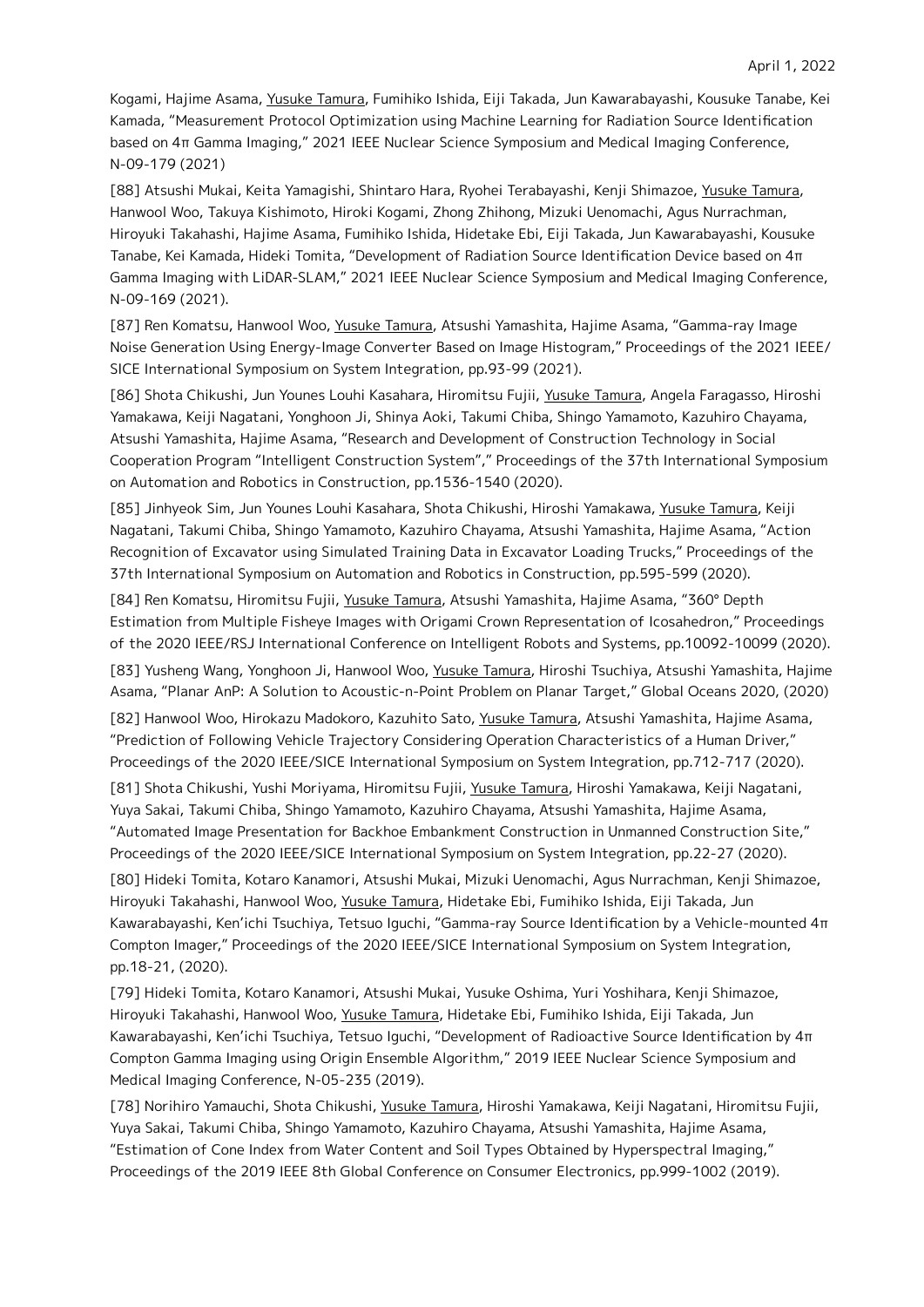[77] Hanwool Woo, Hirokazu Madokoro, Kazuhito Sato, Yusuke Tamura, Atsushi Yamashita, Hajime Asama, "Advanced Adaptive Cruise Control Considering Reaction Time of Following Driver," Proceedings of the 2019 IEEE 8th Global Conference on Consumer Electronics, pp.995-996 (2019).

[76] Hiroki Kogami, Qi An, Hiroshi Yamakawa, Ningjia Yang, Yusuke Tamura, Hiroshi Yamasaki, Fady S. Alnajjar, Shingo Shimoda, Makoto Kinomoto, Noriaki Hattori, Kouji Takahashi, Takanori Fujii, Hironori Otomune, Ichiro Miyai, Shu Ishiguro, Takashi Saigusa, Yoshikazu Nozaki, Haruhisa Maruyama, Atsushi Yamashita, Hajime Asama, "Assistive Chair to Support Hip Rising of Elderly People Improves Body Movement of Sit-to-Stand Motion," Preprints of the 1st IFAC Workshop on Robot Control, pp.480-483 (2019).

[75] Shinya Katsuma, Hanwool Woo, Yonghoon Ji, Yusuke Tamura, Atsushi Yamashita, Hajime Asama, "Efficient Motion Planning for Mobile Robots Dealing with Changes in Rough Terrain," IFAC PapersOnLine, Vol.52, No.22 (1st IFAC Workshop on Robot Control WROCO2019), pp.83-86 (2019).

[74] Yusheng Wang, Yonghoon Ji, Hanwool Woo, Yusuke Tamura, Hiroshi Tsuchiya, Atsushi Yamashita, Hajime Asama, "Rotation Estimation of Acoustic Camera Based on Illuminated Area in Acoustic Image," IFAC PapersOnLine, Vol.52, No.21 (12th IFAC Conference on Control Applications in Marine Systems, Robotics, and Vehicles), pp.163-168 (2019).

[73] Kei Aoyagi, Wen Wen, Qi An, Shunsuke Hamasaki, Hiroshi Yamakawa, Yusuke Tamura, Atsushi Yamashita, Hajime Asama, "Improvement of Sense of Agency During Upper-Limb Movement for Motor Rehabilitation Using Virtual Reality," Proceedings of the 41st Annual International Conference of the IEEE Engineering in Medicine and Biology Society, pp.118-121 (2019).

[72] Kotaro Kanamori, Atsushi Mukai, Hideki Tomita, Kohei Uema, Tetsuo Iguchi, Tetsuya Shimoyama, Jun Kawarabayashi, Eiji Takada, Yusuke Oshima, Yuri Yoshihara, Kenji Shimazoe, Hiroyuki Takahashi, Hanwool Woo, Yusuke Tamura, "Development of 3D Imaging of Radioactive Source using 4π sensitive Compton Gamma Camera," International Topical Workshop on Fukushima Decommissioning Research, FDR2019-1036 (2019).

[71] Yusheng Wang, Yonghoon Ji, Hanwool Woo, Yusuke Tamura, Atsushi Yamashita, Hajime Asama, "Graph Optimization-based 3D Mapping of Underwater Environment Using Acoustic Camera," Proceedings of the 2019 IEEE/SICE International Symposium on System Integration, pp.28-33 (2019).

[70] Kei Aoyagi, Wen Wen, Qi An, Shunsuke Hamasaki, Hiroshi Yamakawa, Yusuke Tamura, Atsushi Yamashita, Hajime Asama, "Improvement of Sense of Agency via Visual Intervention in Virtual Reality," 2nd International Symposium on Embodied-Brain Systems Science, P73 (2018).

[69] Sonmin Yun, Wen Wen, Qi An, Shunsuke Hamasaki, Hiroshi Yamakawa, Yusuke Tamura, Atsushi Yamashita, Hajime Asama, "Investigating the Relationship between Assisted Driver's Sense of Agency and EEG Alpha Power," 2nd International Symposium on Embodied-Brain Systems Science, P66 (2018).

[68] Hiroki Kogami, Qi An, Ningjia Yang, Hiroshi Yamakawa, Yusuke Tamura, Hiroshi Yamasaki, Matti Itkonen, Fady Shibata-Alnajjar, Shingo Shimoda, Makoto Kinomoto, Noriaki Hattori, Kouji Takahashi, Takanori Fujii, Hironori Otomune, Ichiro Miyai, Atsushi Yamashita, Hajime Asama, "Effect of Physical Therapy on Joint Angle of Hemiplegic Patients during Standing-up Motion," 2nd International Symposium on Embodied-Brain Systems Science, P51 (2018).

[67] Ningjia Yang, Qi An, Hiroshi Yamakawa, Yusuke Tamura, Kouji Takahashi, Makoto Kinomoto, Hiroshi Yamasaki, Matti Itkonen, Fady Shibata-Alnajjar, Shingo Shimoda, Noriaki Hattori, Takanori Fujii, Hironori Otomune, Ichiro Miyai, Atsushi Yamashita, Hajime Asama, "Clarification of Altered Muscle Synergies during Sit-to-stand Motion in Stroke Patients," 2nd International Symposium on Embodied-Brain Systems Science, P50 (2018).

[66] Qi An, Hiroki Kogami, Ningjia Yang, Hiroshi Yamakawa, Yusuke Tamura, Hiroshi Yamasaki, Matti Itkonen, Fady Shibata-Alnajjar, Shingo Shimoda, Noriaki Hattori, Makoto Kinomoto, Kouji Takahashi, Takanori Fujii, Hironori Otomune, Ichiro Miyai, Atsushi Yamashita, Hajime Asama, "Rehabilitation Intervention of Physical Therapists Improves Muscle Synergy during Standing-up Motion of Stroke Patients," 2nd International Symposium on Embodied-Brain Systems Science, P49 (2018).

[65] Hanwool Woo, Yonghoon Ji, Yusuke Tamura, Yasuhide Kuroda, Takashi Sugano, Yasunori Yamamoto, Atsushi Yamashita, Hajime Asama, "Advanced Adaptive Cruise Control Based on Collision Risk Assessment,"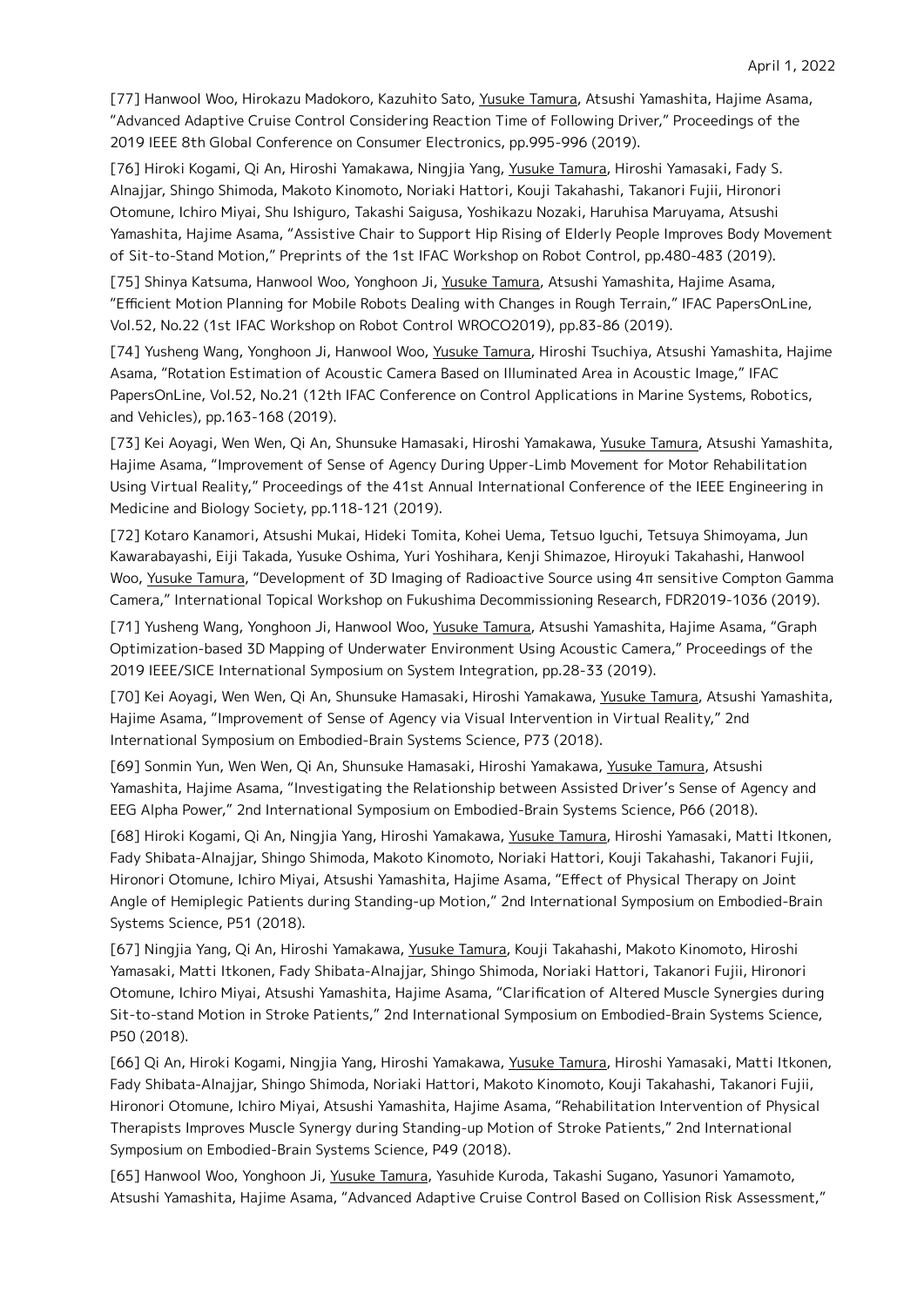Proceedings of the IEEE 21st International Conference on Intelligent Transportation Systems, pp.939-944 (2018).

[64] Sonmin Yun, Wen Wen, Qi An, Shunsuke Hamasaki, Hiroshi Yamakawa, Yusuke Tamura, Atsushi Yamashita, Hajime Asama, "Investigating the Relationship between Assisted Driver's SoA and EEG," Proceedings of the 5th International Conference on Neurorehabilitation, pp.1039-1043 (2018).

[63] Yusheng Wang, Yonghoon Ji, Hanwool Woo, Yusuke Tamura, Atsushi Yamashita, Hajime Asama, "3D Occupancy Mapping Framework Based on Acoustic Camera in Underwater Environment," IFAC-PapersOnLine, Vol.51, No.22 (12th IFAC Symposium on Robot Control SYROCO 2018), pp.324-330 (2018).

[62] Ngoc Trung Mai, Yonghoon Ji, Hanwool Woo, Yusuke Tamura, Atsushi Yamashita, Hajime Asama, "Acoustic Image Simulator Based on Active Sonar Model in Underwater Environment," Proceedings of the 15th International Conference on Ubiquitous Robots, pp.781-786 (2018).

[61] Doyeon Kim, Hanwool Woo, Yonghoon Ji, Yusuke Tamura, Atsushi Yamashita, Hajime Asama, "3D Radiation Imaging Using Mobile Robot Equipped with Radiation Detector," Proceedings of the 2017 IEEE/ SICE International Symposium on System Integration, pp.444-449 (2017).

[60] Yasuyuki Awashima, Hiromitsu Fujii, Yusuke Tamura, Keiji Nagatani, Atsushi Yamashita, Hajime Asama, "Safeness Visualization of Terrain for Teleoperation of Mobile Robot Using 3D Environment Map and Dynamic Simulator," Proceedings of the 2017 IEEE/SICE International Symposium on System Integration, pp.194-200 (2017).

[59] Sonmin Yun, Wen Wen, Qi An, Shunsuke Hamasaki, Hiroshi Yamakawa, Yusuke Tamura, Atsushi Yamashita, Hajime Asama, "Investigating the Relationship between Driver's Sense of Agency and EEG: Mu-Rhythm is More Suppressed in Higher SoA Case," Proceedings of the 2017 International Symposium on Micro-NanoMechatronics and Human Science, pp.272-276 (2017).

[58] Ngoc Trung Mai, Hanwool Woo, Yonghoon Ji, Yusuke Tamura, Atsushi Yamashita, Hajime Asama, "3D Reconstruction of Line Features Using Multi-view Acoustic Images in Underwater Environment," Proceedings of the 2017 IEEE International Conference on Multisensor Fusion and Integration for Intelligent Systems, pp.312-317 (2017).

[57] Hanwool Woo, Yonghoon Ji, Yusuke Tamura, Yasuhide Kuroda, Takashi Sugano, Yasunori Yamamoto, Atsushi Yamashita, Hajime Asama, "Driver Classification in Vehicle-Following Behavior by Using Dynamic Potential Field Method," Proceedings of the IEEE 20th International Conference on Intelligent Transportation Systems, pp.1101-1106 (2017).

[56] Ningjia Yang, Qi An, Hiroshi Yamakawa, Yusuke Tamura, Atsushi Yamashita, Matti Itkonen, Fady Alnajjar, Shingo Shimoda, Hajime Asama, Noriaki Hattori, Ichiro Miyai,"Clarification of Muscle Synergy Structure During Standing-up Motion of Healthy Young, Elderly and Post-Stroke Patients", Proceedings of the 15th IEEE International Conference on Rehabilitation Robotics, pp.19-24 (2017).

[55] Takao Sugimoto, Hiroshi Yamakawa, Qi An, Wen Wen, Yusuke Tamura, Koichi Ohtomi, Takayuki Kosaka, Hiromasa Suzuki, Atsushi Yamashita, Hajime Asama, "Estimation of Tension and Concentration Scenes during Crane Operation Using Physiological Indices for Skill Improvement Support," Proceedings of the 5th International Conference on Serviceology, pp.153-160 (2017).

[54] Tasuku Ito, Hitoshi Kono, Yusuke Tamura, Atsushi Yamashita, Hajime Asama, "Recovery Motion Learning for Arm Mounted Mobile Crawler Robot in Drive System's Failure," IFAC PapersOnLine, Vol.50, No.1 (The 20th World Congress of the International Federation of Automatic Control), pp.2329-2334 (2017).

[53] Ngoc Trung Mai, Hanwool Woo, Yonghoon Ji, Yusuke Tamura, Atsushi Yamashita, Hajime Asama, "3-D Reconstruction of Underwater Object based on Extended Kalman Filter by Using Acoustic Camera Images," IFAC PapersOnLine, Vol. 50, No.1 (The 20th World Congress of the International Federation of Automatic Control), pp.1043-1049 (2017).

[52] Yasuyuki Awashima, Ren Komatsu, Hiromitsu Fujii, Yusuke Tamura, Atsushi Yamashita and Hajime Asama, "Visualization of Obstacles on Bird's-eye View Using Depth Sensor for Remote Controlled Robot," Proceedings of the International Workshop on Advanced Image Technology 2017, (2017).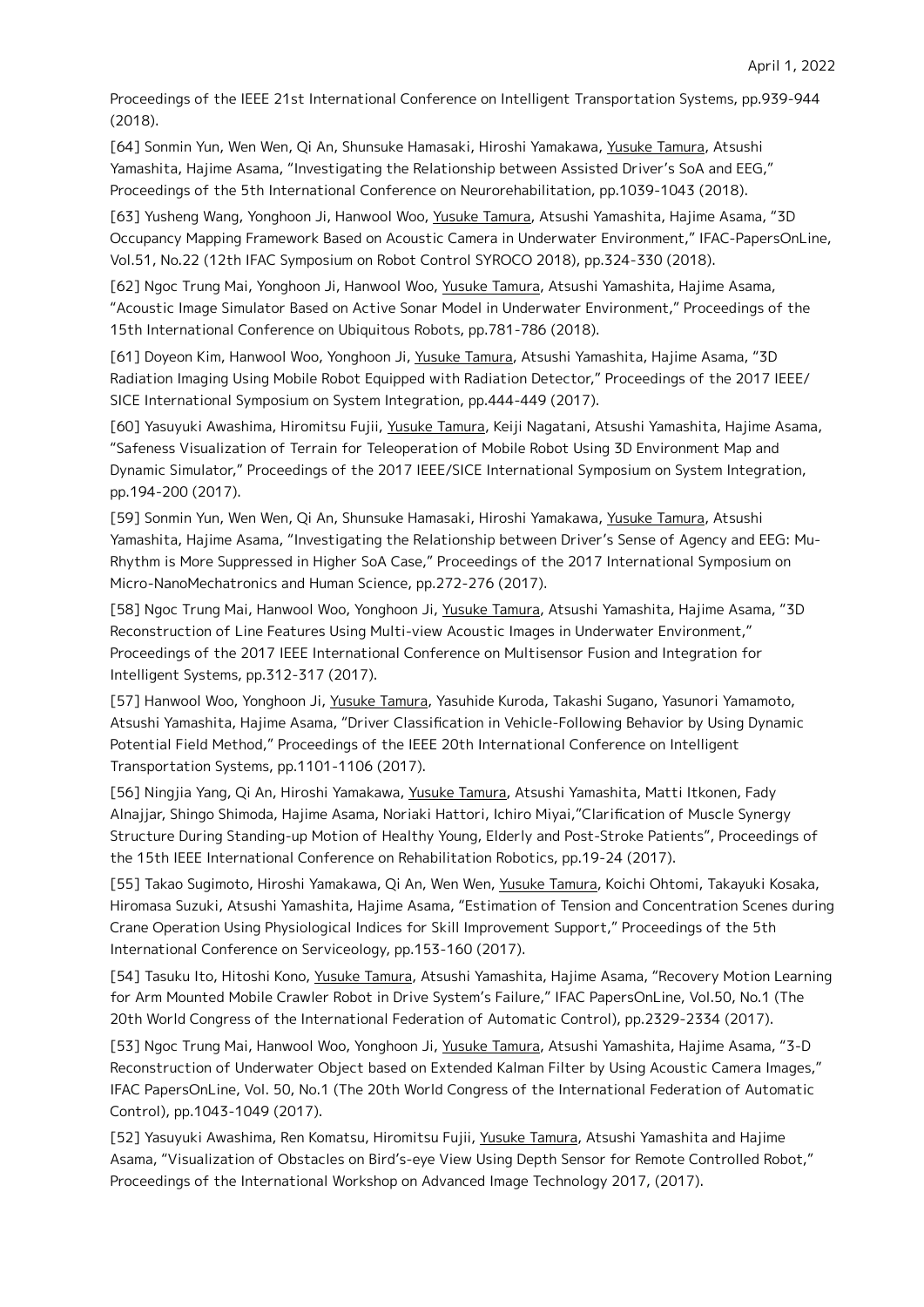[51] Rin Minohara, Wen Wen, Shunsuke Hamasaki, Takaki Maeda, Qi An, Yusuke Tamura, Hiroshi Yamakawa, Atsushi Yamashita and Hajime Asama, "How Anticipation for the Sense of Agency Affects Readiness Potential," Proceedings of the 2016 International Symposium on Micro-NanoMechatronics and Human Science, pp.166-168 (2016). **[Best Poster Award]**

[50] Doyeon Kim, Hanwool Woo, Yonghoon Ji, Yusuke Tamura, Atsushi Yamashita and Hajime Asama, "Localization of Radiation Sources using a Gamma-ray Detector in a Simulated Environment," 2016 International Conference on Maintenance Science and Technology, FC-2-4 (2016).

[49] Yutaka Watanabe, Takayuki Aoki, Yuichi Niibori, Toru Obara, Isamu Sato, Saishun Yamazaki, Koji Okamoto, Shunichi Suzuki and Yusuke Tamura, "Overview of the Fundamental Research and Human Resource Development for the Decommissioning of Fukushima Daiichi Nuclear Power Station in Japan," 2016 International Conference on Maintenance Science and Technology, FC-1-1 (2016).

[48] Hanwool Woo, Yonghoon Ji, Hitoshi Kono, Yusuke Tamura, Atsushi Yamashita, Hajime Asama, Yasuhide Kuroda, Takashi Sugano and Yasunori Yamamoto, "Lane-Changing Feature Extraction Using Multisensor Integration," Proceedings of the 2016 16th International Conference on Control, Automation and Systems, pp.1633-1636 (2016).

[47] Hanwool Woo, Yonghoon Ji, Hitoshi Kono, Yusuke Tamura, Atsushi Yamashita, Hajime Asama, Yasuhide Kuroda, Takashi Sugano and Yasunori Yamamoto, "Dynamic Potential-Model-based Feature for Lane Change Prediction," Proceedings of the 2016 IEEE International Conference on Systems, Man, and Cybernetics, pp.838-843 (2016).

[46] Yuki Ishikawa, Qi An, Wen Wen, Shu Ishiguro, Koji Ohata, Hiroshi Yamakawa, Yusuke Tamura, Atsushi Yamashita and Hajime Asama, "Auxiliary System to Classify Patterns of Patients with Hemiplegia for Transferring Skill of Rehabilitation with Walking Assist Robot," Proceedings of the 4th International Conference on Serviceology, pp.154-157 (2016).

[45] Wenzheng Chi, Hitoshi Kono, Yusuke Tamura, Atsushi Yamashita, Hajime Asama and Max Q.-H. Meng, "A Human-friendly Robot Navigation Algorithm using the Risk-RRT approach," Proceedings of the 2016 IEEE International Conference on Real-time Computing and Robotics, pp.227-232 (2016). **[Best Student Paper Award]**

[44] Ningjia Yang, Qi An, Hiroshi Yamakawa, Yusuke Tamura, Atsushi Yamashita and Hajime Asama, "Muscle Synergy Analysis in Human Standing-up Motion Using Different Strategies," Proceedings of the 1st International Symposium on Embodied-Brain Systems Science, p.32 (2016).

[43] Shunsuke Hamasaki, Qi An, Wen Wen, Yusuke Tamura, Hiroshi Yamakawa, Atsushi Yamashita, Hajime Asama, Satoshi Unenaka, Satoshi Shibuya and Yukari Ohki, "Influence of Sense of Ownership and Sense of Agency on Body Representation Change of Human Upper Limb," Proceedings of the 1st International Symposium on Embodied-Brain Systems Science, p.26 (2016).

[42] Hanwool Woo, Yonghoon Ji, Hitoshi Kono, Yusuke Tamura, Atsushi Yamashita and Hajime Asama, "Detection Method of Lane Change Intentions in Other Drivers Using Hidden Markov Models," Proceedings of the 6th International Conference on Advanced Mechatronics, pp.253-254 (2015).

[41] Yusuke Tanaka, Yonghoon Ji, Yusuke Tamura, Atsushi Yamashita and Hajime Asama, "Course Detection from Integrated 3D Environment Measurement by Multiple Mobile Robots," Proceedings of the 6th International Conference on Advanced Mechatronics, pp.237-238 (2015).

[40] Hitoshi Kono, Yusuke Tamura, Atsushi Yamashita and Hajime Asama, "Distributed Cooperative Fault Diagnosis Method for Internal Electric Component of Robot System," Proceedings of the 6th International Conference on Advanced Mechatronics, pp.235-236 (2015).

[39] Ren Komatsu, Hiromitsu Fujii, Hitoshi Kono, Yusuke Tamura, Atsushi Yamashita and Hajime Asama, "Bird's-eye View Image Generation with Camera Malfunction in Irradiation Environment," Proceedings of the 6th International Conference on Advanced Mechatronics, pp.177-178 (2015).

[38] Shunsuke Hamasaki, Qi An, Wen Wen, Yusuke Tamura, Hiroshi Yamakawa, Atsushi Yamashita, Hajime Asama, Satoshi Shibuya and Yukari Ohki, "Evaluating Effect of Sense of Ownership and Sense of Agency on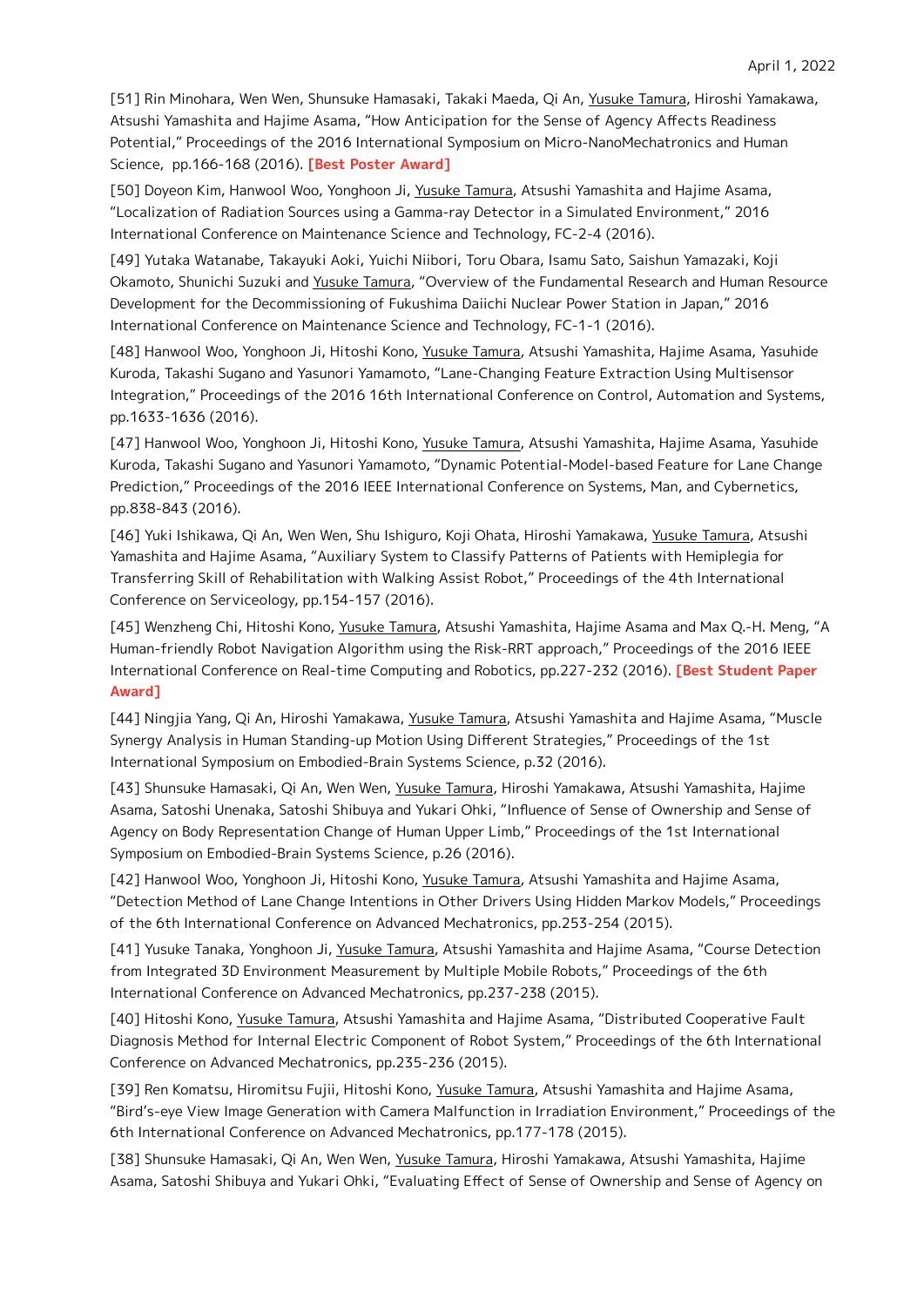Body Representation Change of Human Upper Limb," Proceedings of the 2015 International Symposium on Micro-NanoMechatronics and Human Science, pp.254-257 (2015). **[Best Poster Award]**

[37] Daisuke Tomoi, Wen Wen, Hiroshi Yamakawa, Shunsuke Hamasaki, Kaoru Takakusaki, Qi An, Yusuke Tamura, Atsushi Yamashita and Hajime Asama, "Estimation of Stress during Car Race with Factor Analysis," Proceedings of the 2015 International Symposium on Micro-NanoMechatronics and Human Science, pp.213-216 (2015).

[36] Yusuke Tamura, Kojiro Matsushita and Hisashi Osumi, "Estimation of Handgrip Position Based on Force Measurement During Steady Pedaling," Science & Cycling (2015).

[35] Ryo Ohta, Hisashi Osumi and Yusuke Tamura, "Optimal Grasping Poses of Manipulators for Cooperative Manipulation with Passive Joints," Proceedings of the 2014 IEEE/SICE International Symposium on System Integration, pp.447-452 (2014).

[34] Yusuke Tamura, Shiro Yano and Hisashi Osumi, "Visual Attention Model for Manipulating Human Attention by a Robot," Proceedings of the 2014 IEEE International Conference on Robotics and Automation, pp.5307-5312 (2014).

[33] Yusuke Tamura, Shiro Yano and Hisashi Osumi, "Modeling of Human Attention Based on Analysis of Magic," Proceedings of the 9th ACM/IEEE International Conference on Human-Robot Interaction, pp.302-303 (2014).

[32] Takafumi Akashi, Yusuke Tamura, Shiro Yano and Hisashi Osumi, "Analysis of Manipulating Other's Attention for Smooth Interaction between Human and Robot," Proceedings of 2013 IEEE/SICE International Symposium on System Integration, pp.340-345 (2013).

[31] Masaki Negishi, Hisashi Osumi, Keiichiro Saito, Hikaru Masuda and Yusuke Tamura, "Development of Crane Tele-operation System using Laser Pointer Interface," Proceedings of the 2013 IEEE/RSJ International Conference on Intelligent Robots and Systems, pp.5457-5462 (2013).

[30] Yusuke Tamura, Phuoc Dai Le, Kentarou Hitomi, Naiwala P. Chandrasiri, Takashi Bando, Atsushi Yamashita and Hajime Asama, "Development of Pedestrian Behavior Model Taking Account of Intention," Proceedings of the 2012 IEEE/RSJ International Conference on Intelligent Robots and Systems, pp.382-387 (2012).

[29] Guanghui Li, Atsushi Yamashita, Hajime Asama and Yusuke Tamura, "An Efficient Improved Artificial Potential Field Based Regression Search Method for Robot Path Planning," Proceedings of the IEEE International Conference on Mechatronics and Automation, pp.1227-1232 (2012).

[28] Guanghui Li, Yusuke Tamura, Min Wu, Atsushi Yamashita and Hajime Asama, "Hybrid Dynamic Mobile Task Allocation and Reallocation Methodology for Distributed Multi-robot Coordination," Proceedings of the 2012 IEEE/ASME International Conference on Advanced Intelligent Mechatronics, pp.190-195 (2012).

[27] Yusuke Tamura, Mami Egawa, Shiro Yano, Yoshinori Kumita, Takaki Maeda, Motoichiro Kato and Hajime Asama, "Relationship between Sense of Agency and Task Performance in Target Search Task," Proceedings of the 2012 ICME International Conference on Complex Medical Engineering, pp.392-396 (2012).

[26] Guanghui Li, Yusuke Tamura and Hajime Asama, "Influence Analysis of Setting Thresholds on Dynamical Sequential Task Allocation and Reallocation Methodology," Proceedings of the IEEE/SICE International Symposium on System Integration, pp.1165-1170 (2011).

[25] Shunsuke Hamasaki, Yusuke Tamura, Atsushi Yamashita and Hajime Asama, "Prediction of Human's Movement for Collision Avoidance of Mobile Robot," Proceedings of the IEEE International Conference on Robotics and Biomimetics, pp.1633-1638 (2011).

[24] Guanghui Li, Yusuke Tamura and Hajime Asama, "A Comparative Study of Dynamical Sequential and Global Optimal Task Reallocation Methodology for Distributed Multi-robot System," Proceedings of the 8th International Conference on Ubiquitous Robots and Ambient Intelligence, pp.307-312 (2011).

[23] Inyong Ha, Yusuke Tamura, and Hajime Asama, "Gait Pattern Generation and Stabilization for Humanoid Robot Based on Coupled Oscillators," Proceedings of the IEEE/RSJ International Conference on Intelligent Robots and Systems, pp.3207-3212 (2011).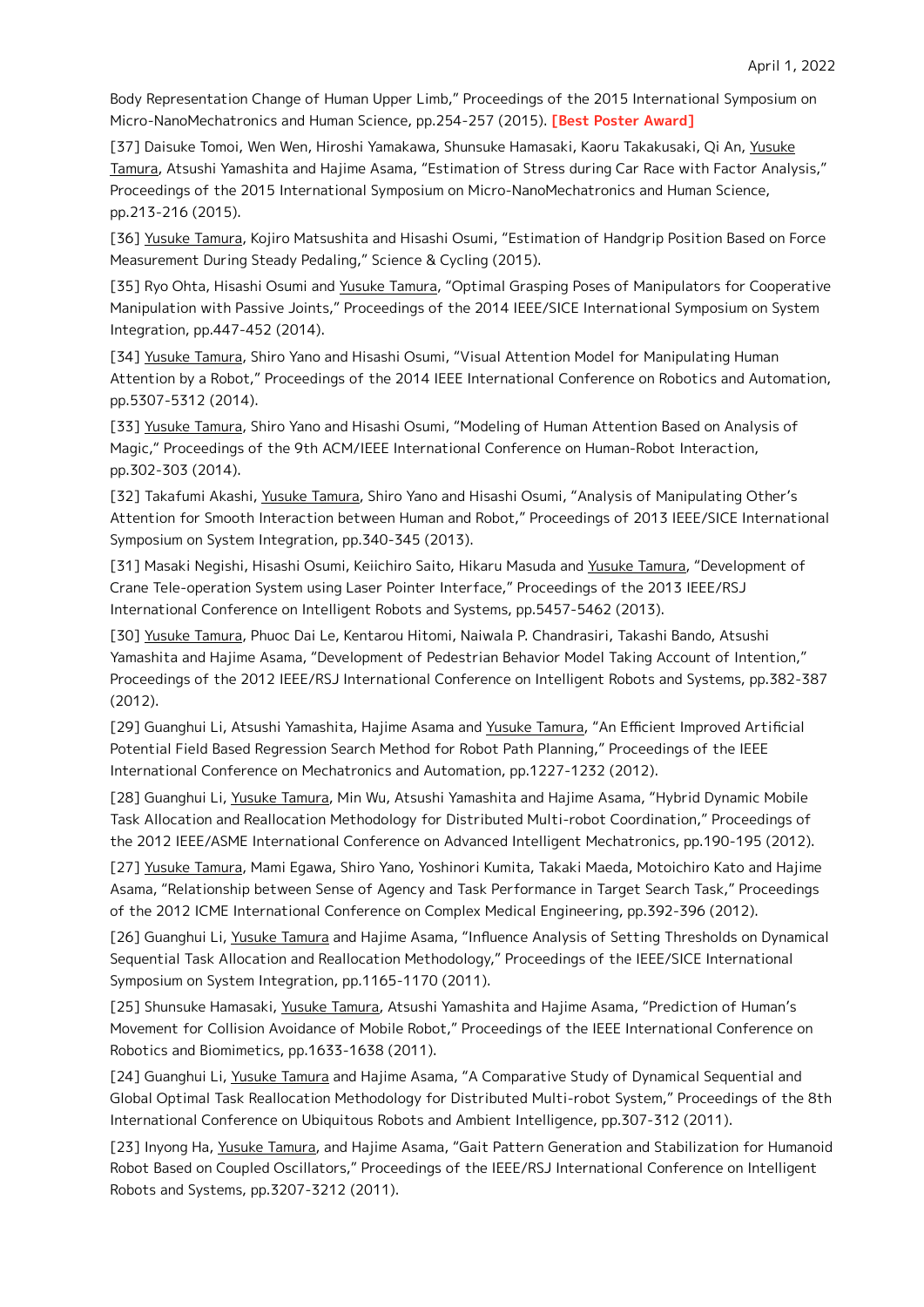[22] Inyong Ha, Yusuke Tamura, Hajime Asama, Jeakweon Han and Denis W. Hong, "Development of Open Humanoid Platform DARwIn-OP," Proceedings of SICE Annual Conference 2011, pp.2178-2181 (2011).

[21] Guanghui Li, Yusuke Tamura, and Hajime Asama, "Dynamical Task Allocation and Reallocation Based on Body Expansion Behavior for Multi-robot Coordination System," Proceedings of the IEEE International Conference on Mechatronics and Automation, pp.537-542 (2011).

[20] Jun Ishii, Yusuke Tamura, and Hajime Asama, "Calibration-Free Wireless-LAN Location Estimation System Using Polar Coordinates Filter," Proceedings of the 7th International Conference on Ubiquitous Robots and Ambient Intelligence, pp.437-440 (2010).

[19] Yusuke Tamura, Tomohiro Fukuzawa, and Hajime Asama, "Smooth Collision Avoidance in Human-Robot Coexisting Environment," Proceedings of the 2010 IEEE/RSJ International Conference on Intelligent Robots and Systems, pp.3887-3892 (2010).

[18] Yusuke Tamura, Yu Murai, Hiroki Murakami, and Hajime Asama, "Identification of Types of Obstacles and Obstacle Map Building for Mobile Robots," Proceedings of the 6th International Conference on Ubiquitous Robots and Ambient Intelligence, pp.340-344 (2009). **[Outstanding Paper Award]**

[17] Jun Ishii, Yusuke Tamura, and Hajime Asama, "Filter Design by Using Map Information on Wireless-LAN Location Awareness System," Proceedings of the IEEE International Conference on Mechatronics and Automation, pp.2967-2972 (2009).

[16] Inyong Ha, Yusuke Tamura, Soichiro Morishita, Hajime Asama, Itsuki Noda, Yasushi Hada, and Hiroyuki Okamoto, "Design of Location Management Module and Environment Server for Constructing of Intelligent Environment Space," Proceedings of the 5th International Conference on Ubiquitous Robots and Ambient Intelligence, pp.485-488 (2008).

[15] Yusuke Tamura, Masao Sugi, Jun Ota, and Tamio Arai, "Attentive Object Feeding for Supporting Deskwork," Proceedings of the 2008 IEEE/RSJ International Conference on Intelligent Robots and Systems, pp.2840-2845 (2008).

[14] Masao Sugi, Ippei Matsumura, Yusuke Tamura, Jun Ota, and Tamio Arai, "Quantitative Evaluation of Physical Assembly Support in Human Supporting Production System "Attentive Workbench"," Proceedings of the 2008 IEEE International Conference on Robotics and Automation, pp.3624-3629 (2008).

[13] Yusuke Tamura, Masao Sugi, Jun Ota, and Tamio Arai, "Estimation of User's Intention Inherent in the Movements of Hand and Eyes for the Deskwork Support System," Proceedings of the 2007 IEEE/RSJ International Conference on Intelligent Robots and Systems, pp.3709-3714 (2007).

[12] Masao Sugi, Ippei Matsumura, Yusuke Tamura, Jun Ota, and Tamio Arai, "Quantitative Evaluation of Human Supporting Production System "Attentive Workbench"," Proceedings of the 2007 IEEE Conference on Automation Science and Engineering, pp.531-535 (2007).

[11] Masao Sugi, Yusuke Tamura, Jun Ota, Tamio Arai, Kiyoshi Takamasu and Hiromasa Suzuki, "Implementation of Human Supporting Production System "Attentive Workbench"," Proceedings of the SICE-ICASE International Joint Conference 2006, pp.1270-1273 (2006).

[10] Masao Sugi, Makoto Nikaido, Yusuke Tamura, Jun Ota and Tamio Arai, "Development of Gesture-Based Interface for Deskwork Support System," Proceedings of the 2006 IEEE/RSJ International Conference on Intelligent Robots and Systems, pp.5171-5176 (2006).

[9] Yusuke Tamura, Masao Sugi, Jun Ota and Tamio Arai, "Handing-Over between Human and Self-Moving Tray," Proceedings of the IMEKO XVIII World Congress, TC18-08 (2006).

[8] Yusuke Tamura, Masao Sugi, Jun Ota and Tamio Arai, "Prediction of Target Object Based on Human Hand Movement for Handing-Over between Human and Self-Moving Trays," Proceedings of the 15th IEEE International Symposium on Robot and Human Interactive Communication, pp.189-194 (2006).

[7] Yusuke Tamura, Masao Sugi, Jun Ota and Tamio Arai, "Placement of Self-Moving Trays for the Deskwork Support System," Proceedings of the 2005 IEEE/RSJ International Conference on Intelligent Robots and Systems, pp.3886-3891 (2005). **[IEEE RAS JC Young Award]**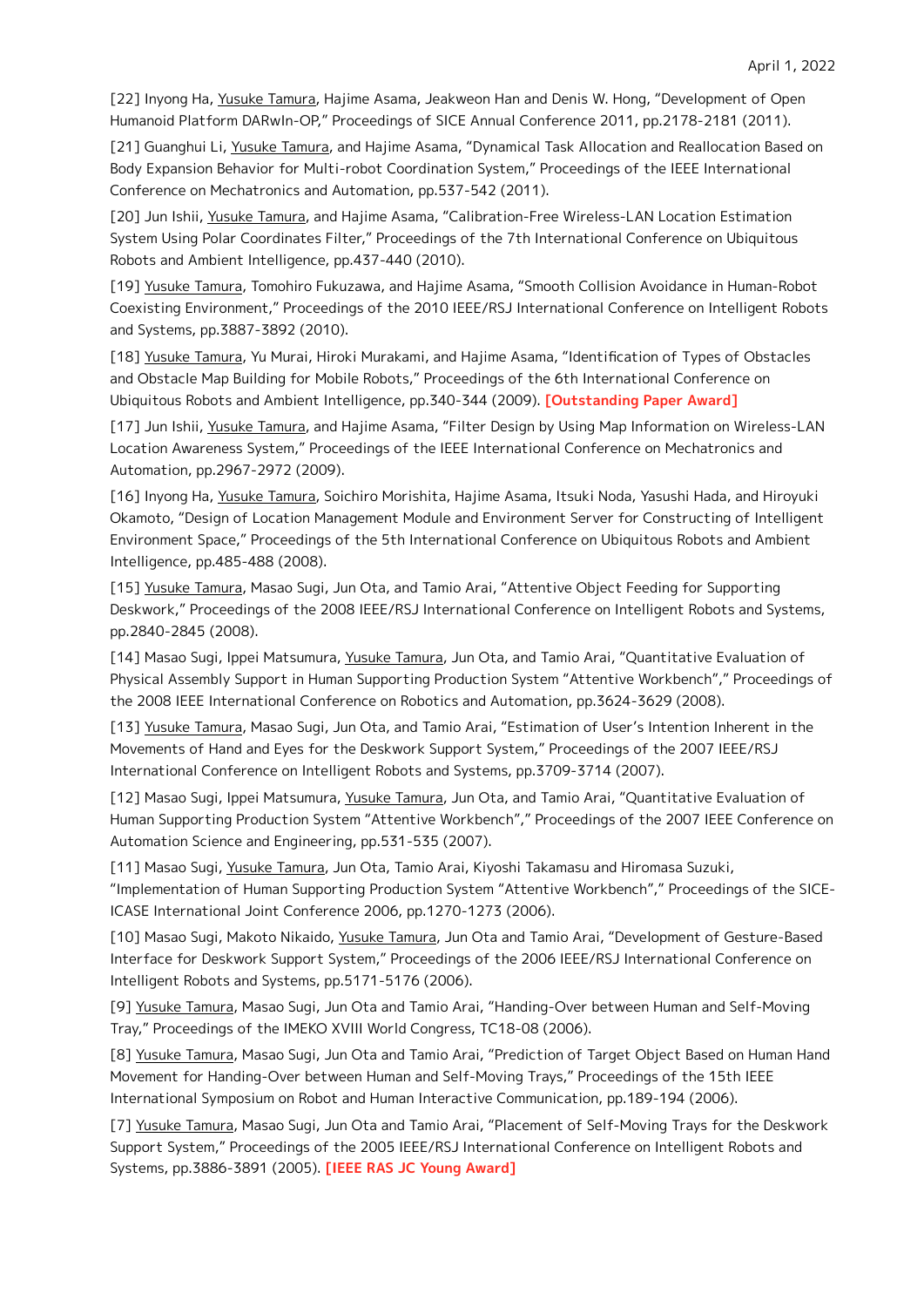[6] Makoto Nikaido, Masao Sugi, Yusuke Tamura, Jun Ota, Tamio Arai, Kiyoshi Kotani, Kiyoshi Takamasu, Akio Yamamoto, Seiichi Shin, Hiromasa Suzuki and Yoichi Sato, "Arrangement Planning for Multiple Self-Moving Trays in Human Supporting Production Cell "Attentive Workbench"," Proceedings of the 2005 IEEE/RSJ International Conference on Intelligent Robots and Systems, pp.3880-3885 (2005).

[5] Masao Sugi, Makoto Nikaido, Yusuke Tamura, Jun Ota, Tamio Arai, Kiyoshi Kotani, Kiyoshi Takamasu, Seiichi Shin, Hiromasa Suzuki and Yoichi Sato, "Motion Control of Self-Moving Trays for Human Supporting Production Cell "Attentive Workbench"," Proceedings of the 2005 IEEE International Conference on Robotics and Automation, pp.4091-4096 (2005).

[4] Yusuke Tamura, Masao Sugi, Jun Ota and Tamio Arai, "Deskwork Support System Based on the Estimation of Human Intentions," Proceedings of the 13th IEEE International Workshop on Robot and Human Interactive Communication, pp.413-418 (2004). **[Best Paper Award]**

[3] Masao Sugi, Yusuke Tamura, Jun Ota, Tamio Arai, Kiyoshi Kotani, Hiromasa Suzuki, Kiyoshi Takamasu and Yoichi Sato, "Distributed Control of Multiple Self-Moving Trays for an Intelligent Cell Production System," Proceedings of SICE Annual Conference 2004, pp.2506-2511 (2004).

[2] Rie Katsuki, Jun Ota, Yusuke Tamura, Takahisa Mizuta, Tomomi Kito, Tamio Arai, Tsuyoshi Ueyama and Tsuyoshi Nishiyama, "Handling of Objects with Marks by a Robot," Proceedings of the 2003 IEEE/RSJ International Conference on Intelligent Robots and Systems, pp.130-135 (2003).

[1] Hideyuki Ando, Hiroyuki Yamato, Masahiro Sato, Takeo Karasawa, Yusuke Tamura, Susumu Shirayama and Hiroshi Masuda, "A Research on Knowledge-Centered System for Ship Basic Design - Semantic Web Approach -," Proceedings of the 8th International Marine Design Conference, pp.168-179 (2003).

#### **国内会議**

[170] 丹野壮一郎, 田村雄介, 大室朗, 岩本太郎, 菅野崇, 平田泰久, "歩行者と車の相互作用を考慮するアテンション モデルによる軌道予測", 日本機械学会ロボティクス・メカトロニクス講演会2022, (2022, 発表予定).

[169] 鈴木洋佑, 田村雄介, 平田泰久, "複数台ロボットでの粗密探索による放射線源分布推定", 日本機械学会ロボ ティクス・メカトロニクス講演会2022, (2022, 発表予定).

[168] 筑紫彰太, ルイ笠原純ユネス, 小松廉, 山川博司, 谷島諒丞, 濱崎峻資, 永谷圭司, パトハックサーサク, 藤井浩 光, 田村雄介, 千葉拓史, 山本新吾, 茶山和博, 山下淳, 淺間一, "インテリジェント施工システムのための施工技術の開 発 - 第二報:建設機械の走破性判定,転倒回避,任意視点映像生成,動作認識に関する研究 -",日本機械学会ロボ ティクス・メカトロニクス講演会2022, (2022, 発表予定).

[167] 向篤志, 原真太朗, 山岸恵大, 海老秀虎, 石田文彦, 高田英治, 島添健次, 田村雄介, 禹ハンウル, Zhong Zhihong, Agus Nurrachman, 高橋浩之, 淺間一, 上ノ町水紀, 河原林順, 田辺鴻典, 鎌田圭, 富田英生, "全方向コンプトンカメラ による放射性物質探知手法の開発 (8) 放射線源とその周辺の障害物の環境地図上における特定と可視化, 第69回応用 物理学会春季学術講演会, 23a-F307-4 (2022).

[166] Agus Nurrachman, Kenji Shimazoe, Hiroyuki Takahashi, Hideki Tomita, Eiji Takada, Yusuke Tamura, Jun Kawarabayashi, Kosuke Tanabe, "Characterization of Time of Flight Compton Camera for Radiation Monitoring," 日本原子力学会2022年春の年会, 3B12 (2022).

[165] 海老秀虎, 向篤志, 島添健次, 田村雄介, 禹ハンウル, 石田文彦, 河原林順, 田辺鴻典, 鎌田圭, 富田英生, "全方向 コンプトンイメージングに基づく放射線源可視化・定量法の開発 (5) 周辺構造物を考慮した線源同定と可視化", 日 本原子力学会2022年春の年会, 3B10 (2022).

[164] 岡本章良, 田村雄介, ラワンカルアンキット, 平田泰久, "搭乗者の目的地推定に基づく運動主体感を考慮した パーソナルモビリティの操作支援", 第27回ロボティクスシンポジア講演論文集, pp.126-128 (2022).

[163] 向篤志, 原真太朗, 山岸恵大, 海老秀虎, 島添健次, 田村雄介, 禹ハンウル, Zhong Zhihong, Agus Nurrachman, 高橋浩之, 淺間一, 上ノ町水紀, 石田文彦, 高田英治, 河原林順, 田辺鴻典, 鎌田圭, 富田英生, "全方向ガンマイメージン グと3次元LiDARによるSLAMを用いたガンマ線源位置・強度推定システムの開発", 第36回研究会「放射線検出器と その応用」, (2022).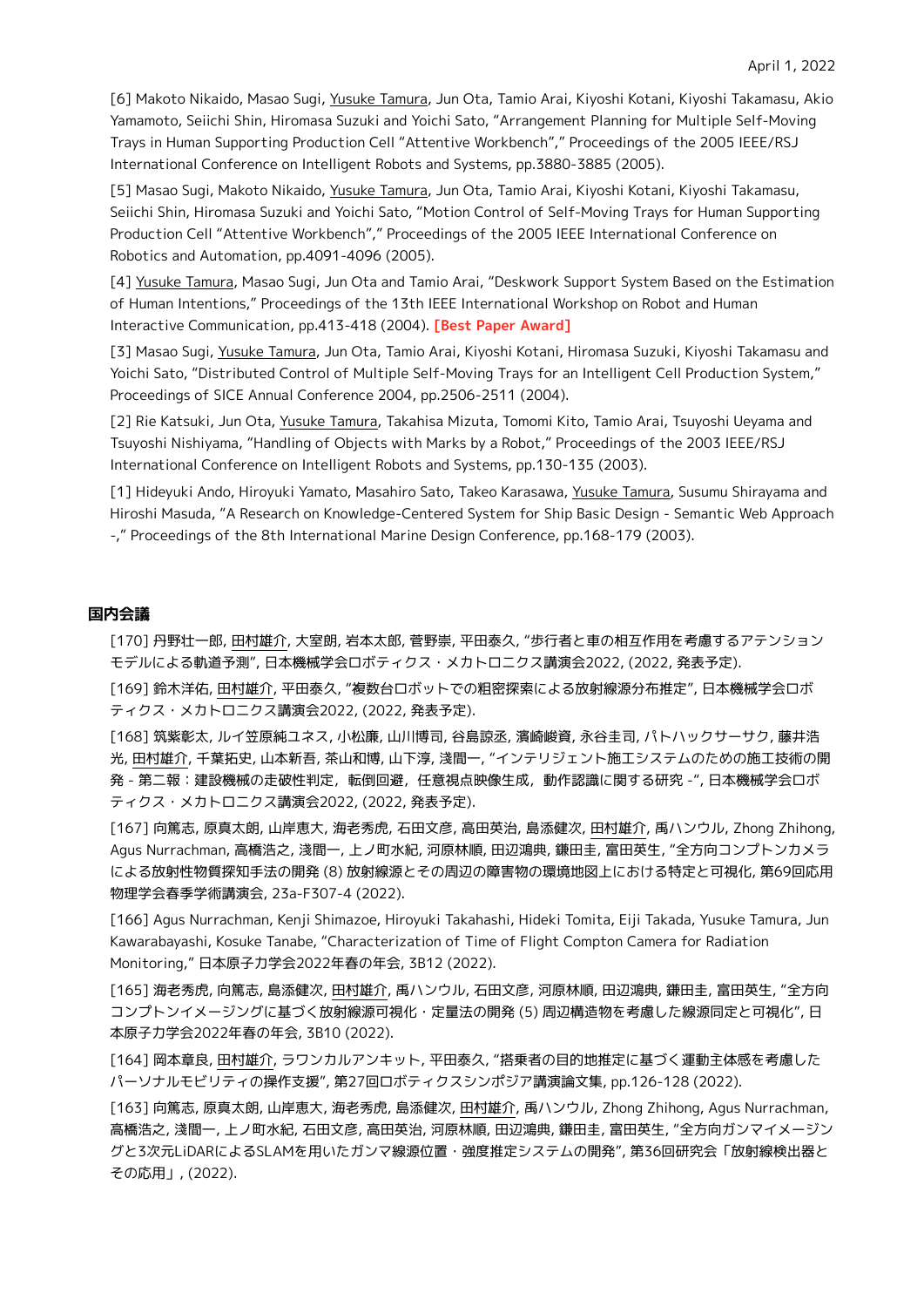[162] 川住歩弥, 田村雄介, 平田泰久, "人とロボットの安全な共存のためのカメラ映像を用いた歩きスマホ検出", 第 22回計測自動制御学会システムインテグレーション部門講演会, 3D-04 (2021).

[161] Agus Nurrachman, Kenji Shimazoe, Hiroyuki Takahashi, Yusuke Tamura, Hideki Tomita, Hanwool Woo, Kei Kamada, Fumihiko Ishida, Eiji Takada, Kosuke Tanabe, "Study on Time-of-Flight Compton Imaging System for Environmental Monitoring," 日本原子力学会2021年秋の大会, 2H03 (2021).

[160] 山岸恵大, 向篤志, 原真太朗, 海老秀虎, 寺林稜平, 島添健次, 田村雄介, 禹ハンウル, 岸本卓也, 湖上碩樹, Zhong Zhihong, 上ノ町水紀, Agus Nurrachman, 高橋浩之, 淺間一, 石田文彦, 高田英治, 河原林順, 田辺鴻典, 鎌田圭, 富田 英生, "全方向コンプトンイメージングに基づく放射線源可視化・定量法の開発 (4) LiDAR SLAMを用いた線源位置・ 強度推定の実証", 日本原子力学会2021年秋の大会, 2H01 (2021).

[159] 向篤志, 原真太朗, 山岸恵大, 海老秀虎, 寺林稜平, 島添健次, 田村雄介, 禹ハンウル, 岸本卓也, 湖上碩樹, Zhong Zhihong, 上ノ町水紀, Agus Nurrachman, 高橋浩之, 淺間一, 石田文彦, 高田英治, 河原林順, 田辺鴻典, 鎌田圭, 富田 英生, "全方向ガンマイメージングを用いた線源同定法への球面調和関数フィルタの適用, 2021年次世代放射線シン ポジウム (2021).

[158] 山岸恵大, 向篤志, 原真太朗, 海老秀虎, 寺林稜平, 島添健次, 田村雄介, 禹ハンウル, 岸本卓也, 湖上碩樹, Zhong Zhihong, 上ノ町水紀, Agus Nurrachman, 高橋浩之, 淺間一, 石田文彦, 高田英治, 河原林順, 田辺鴻典, 鎌田圭, 富田 英生, "全方向ガンマイメージングを用いた線源探知手法のための自己位置推定と環境地図の構築", 2021年次世代放 射線シンポジウム (2021).

[157] 岡本章良, 田村雄介, 平田泰久, "パーソナルモビリティの操作支援における負担軽減と効率性の両立", 日本機 械学会ロボティクス・メカトロニクス講演会2021, 1P3-H12 (2021).

[156] Agus Nurrachman, Zhong Zhihong, Kenji Shimazoe, Hiroyuki Takahashi, Hideki Tomita, Atsushi Mukai, Yusuke Tamura, Hanwool Woo, Eiji Takada, Kosuke Tanabe, "Compton Imaging with GFAG Scintillator with High Time Resolution ASIC," 日本原子力学会2021年春の年会, 2D10, (2021).

[155] 晁子恒, 小松廉, 禹ハンウル, 田村雄介, 山下淳, 淺間一, "非指向性検出器を用いた面状線源モデル化による放 射線源分布推定", 第26回ロボティクスシンポジア予稿集, pp.161-164 (2021, 査読有).

[154] 向篤志, 原真太朗, 山岸恵大, 寺林稜平, 島添健次, 田村雄介, 禹ハンウル, 岸本卓也, 湖上碩樹, Zhong Zhihong, 上ノ町水紀, Agus Nurrachman, 高橋浩之, 淺間一, 海老秀虎, 石田文彦, 高田英治, 河原林順, 田辺鴻典, 鎌田圭, 富田 英生, "全方向コンプトンカメラによる放射性物質探知手法の開発 (7) 移動中逐次推定によるガンマ線源位置・強度 推定の実証", 第68回応用物理学会春季学術講演会, 16a-Z28-5 (2021).

[153] 海老秀虎, 石田文彦, 高田英治, 向篤志, 原真太朗, 山岸恵大, 富田英生, 田村雄介, 禹ハンウル, 岸本卓也, 湖上 碩樹, Zhong Zhihong, 上ノ町水紀, Agus Nurrachman, 島添健次, 高橋浩之, 淺間一, 河原林順, 田辺鴻典, 鎌田圭, "全 方向コンプトンイメージによる線源推定情報と全天球カメラ映像の合成による隠匿された放射線源の可視化", 2021 年電子情報通信学会総合大会, D11-20 (2021).

[152] 原真太朗, 向篤志, 山岸恵大, 寺林稜平, 富田英生, 島添健次, 田村雄介, 禹ハンウル, 岸本卓也, 湖上碩樹, Zhong Zhihong, 上ノ町水紀, Agus Nurrachman, 高橋浩之, 淺間一, 海老秀虎, 石田文彦, 高田英治, 河原林順, 田辺鴻典, 鎌 田圭, "全方向ガンマイメージングを用いた放射線源探知における最適検出器移動アルゴリズムの強化学習による解 析", 第35回研究会「放射線検出器とその応用」, (2021).

[151] 山岸恵大, 向篤志, 原真太朗, 寺林稜平, 富田英生, 島添健次, 田村雄介, 禹ハンウル, 岸本卓也, 湖上碩樹, Zhong Zhihong, 上ノ町水紀, Agus Nurrachman, 高橋浩之, 淺間一, 海老秀虎, 石田文彦, 高田英治, 河原林順, 田辺鴻典, 鎌 田圭, "全方向ガンマイメージングを用いた線源探知手法のための自己位置推定と環境地図の構築", 第35回研究会 「放射線検出器とその応用」, (2021).

[150] 湖上碩樹, 安琪, 吉田和憲, 王若曦, 山川博司, 楊濘嘉, 山崎弘嗣, Fady Alnajjar, 園尾萌香, 下田真吾, 服部憲明, 高橋幸治, 藤井崇典, 乙宗宏範, 宮井一郎, 田村雄介, 山下淳, 淺間一, "リハビリテーションにおける片麻痺患者の起立 動作の改善過程の解明 〜滑らかさと安定性による評価〜", 計測自動制御学会システム・情報部門学術講演会2020講 演論文集, pp.570-573 (2020).

[149] Agus Nur Rachmann, Kenji Shimazoe, Hiroyuki Takahashi, Yusuke Tamura, Hideki Tomita, Hanwool Woo, Kei Kamada, Fumihiko Ishida, Eiji Takada, Kosuke Tanabe, "Prototype Development of Sphere Compton Imaging System with GFAG Scintillators," 日本原子力学会2020年秋の大会, 1M07 (2020).

[148] 向篤志, 原真太朗, 山岸恵大, 寺林稜平, 島添健次, 田村雄介, 禹ハンウル, 岸本卓也, Zhong Zhihong, 上ノ町水 紀, Agus Nurrachman, 高橋浩之, 淺間一, 富田英生, "全方向コンプトンイメージングに基づく放射線源可視化・定量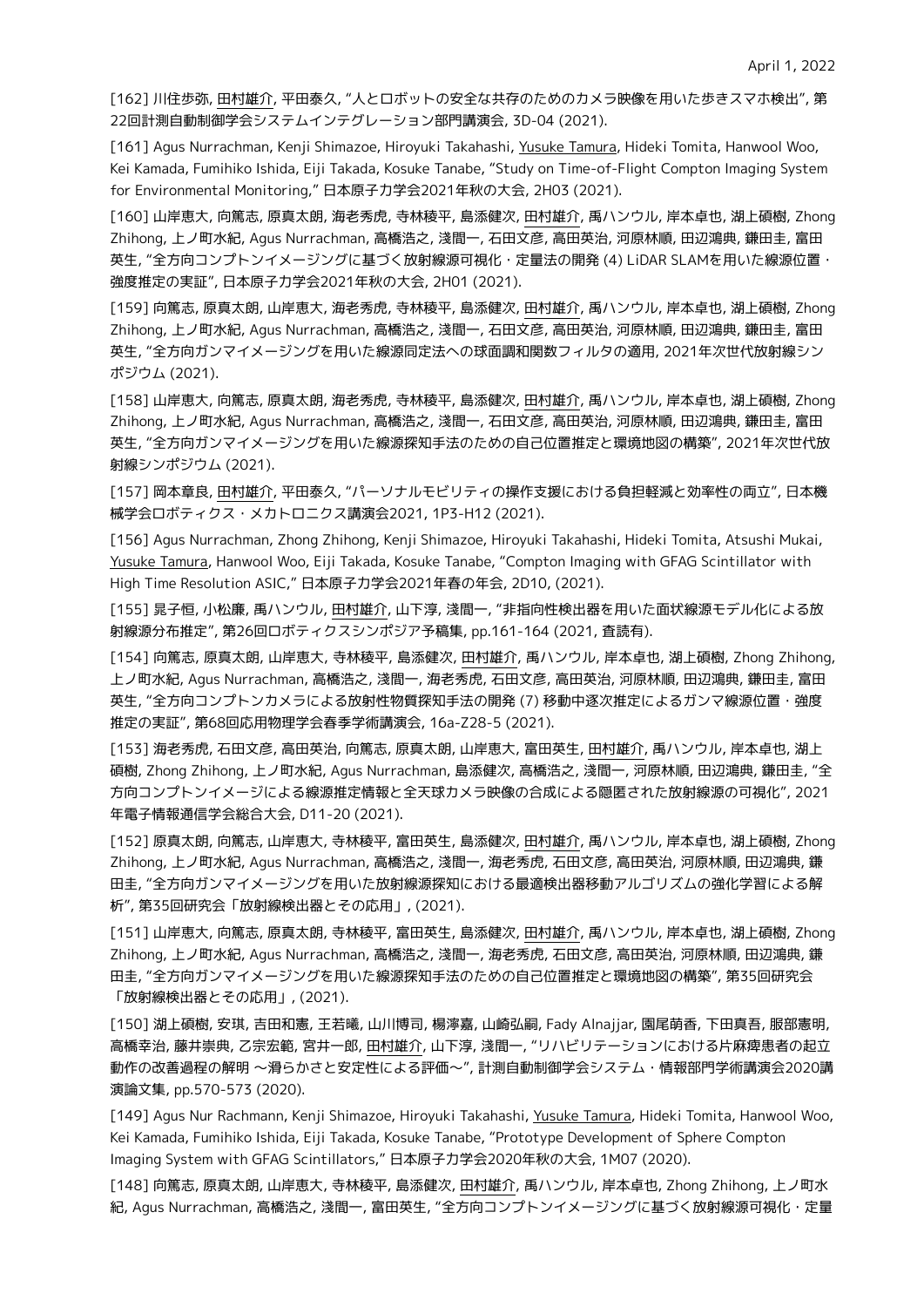法の開発 (3) 無人ビークル搭載全方向コンプトンカメラを用いた実験的検証", 日本原子力学会2020年秋の大会, 1M05 (2020).

[147] 原真太朗, 向篤志, 山岸恵大, 寺林稜平, 島添健次, 田村雄介, 禹ハンウル, 岸本卓也, Zhong Zhihong, 上ノ町水 紀, Agus Nurrachman, 高橋浩之, 淺間一, 富田英生, "全方向コンプトンカメラによる放射性物質探知手法の開発 (6) 線源探知用検出器移動アルゴリズムの検討", 第81回応用物理学会秋季学術講演会, 10a-Z14-13 (2020).

[146] 沈鎭赫, ルイ笠原・純ユネス, 筑紫彰太, 山川博司, 田村雄介, 永谷圭司, 千葉拓史, 山本新吾, 茶山和博, 山下淳, 淺間一, "シミュレーションの訓練データを用いた深層学習による油圧ショベルの動作認識", 日本機械学会ロボティ クス・メカトロニクス講演会2020, 2P2-A05 (2020).

[145] Nur Rachman Agus, Zhihong Zhong, Kenji Shimazoe, Hiroyuki Takahashi, Mizuki Uenomachi, Jun Kawarabayashi, Yusuke Tamura, Hideki Tomita, Atsushi Mukai, Kotaro Kanamori, Shintaro Hara, Ryohei Terabayashi, Tetsuo Iguchi, Hanwool Woo, Hidetaka Ebi, Fumihiko Ishida, Eiji Takada, Ken'ichi Tsuchiya, "Mobile Robot Compton Camera for Environment Monitoring,'' 日本機械学会ロボティクス・メカトロニクス講演 会2020, 1P2-D05 (2020).

[144] 王ぎょくせい, 池勇勳, 劉丁瑜, 田村雄介, 土屋洋, 山下淳, 淺間一, "音響カメラに基づいた水中環境における人 工マーカシステムの開発", 日本機械学会ロボティクス・メカトロニクス講演会2020, 1A1-B01 (2020).

[143] 山内統広, 筑紫彰太, 田村雄介, 山川博司, 永谷圭司, 藤井浩光, 千葉拓史, 山本新吾, 茶山和博, 山下淳, 淺間一, "スペクトル画像を用いた土の種類の識別と含水比の推定に基づくコーン指数の推定", 動的画像処理実用化ワーク ショップ2020講演論文集, pp.254-260 (2020).

[142] 向篤志, 金森滉太郎, 原真太朗, 富田英生, 寺林稜平, 島添健次, Hanwool Woo, 田村雄介, 上ノ町水紀, Agus Nurrachman, 高橋浩之, 海老秀虎, 石田文彦, 高田英治, 河原林順, 土屋兼一, 井口哲夫, "無人ビークル搭載全方向ガン マイメージャを用いたガンマ線源推定法の開発", 第34回研究会「放射線検出器とその応用」 (2020).

[141] 原真太朗, 向篤志, 金森滉太郎, 富田英生, 井口哲夫, 寺林稜平, 河原林順, 堀順一, 松本哲郎, 島添健次, 田村雄 介, 土屋兼一, 高橋浩之, "全方向ガンマイメージングを用いた放射線源探知手法のための検出器移動アルゴリズムの 開発", 第51回日本原子力学会中部支部研究発表会 (2019).

[140] 禹ハンウル, 間所洋和, 佐藤和人, 田村雄介, 山下淳, 淺間一, "先行車追従モデルに基づいた追従運転者の操作 特性の推定", 自動車技術会2019年秋季大会学術講演会, 20196081, pp.1-6 (2019).

[139] 金森滉太郎, 向篤志, 富田英生, 原真太朗, 海老秀虎, 石田文彦, 高田英治, 島添健次, 田村雄介, 鎌田圭, 土屋兼 一, 河原林順, 井口哲夫, "全方向コンプトンカメラによる放射性物質探知手法の開発 (5) Origin Ensemble法を用いた 全方向イメージングによる線源推定", 第80回応用物理学会秋季学術講演会, 20a-E305-7 (2019).

[138] 石田文彦, 海老秀虎, 高田英治, 山岸恵大, 向篤志, 金森滉太郎, 富田英生, 田村雄介, 島添健次, 原真太朗, 井口 哲夫, 鎌田圭, 土屋兼一, 河原林順, "全方向コンプトンイメージングに基づく放射線源可視化・定量法の開発 (2) 3次 元再構成されたコンプトンイメージと可視光カメラ映像との合成による隠匿された放射線源の可視化", 日本原子力 学会2019秋の大会, 2N04 (2019).

[137] 向篤志, 金森滉太郎, 富田英生, 海老秀虎, 山岸恵大, 石田文彦, 高田英治, 田村雄介, 島添健次, 原真太朗, 井口 哲夫, 鎌田圭, 土屋兼一, 河原林順, "全方向コンプトンイメージングに基づく放射線源可視化・定量法の開発 (1) 隠匿 された線源の可視化・定量に関する基礎検討", 日本原子力学会2019秋の大会, 2N03 (2019).

[136] 山内統広, 筑紫彰太, 田村雄介, 山川博司, 永谷圭司, 藤井浩光, 坂井郁也, 千葉拓史, 山本新吾, 茶山和博, 山下 淳, 淺間一, "ハイパースペクトル画像を用いた土壌の走破性の判定", 第25回画像センシングシンポジウム, IS1-14 (2019).

[135] 筑紫彰太, 淵田正隆, 河野仁, モロアレサンドロ, ミヤグスクレナート, アンジェラファラガッソ, 禹ハンウル, 藤井浩光, 池勇勳, 田村雄介, 山川博司, 山下淳, 淺間一, "災害対応における建設ロボットのための遠隔操作技術の開 発", 日本機械学会ロボティクス・メカトロニクス講演会2019, 2P1-E05 (2019).

[134] 水野秀哉, 筑紫彰太, 藤井浩光, 田村雄介, 永谷圭司, 山下淳, 淺間一, "遠隔操作ロボット走行時におけるアーム 制御による転倒回避", 日本機械学会ロボティクス・メカトロニクス講演会2019, 2P1-B06 (2019).

[133] 勝間慎弥, 禹ハンウル, 池勇勳, 田村雄介, 山下淳, 淺間一, "不整地の環境変化に効率的に対応する移動ロボッ トの動作計画", 日本機械学会ロボティクス・メカトロニクス講演会2019, 2A2-C13 (2019).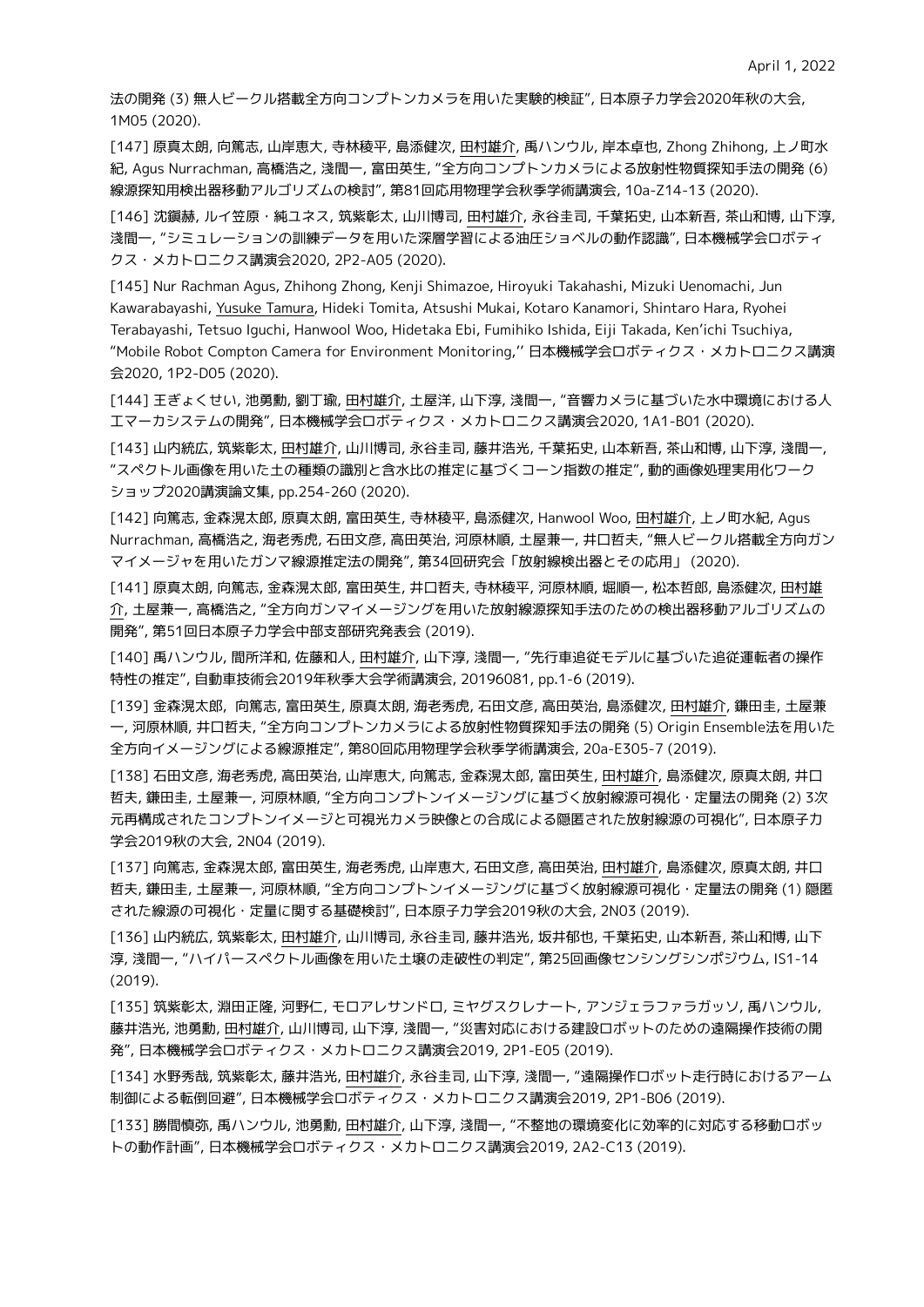[132] 岸本卓也, Hanwool Woo, 田村雄介, 島添健次, 高橋浩之, 山下淳, 淺間一, "ガンマ線検出器を搭載した移動ロ ボットによる空間中の構造物を考慮した放射線源分布の3次元再構成", 日本機械学会ロボティクス・メカトロニクス 講演会2019, 2A1-B10 (2019).

[131] 筑紫彰太, 藤井浩光, 田村雄介, 山川博司, 永谷圭司, 坂井郁也, 千葉拓史, 山本新吾, 茶山和博, 山下淳, 淺間一, "インテリジェント施工システムのための施工技術の開発 第一報:無人建機の知能化に向けた環境計測および遠隔操 作性の向上", 日本機械学会ロボティクス・メカトロニクス講演会2019, 1P2-D03 (2019).

[130] 杉本瑞生, 禹ハンウル, 田村雄介, 山崎慎也, 黒田康秀, 菅野崇, 山本康典, 山下淳, 淺間一, "車線変更が必須であ る交通環境下における他車の割り込み場所の推定", 自動車技術会2019年春季大会学術講演会予稿集, 20195039, pp.1-6, (2019).

[129] 呉家旭, Hanwool Woo, 田村雄介, Alessandro Moro, Stefano Massaroli, 山下淳, 淺間一, "BiRNNを用いたア テンションモデルによる歩行者軌道予測," 第24回ロボティクスシンポジア予稿集, pp.65-68 (2019, 査読有). **[SI部 門若手奨励賞(筆頭著者の受賞)]**

[128] 杉本瑞生, Hanwool Woo, 田村雄介, 山崎慎也, 黒田康秀, 菅野崇, 山本康典, 山下淳, 淺間一, "車線変更が必須 である交通環境下における他車の割り込み場所の推定", 第19回計測自動制御学会システムインテグレーション部門 講演会, pp.2925-2929 (2018).

[127] 水野秀哉, 筑紫彰太, 藤井浩光, 田村雄介, 永谷圭司, 山下淳, 淺間一, "遠隔操作ロボット走行時における機体の 姿勢変化による転倒回避", 第19回計測自動制御学会システムインテグレーション部門講演会, pp.1680-1683 (2018). **[SI2018優秀講演賞]**

[126] 勝間慎弥, Hanwool Woo, 田村雄介, 山下淳, 淺間一, "オフライン探索の結果を用いた効率的な再探索を行う不 整地移動ロボットの動作計画", 第19回計測自動制御学会システムインテグレーション部門講演会, pp.1569-1574 (2018).

[125] 岸本卓也, Hanwool Woo, 田村雄介, 大島佑介, 島添健次, 高橋浩之, 山下淳, 淺間一, "ガンマ線検出器を搭載し た移動ロボットによる複数放射線源の分布推定", 第19回計測自動制御学会システムインテグレーション部門講演会, pp.665-667 (2018).

[124] 湖上碩樹, Qi An, 楊濘嘉, 山川博司, 田村雄介, 山崎弘嗣, Matti Itkonen, Fady Shibata-Alnajjar, 下田真吾, 服 部憲明, 木野本誠, 高橋幸治, 藤井崇典, 乙宗宏範, 宮井一郎, 山下淳, 淺間一, "理学療法士の膝と臀部に対する介入が 片麻痺患者の起立動作の身体軌道に与える影響の調査", 計測自動制御学会システム・情報部門学術講演会2018講演 論文集, GS03-11 (2018).

[123] Qi An, 湖上碩樹, 楊濘嘉, 山川博司, 田村雄介, 山崎弘嗣, Matti Itkonen, Fady Shibata-Alnajjar, 下田真吾, 服 部憲明, 木野本誠, 高橋幸治, 藤井崇典, 乙宗宏範, 宮井一郎, 山下淳, 淺間一, "片麻痺患者の起立動作のリハビリテー ションにおける理学療法士の技能と筋シナジーに与える影響の調査", 計測自動制御学会システム・情報部門学術講 演会2018講演論文集, GS03-09 (2018).

[122] Hanwool Woo, Mizuki Sugimoto, Jiaxu Wu, Yusuke Tamura, Atsushi Yamashita, Hajime Asama, "Trajectory Prediction of Surrounding Vehicles Using Social LSTM Network," 自動車技術会2018年秋季大会学 術講演会予稿集, 20186277, pp.1-4 (2018).

[121] 粟島靖之, 藤井浩光, 田村雄介, 永谷圭司, 山下淳, 淺間一, "ロボット遠隔操作のための動力学シミュレーショ ンを用いた走行安定性の提示", 日本機械学会ロボティクス・メカトロニクス講演会2018講演論文集, 2A1-K06 (2018).

[120] Hanwool Woo, Yonghoon Ji, Yusuke Tamura, Yasuhide Kuroda, Takashi Sugano, Yasunori Yamamoto, Atsushi Yamashita, Hajime Asama, "Trajectory Prediction for Other Vehicles Considering Individual Driving Characteristics", 自動車技術会2018年春季大会学術講演会予稿集, 20185028, pp.1-7 (2018).

[119] 濱崎峻資, 安琪, 温文, 田村雄介, 山川博司, 畝中智志, 渋谷賢, 大木紫, 山下淳, 淺間一, "上肢運動における身体 所有感及び運動主体感が指の知覚位置に与える影響", 第30回自律分散システムシンポジウム資料, pp.143-144 (2018).

[118] 土居悠輝, 池勇勳, 田村雄介, 池田裕樹, 梅村篤志, 金島義治, 村上弘記, 山下淳, 淺間一, "不整地走行移動ロボッ トの位置誤差を考慮したロバストな経路計画", 第18回計測自動制御学会システムインテグレーション部門講演会講 演論文集, pp.3438-3443 (2017).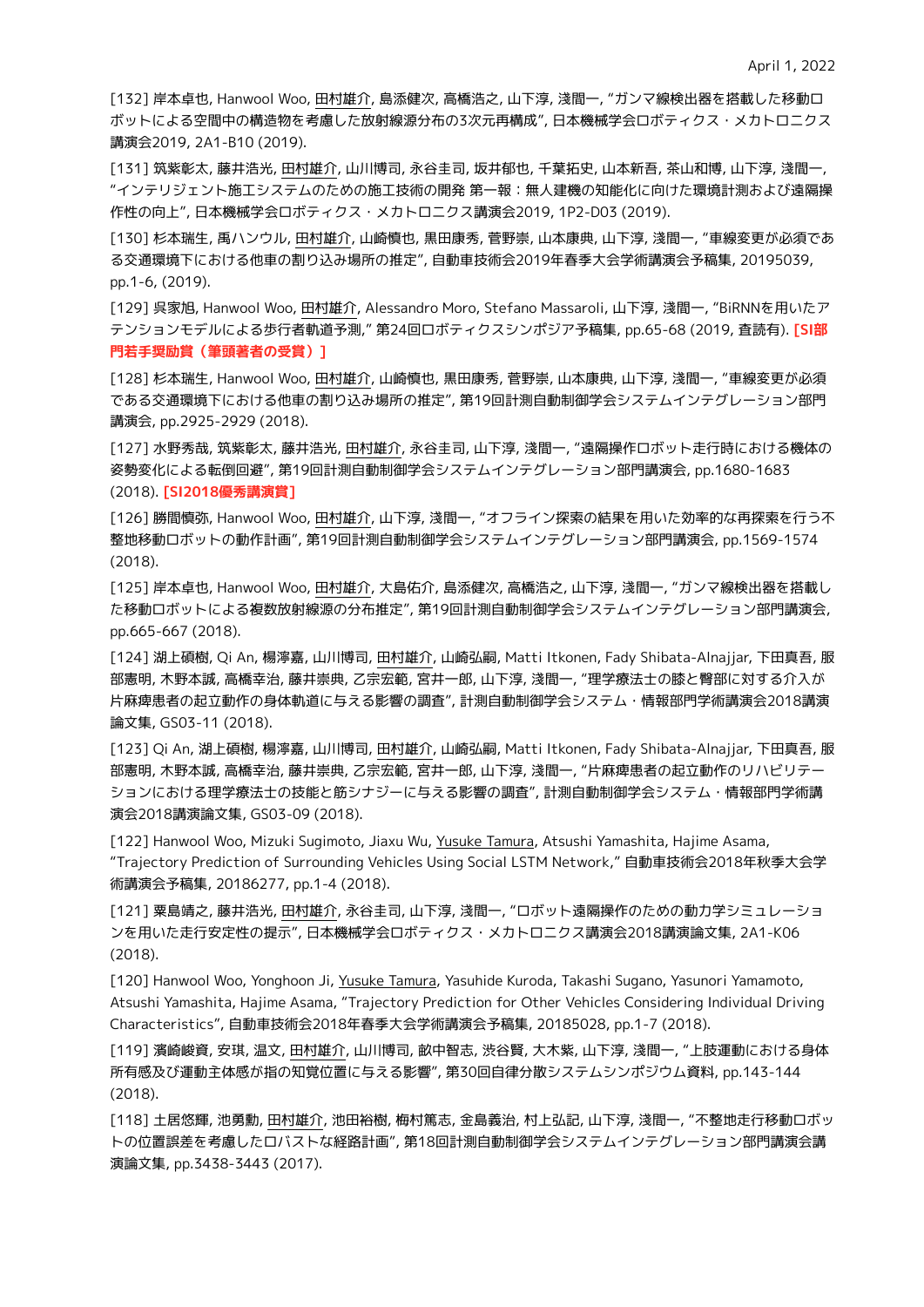[117] 森山湧志, 藤井浩光, 田村雄介, 山川博司, 三鬼尚臣, 千葉拓史, 山本新吾, 茶山和博, 永谷圭司, 山下淳, 淺間一, "バックホウの盛土作業における遠隔操作のための映像評価法", 第18回計測自動制御学会システムインテグレーショ ン部門講演会講演論文集, pp.2763-2768 (2017).

[116] 湖上碩樹, 安琪, 楊濘嘉, 山川博司, 田村雄介, 山下淳, 淺間一, 下田真吾, 山崎弘嗣, Matti Itkonen, Fady Shibata-Alnajjar, 服部憲明, 木野本誠, 高橋幸治, 藤井崇典, 乙宗宏範, 宮井一郎, "片麻痺患者の起立動作のリハビリ テーションにおける理学療法士の技能の解析", 計測自動制御学会システム・情報部門学術講演会2017講演論文集, pp.345-346 (2017).

[115] Ningjia Yang, Qi An, Hiroki Kogami, Hiroshi Yamakawa, Yusuke Tamura, Atsushi Yamashita, Hajime Asama, Shingo Shimoda, Hiroshi Yamasaki, Matti Itkonen, Fady Shibata-Alnajjar, Noriaki Hattori, Makoto Kinomoto, Kouji Takahashi, Takanori Fujii, Hironori Otomune, Ichiro Miyai, "Clarification of Muscle Synergy Structure During Standing-up Motion of Healthy Elderly and Post-Stroke Patients," 計測自動制御学会システ ム・情報部門学術講演会2017講演論文集, pp.339-341 (2017).

[114] Yuyang Shao, Yonghoon Ji, Hiromitsu Fujii, Shingo Yamamoto, Takumi Chiba, Kazuhiro Chayama, Yusuke Tamura, Keiji Nagatani, Atsushi Yamashita, Hajime Asama, "Estimation of Soil Volume Change using UAVbased 3D Terrain Mapping," 計測自動制御学会システム・情報部門学術講演会2017講演論文集, pp.247-250 (2017).

[113] 禹ハンウル, 池勇勳, 河野仁, 田村雄介, 黒田康秀, 菅野崇, 山本康典, 山下淳, 淺間一, "車両挙動分析による先行 者追従における運転者の運転特性推定", 自動車技術会2017年春季大会学術講演会講演予稿集, pp.1351-1356 (2017).

[112] 金度演, 禹ハンウル, 池勇勳, 田村雄介, 山下淳, 淺間一, "コンプトンカメラを搭載した移動ロボットによる SLAMを用いた放射線源の位置推定手法の構築", 日本機械学会ロボティクス・メカトロニクス講演会2017, 2P1- R06 (2017).

[111] 田村雄介, 岡本孝司, 鈴木俊一, 淺間一, 太田順, 山本晃生, 山下淳, 福井類, 昆陽雅司, 大野和則, 松野文俊, 高橋 隆行, 成瀬継太郎, 鈴木茂和, 横小路泰義, "福島第一原子力発電所の廃止措置のための遠隔操作技術の開発と人材育 成", 日本機械学会ロボティクス・メカトロニクス講演会2017, 2P1-R01 (2017).

[110] 田中佑典, 池勇勳, 河野仁, 田村雄介, 木村麻衣, 梅村篤志, 金島義治, 村上弘記, 山下淳, 淺間一, "3次元環境地 図を用いた不整地走行無人車両の経路計画", 第22回ロボティクスシンポジア予稿集, pp.198-199 (2017, 査読有).

[109] 伊藤翼, 河野仁, 田村雄介, 山下淳, 淺間一, "アーム搭載移動ロボットの駆動系故障時のための強化学習を用い たリカバリモーション獲得", 第22回ロボティクスシンポジア予稿集, pp.91-96 (2017, 査読有).

[108] 吉田和憲, 安琪, 四津有人, 千葉龍介, 高草木薫, 山川博司, 田村雄介, 山下淳, 淺間一, "カロリックテストを用い た前庭感覚情報が起立動作の筋シナジーに与える影響の解明", 第22回ロボティクスシンポジア予稿集, pp.16-23 (2017, 査読有).

[107] 吉田和憲, 安琪, 四津有人, 千葉龍介, 高草木薫, 山川博司, 田村雄介, 山下淳, 淺間一, "前庭感覚と視覚が起立動 作の筋シナジーに与える影響の解析", 第26回ライフサポート学会フロンティア講演会, (2017).

[106] 小松廉, 藤井浩光, 田村雄介, 山下淳, 淺間一, "複数台のカメラとレーザ測域センサによる人工物の幾何情報を 考慮した任意視点映像生成", 計測自動制御学会システムインテグレーション部門講演会2016講演論文集, pp.2536- 2540 (2016). **[SI2016優秀講演賞]**

[105] 粟島靖之, 小松廉, 藤井浩光, 田村雄介, 山下淳, 淺間一, "ロボット遠隔操作のための3次元測距センサを用いた 俯瞰映像上での障害物提示", 計測自動制御学会システムインテグレーション部門講演会2016講演論文集, pp.498- 503 (2016). **[SI2016優秀講演賞]**

[104] 金度演, 禹ハンウル, 池勇勳, 田村雄介, 山下淳, 淺間一, "放射線源の位置推定におけるガンマ線検出器の位置 姿勢誤差による影響の検証", 計測自動制御学会システムインテグレーション部門講演会2016講演論文集, pp.473- 476 (2016).

[103] 禹ハンウル, 池勇勳, 河野仁, 田村雄介, 黒田康秀, 菅野崇, 山本康典, 山下淳, 淺間一, "車線変更推定および人工 ポテンシャル法を用いた他車の走行軌道予測", 計測自動制御学会システムインテグレーション部門講演会2016講演 論文集, pp.446-451 (2016). **[SI2016優秀講演賞]**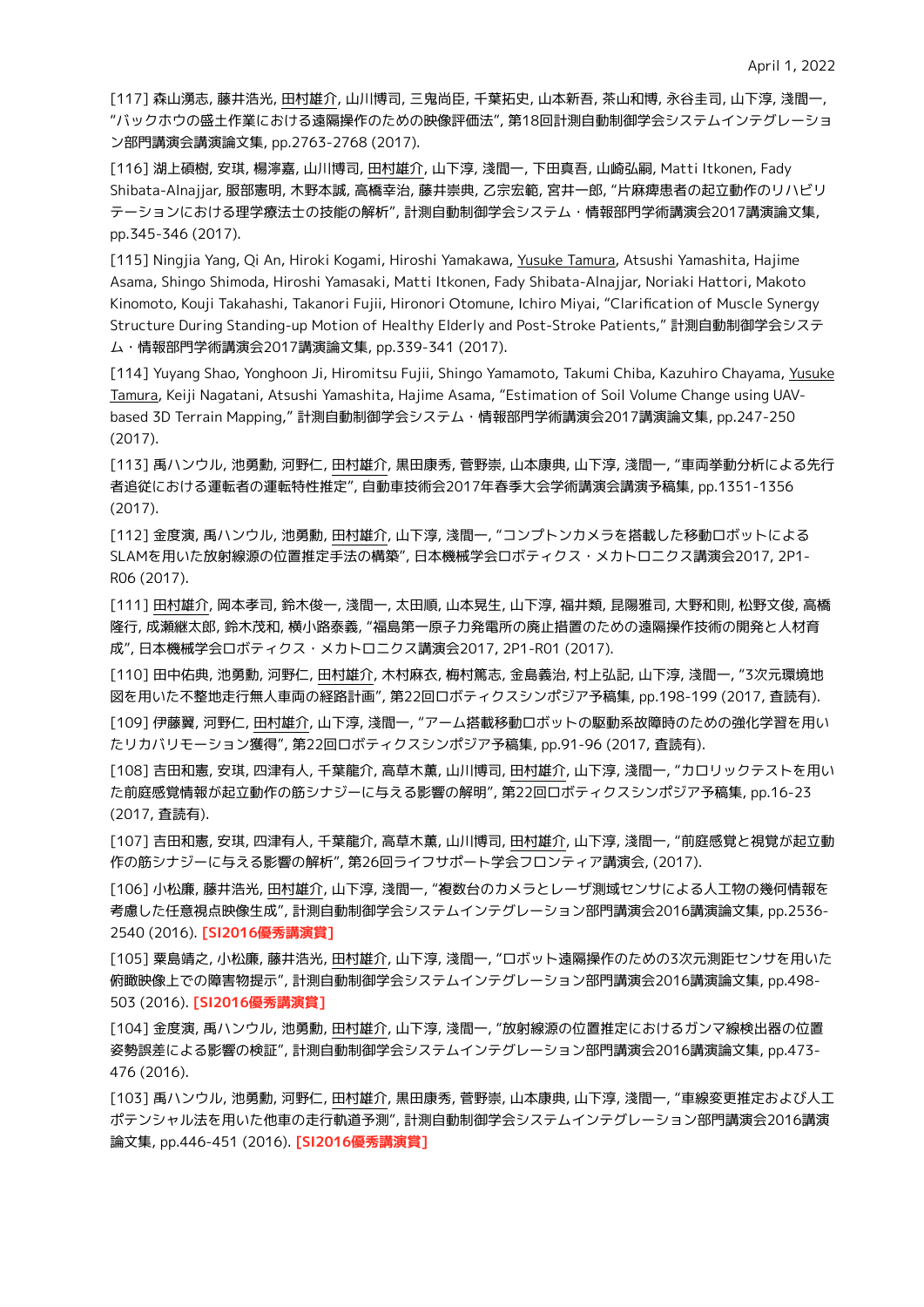[102] 簑原凛, 温文, 濱崎峻資, 前田貴記, 安琪, 田村雄介, 山川博司, 渋谷賢, 大木紫, 山下淳, 淺間一, "フィードバッ クに対する予期が運動関連の脳活動に与える影響の評価", 計測自動制御学会システム・情報部門学術講演会2016講 演論文集, pp.336-339 (2016).

[101] 吉田和憲, Qi An, 石川雄己, 山川博司, 田村雄介, 山下淳, 淺間一, "起立動作において視覚情報の有無が下肢の 筋シナジーに与える影響の解析", 計測自動制御学会システム・情報部門学術講演会2016講演論文集, pp.323-327 (2016).

[100] 鈴木俊一, 岡本孝司, 淺間一, 高橋浩之, 田村雄介, 高橋隆行, 横小路泰義, "英知を結集した原子力科学技術・人 材育成推進事業 廃止措置研究・人材育成等強化プログラムにおける人材育成活動 (3) 東京大学「遠隔操作技術及び 核種分析技術を基盤とする俯瞰的廃止措置人材育成」実施状況", 日本原子力学会2016年秋の大会, 3M03 (2016).

[99] マイ ゴクチュン, 禹ハンウル, 池勇勳, 田村雄介, 山下淳, 淺間一, "音響カメラ画像を用いた拡張カルマンフィル タに基づく水中物体の3次元計測手法の構築", 第34回日本ロボット学会学術講演会, 1C3-06 (2016).

[98] 吉田和憲, Qi An, 石川雄己, 山川博司, 田村雄介, 山下淳, 淺間一, "起立動作において視覚情報の有無が下肢の筋 シナジーに与える影響の解析, 第34回日本ロボット学会学術講演会, 1A3-05 (2016).

[97] 鈴木俊一, 田村雄介, 岡本孝司, "俯瞰的アプローチによる福島第一廃止措置の新たな工法検討", 日本保全学会第 13回学術講演会要旨集, pp.482-483 (2016).

[96] 河野仁, 田村雄介, 山下淳, 神村明哉, 富田康治, 鈴木剛, 淺間一, "ロボット遠隔操作のためのポテンシャル法を 用いた注意環境の記録と提示手法", 日本機械学会ロボティクス・メカトロニクス講演会2016講演論文集, 1P1-15a6 (2016).

[95] 多田康治, 田村雄介, 大隅久, "自動車競技運転において注視点が運転に与える影響の解析", 日本機械学会ロボ ティクス・メカトロニクス講演会2016講演論文集, 1P1-12b1 (2016).

[94] 福井健人, 森田一輝, 大隅久, 田村雄介, "受動関節機構を有する複数台の全方向移動マニピュレータによる単一 物体の協調搬送", 日本機械学会ロボティクス・メカトロニクス講演会2016講演論文集, 1A1-04a3 (2016).

[93] 禹ハンウル, 池勇勳, 河野仁, 田村雄介, 山下淳, 淺間一, 菅野崇, 黒田康秀, "人工ポテンシャル法による周辺車両 との関係性を考慮した車線変更推定", 自動車技術会2016年春季大会学術講演会講演予稿集, pp.1397-1402 (2016).

[92] 石川雄己, 安琪, 温文, 石黒周, 大畑光司, 山川博司, 田村雄介, 山下淳, 淺間一, "アシストロボットを用いたリハ ビリテーション技能学習のための片麻痺患者歩行解析", サービス学会第4回国内大会講演論文集, pp.414-415 (2016).

[91] 田中佑典, 池勇勳, 河野仁, 田村雄介, 江本周平, 坂野肇, 村上弘記, 山下淳, 淺間一, "複数台移動ロボットによる 環境計測結果に基づいた不整地走行のための移動ロボットの進路方向決定手法の構築", 第21回ロボティクスシンポ ジア予稿集, pp.250-255 (2016, 査読有).

[90] 禹ハンウル, 池勇勳, 河野仁, 田村雄介, 山下淳, 淺間一, "状態単位の隠れマルコフモデルを用いた他車の車線変 更推定手法", 第21回ロボティクスシンポジア予稿集, pp.222-227 (2016, 査読有).

[89] 村松克俊, 温文, 濱崎峻資, 山川博司, 安琪, 田村雄介, 山下淳, 淺間一, "動作意図が身体図式の変容に与える影響 の評価", 2016年度精密工学会春季大会学術講演会講演論文集, pp.573-574 (2016).

[88] 村松克俊, 温文, 濱崎峻資, 山川博司, 安琪, 田村雄介, 山下淳, 淺間一, "行動目標がラバーハンド錯覚に与える影 響", 第25回ライフサポート学会フロンティア講演会予稿集, p.136 (2016).

[87] 河野仁, 田村雄介, 山下淳, 淺間一, "ロボットシステム内電装系のための分散協調型故障診断システム", 計測自 動制御学会システムインテグレーション部門講演会2015講演論文集, pp.2195-2198, (2015). **[SI2015優秀講演賞]**

[86] Ningja Yang, Qi An, Hiroshi Yamakawa, Yusuke Tamura, Atsushi Yamashita, Hajime Asama,

"Identification of Muscle Synergy Parameters in Different Strategies of Human Standing-up Motion," 計測自 動制御学会システム・情報部門学術講演会2015講演論文集, pp.405-409 (2015).

[85] 河野仁, 田村雄介, 山下淳, 淺間一, "ロボットシステム内電装系コンポーネントのための自律分散型故障診断手 法", 第33回日本ロボット学会学術講演会予稿集, 3H2-04 (2015).

[84] 金島義治, 曽根原光治, 村上弘記, 田村雄介, 山下淳, 淺間一, "遠隔操作のレジリエンス指揮統制システムの研 究", 第33回日本ロボット学会学術講演会予稿集, 3K1-03 (2015).

[83] 太田諒, 森田一輝, 田村雄介, 大隅久, "受動関節機構を用いた3台の全方向移動マニピュレータの協調搬送制御", 日本機械学会ロボティクス・メカトロニクス講演会2015講演論文集, 2P1-V02 (2015).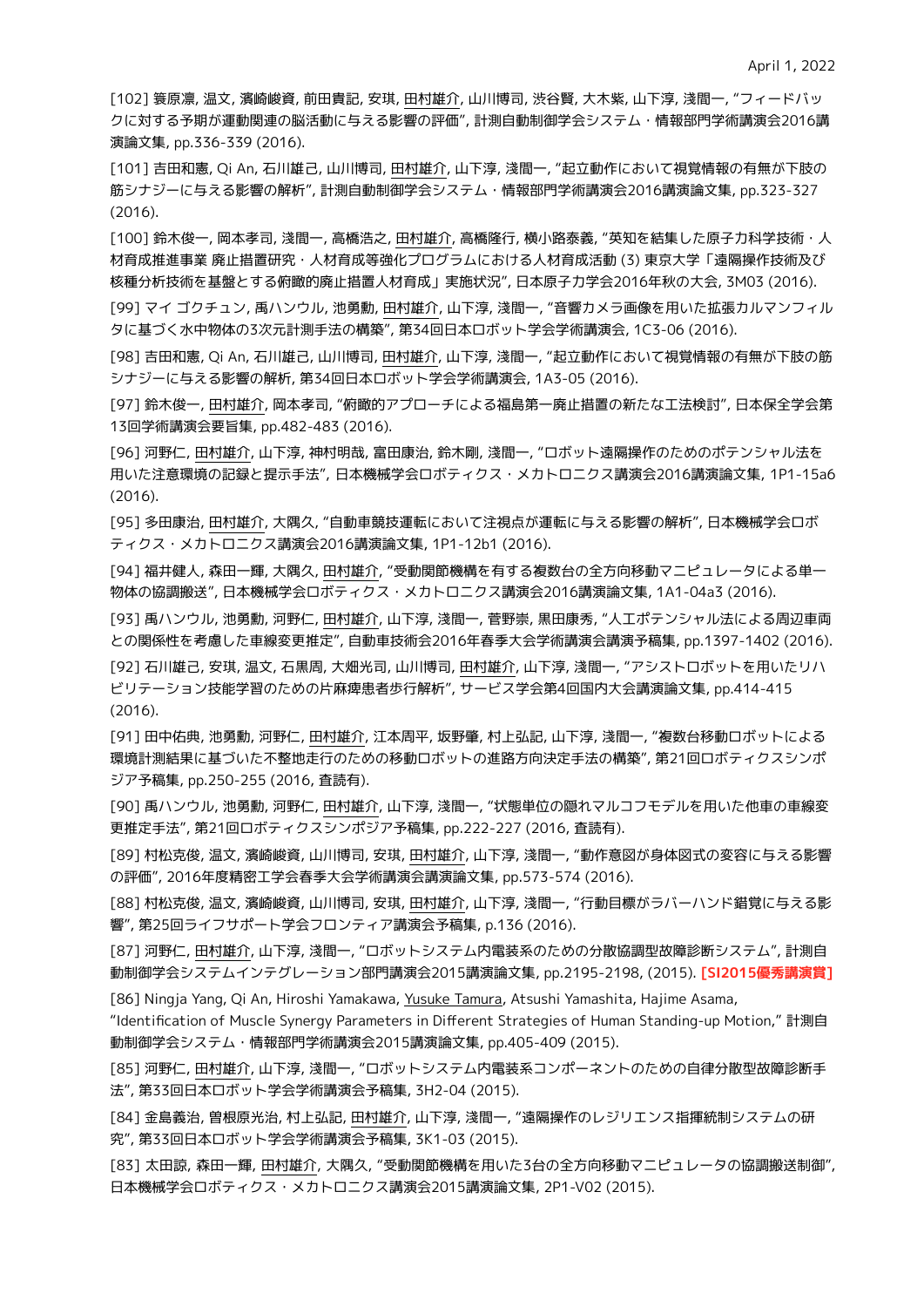[82] 岩田雅史, 鈴木悠平, 田村雄介, 大隅久, "四脚歩行ロボットの最速歩行における状態遷移軌道の設計", 日本機械 学会ロボティクス・メカトロニクス講演会2015講演論文集, 2A2-O09 (2015).

[81] 根岸昌輝, 中村隆太郎, 田村雄介, 大隅久, "移動障害物を考慮した天井走行クレーンの経路計画", 日本機械学会 ロボティクス・メカトロニクス講演会2015講演論文集, 2A1-Q06 (2015).

[80] 角田郁弥, 棚田瑞樹, 小野学, 田村雄介, 大隅久, "シルバーカーのための段差乗り越え機構の開発", 日本機械学会 ロボティクス・メカトロニクス講演会2015講演論文集, 2A1-I07 (2015).

[79] 元谷秀明, 田村雄介, 大隅久, "自転車ペダリング動作時の姿勢解析のための6軸力覚センサを用いた荷重計測シ ステムの開発", 日本機械学会ロボティクス・メカトロニクス講演会2015講演論文集, 1P1-H05 (2015).

[78] 明石貴文, 田村雄介, 大隅久, "ロボットの姿勢が人間の注意の領域に与える影響を考慮したロボットの姿勢と注 意の誘導のモデル化", 日本機械学会ロボティクス・メカトロニクス講演会2015講演論文集, 1A1-S01 (2015).

[77] 森田一輝, 太田諒, 大隅久, 田村雄介, "協調ハンドリング時における物体の把持点探索手法", 計測自動制御学会 システムインテグレーション部門講演会2014講演論文集, pp.1795-1799 (2014).

[76] 田村雄介, 松下光次郎, 大隅久, "荷重計測に基づいた自転車乗車時のハンドル把持位置の推定", シンポジウム: スポーツ・アンド・ヒューマン・ダイナミクス2014講演論文集, B-8 (2014).

[75] 明石貴文, 田村雄介, 矢野史朗, 大隅久, "ロボットの姿勢が人間の注意に与える影響の解析", 第32回日本ロボッ ト学会学術講演会予稿集, 1Q2-03 (2014).

[74] 棚田瑞樹, 小柳徹, 大隅久, 田村雄介, 小野まなぶ, "シルバーカーの衝撃軽減のための機構の解析", 第32回日本 ロボット学会学術講演会予稿集, 1H1-06 (2014).

[73] 根岸昌輝, 増田光, 大隅久, 田村雄介, 斎藤慶一郎, "レーザーポインタ型インタフェースによるクレーンの遠隔操 作システムの開発", 第14回建設ロボットシンポジウム論文集, pp.145-150 (2014).

[72] 元谷秀明, 田村雄介, 大隅久, "自転車走行時の自転車各部にかかる荷重計測システムの開発", 日本機械学会ロボ ティクス・メカトロニクス講演会2014講演論文集, 3A1-N03 (2014).

[71] 森田一輝, 太田諒, 大隅久, 田村雄介, "搬送時の把持物体姿勢を考慮した把持点探索アルゴリズムの提案の提 案", 日本機械学会ロボティクス・メカトロニクス講演会2014講演論文集, 2A1-W01 (2014).

[70] 田村雄介, 大隅久, "自転車ペダリング技術向上のためのタイミング情報提示システム", 計測自動制御学会シス テムインテグレーション部門講演会2013講演論文集, pp.766-767 (2013).

[69] 棚田瑞樹, 小柳徹, 大隅久, 田村雄介, 小野まなぶ, "シルバーカーの衝撃軽減のための機構の開発", 第31回日本 ロボット学会学術講演会予稿集, 3F3-03 (2013).

[68] 上別縄輝, 田村雄介, 大隅久, "クランク機構を応用した3リンク受動歩行の提案", 第31回日本ロボット学会学術 講演会予稿集, 2E2-05 (2013).

[67] 太田諒, 大隅久, 田村雄介, "複数のマニピュレータを用いた協調把持における負荷均等化把持点探索", 第31回 日本ロボット学会学術講演会予稿集, 2I1-01 (2013).

[66] 田村雄介, 矢野史朗, 大隅久, "注意誘導のための視覚的注意のモデル化と手品鑑賞時の注視点計測に基づくモデ ルの評価", 第31回日本ロボット学会学術講演会予稿集, 2H1-04 (2013).

[65] 明石貴文, 田村雄介, 矢野史朗, 大隅久, "人間とロボットのインタラクション円滑化に向けた注意誘導の解析", 日本機械学会ロボティクス・メカトロニクス講演会2013講演論文集, 2P1-P14 (2013).

[64] 小栁徹, 棚田瑞樹, 小野学, 大隅久, 田村雄介, "シルバーカーにおける段差乗り越え機構の開発", 日本機械学会ロ ボティクス・メカトロニクス講演会2013講演論文集, 2A2-B11 (2013).

[63] 根岸昌輝, 増田光, 大隅久, 田村雄介, "天井走行型クレーンの軌道の評価," 日本機械学会ロボティクス・メカト ロニクス講演会2013講演論文集, 1A2-P19 (2013).

[62] 脇政博, 田村雄介, 大隅久, "ワイヤ懸垂型ハンドの移動制御", 日本機械学会ロボティクス・メカトロニクス講演 会2013講演論文集, 1A2-P18 (2013).

[61] 西村真澄, 太田諒, 大隅久, 田村雄介, "台車部のサスペンション特性を利用した複数の全方向移動マニピュレー タによる協調搬送", 日本機械学会ロボティクス・メカトロニクス講演会2013講演論文集, 1A2-A01 (2013).

[60] 藤岡徹, 中村亮介, 田村雄介, 大隅久, "四脚ロボットの曲線歩行運動", 日本機械学会ロボティクス・メカトロニ クス 講演会2013講演論文集, 1A1-P02 (2013).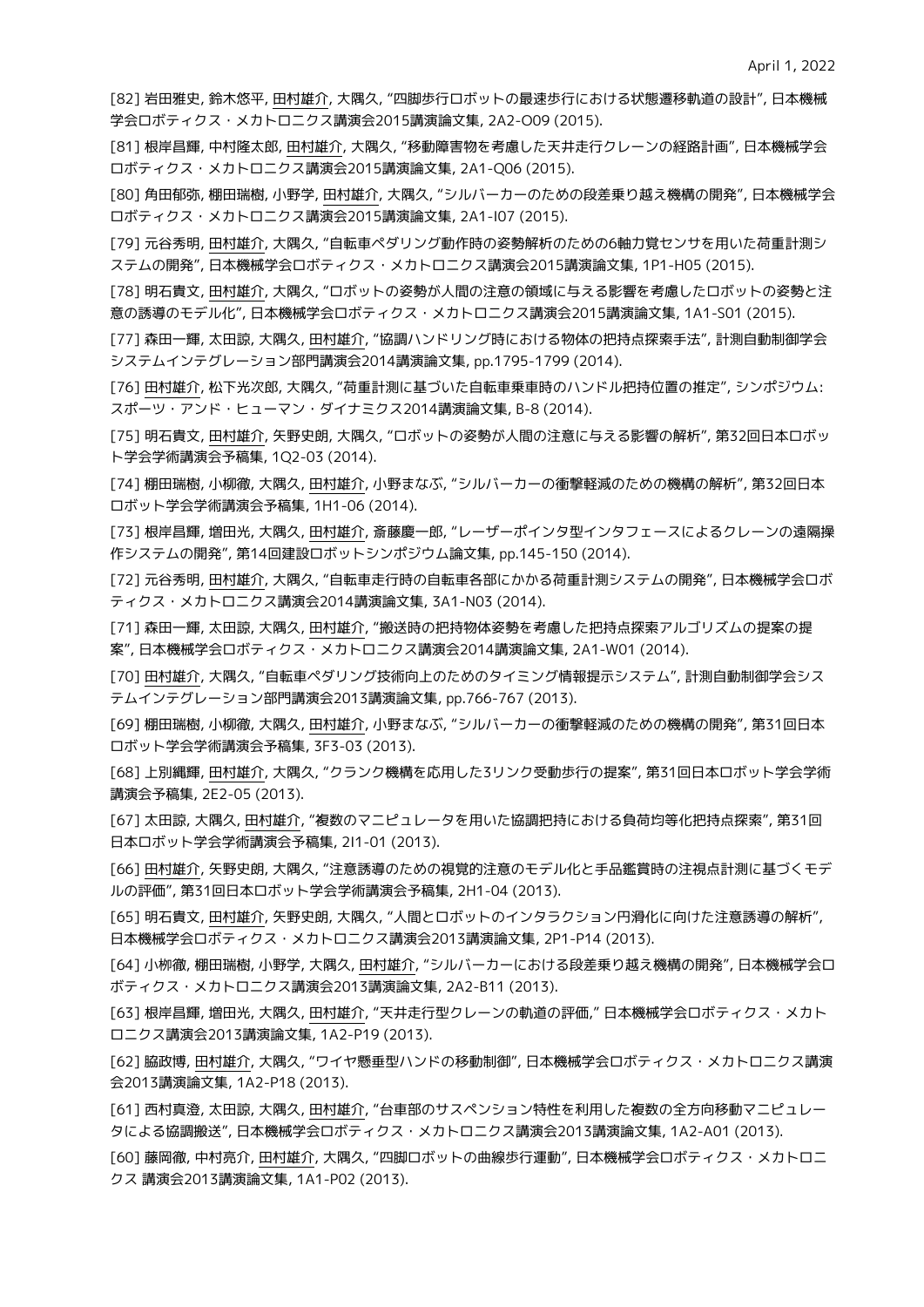[59] 岩田雅史, 中村亮介, 大隅久, 田村雄介, "四脚歩行ロボットの最短時間制御における遊脚軌道の設計", 日本機械 学会ロボティクス・メカトロニクス講演会2013講演論文集, 1A1-P01 (2013).

[58] 熊原渉, 増山岳人, 田村雄介, 山下淳, 淺間一, "局所経路情報と歩行者流情報に基づく未知動的環境下における移 動ロボットナビゲーション", 第18回ロボティクスシンポジア予稿集, pp.535-542 (2013, 査読有).

[57] 齋藤慶一郎, 大隅久, 増田光, 田村雄介, "レーザーポインタ型インターフェースによるクレーンの遠隔操縦シス テムの開発", 第18回ロボティクスシンポジア予稿集, pp.395-400 (2013, 査読有).

[56] 熊原渉, 増山岳人, 田村雄介, 山下淳, 淺間一, "局所経路情報と歩行者流情報を活用した動的環境下での移動ロ ボットナビゲーション", 計測自動制御学会システムインテグレーション部門講演会2012講演論文集, pp.2144- 2149 (2012).

[55] 田村雄介, 明石貴文, 矢野史朗, 大隅久, "手と視線の関係が注意誘導に与える影響", HAIシンポジウム2012, 2A-3 (2012).

[54] 柴山晃貴, 松本徹, 田村雄介, 大隅久, "張力楕円を考慮したワイヤ懸垂型マニピュレータの張力制御", 第30回日 本ロボット学会学術講演会予稿集, 4O3-6 (2012).

[53] 増田光, 田村雄介, 大隅久, "障害物回避を考慮した天井クレーンの遠隔操縦システムの開発", 第30回日本ロボッ ト学会学術講演会予稿集, 4G3-5 (2012).

[52] 田村雄介, 矢野史朗, 大隅久, "注意誘導動作のモデル化のための手品鑑賞時の視線計測", 第30回日本ロボット 学会学術講演会予稿集, 2N1-4 (2012).

[51] 石川雄己, 安琪, 田村雄介, 山下淳, 岡敬之, 淺間一, "個体別モデリングを用いた膝疾患診断手法の構築への提案 — 変形性膝関節症発症メカニズム解明に向けて —", 日本機械学会ロボティクス・メカトロニクス講演会2012講演 論文集, 2P1-I02 (2012).

[50] 加藤利哉, 田村雄介, 山下淳, 淺間一, "火災時における安全性を考慮した避難誘導に関する研究", 日本機械学会 ロボティクス・メカトロニクス講演会2012講演論文集, 1P1-A07 (2012).

[49] 熊原渉, 田村雄介, 山下淳, 淺間一, "トポロジカルな地図情報と歩行者流情報を用いた移動ロボットナビゲー ション手法の提案", 第17回ロボティクスシンポジア予稿集, pp.163-168 (2012, 査読有).

[48] 石川雄己, 安琪, 田村雄介, 山下淳, 岡敬之, 淺間一, "三次元筋骨格靱帯膝モデルの妥当性検証方法の提案", 2012 年度精密工学会春季大会学術講演会, pp.945-946 (2012).

[47] 山口祐樹, 田村雄介, 寺田善貴, 熊原渉, 山下淳, 淺間一, "人追従を利用した移動ロボットのナビゲーション", 2012年度精密工学会春季大会学術講演会, pp.647-648 (2012).

[46] 寺田善貴, 田村雄介, 山下淳, 淺間一, "移動ロボットの軌道生成のためのすれ違いにおける歩行者の行動パター ンのモデル化", 第24回自律分散システム・シンポジウム資料, pp.175-180 (2012).

[45] 田村雄介, 人見謙太郎, Naiwala P. Chandrasiri, 坂東誉司, 淺間一, "他者誘導のための人間の行動モデルについ ての基礎検討", 計測自動制御学会システムインテグレーション部門講演会2011講演論文集, pp.916-919 (2011).

[44] 石川雄己, 安琪, 田村雄介, 岡敬之, 淺間一, "関節の遊びを有する三次元筋骨格靱帯膝モデルの開発", 第32回バ イオメカニズム学術講演会, 2A-6 (2011).

[43] 成アンナ, 田村雄介, 淺間一, "生理指標を用いたサービスに対する不満状態の評価", 第32回バイオメカニズム 学術講演会, 2C-5 (2011).

[42] 田村雄介, 寺田善貴, 濱崎峻資, 森下壮一郎, 岡本浩幸, 淺間一, "知能化環境におけるオブジェクトの一データ解 釈とロボットへの安全情報の提供", 第29回日本ロボット学会学術講演会予稿集, 3B3-4 (2011).

[41] 足立勝, 横山和彦, 辻徳生, 長谷川勉, 大橋健, 林久志, 田村雄介, 山口亨, 川端聡, 松坂要佐, "施設内生活支援ロ ボット知能の研究開発 —作業知能モジュール群の有効性検証(第3報)—", 第29回日本ロボット学会学術講演会予稿 集, 3B3-3 (2011).

[40] 田村雄介, 森下壮一郎, 淺間一, "ふわふわディスプレイの開発", 第21回インテリジェント・システム・シンポ ジウム, 2C1-2 (2011).

[39] 渡辺周介, 田村雄介, 淺間一, "不完全に情報化された環境におけるサービスロボットのためのオブジェクト位置 管理", 2011年度精密工学会春季大会学術講演会講演論文集, pp.413-414 (2011).

[38] 河寅勇, 田村雄介, 淺間一, 李玎鎬, "非線形振動子に基づくヒューマノイドDARwIn-OPの実時間歩行パターン生 成と安定化", 第23回自律分散システム・シンポジウム, pp.275-278 (2011).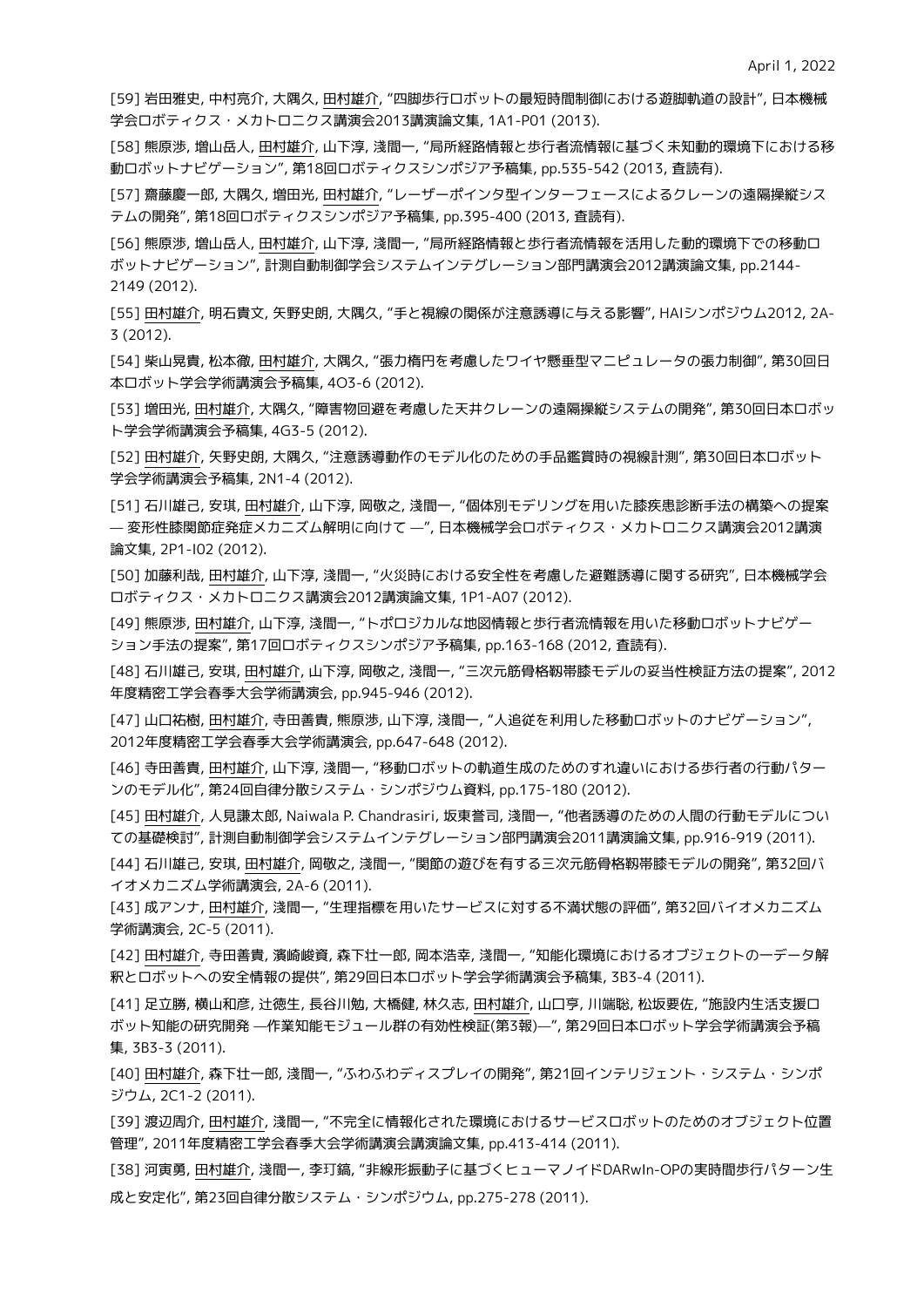[37] 近村学, 田村雄介, 淺間一, "人ごみで移動可能な移動ロボットの開発", 第23回自律分散システム・シンポジウ ム, pp.117-120 (2011).

[36] 柄川麻美, 村林正堂, 矢野史朗, 田村雄介, 前田貴記, 加藤元一郎, 新井民夫, 淺間一, "サーチライト課題において 操作者の能動性と受動性が与える影響", 計測自動制御学会システムインテグレーション部門講演会2010講演論文 集, pp. 410-413 (2010) .

[35] 田村雄介, 淺間一, "移動ロボットの動作による人間動作の誘導", 日本機械学会ロボティクス・メカトロニクス 講演会2010講演論文集, 2A1-D18 (2010).

[34] 濱崎峻資, 田村雄介, 淺間一, "移動ロボットの衝突回避のための人間の移動予測アルゴリズム", 日本機械学会ロ ボティクス・メカトロニクス講演会2010講演論文集, 1P1-C12 (2010).

[33] 福澤知浩, 田村雄介, 淺間一, "人-ロボット共存環境において人とスムーズにすれ違う移動ロボットの開発", 2010年度精密工学会春季大会学術講演会講演論文集, pp.967-968 (2010).

[32] 村上弘記, 田村雄介, 淺間一, "移動型サービスロボット向けの安全度評価モジュールの基本構成", 第27回日本 ロボット学会学術講演会予稿集, 1D3-06 (2009).

[31] 河寅勇, 田村雄介, 森下壮一郎, 淺間一, 岡本浩幸, 野田五十樹, 羽田靖史, "位置管理モジュール及び環境サーバ 実装のためのシステム設計", 第27回日本ロボット学会学術講演会予稿集, 1D3-05 (2009).

[30] 杉正夫, 松村一平, 田村雄介, 太田順, 新井民夫, "作業者の手情報を取り入れた動画組立マニュアルの評価", 第27 回日本ロボット学会学術講演会予稿集, 1A2-08 (2009).

[29] 田村雄介, 淺間一, "ロボットの位置及び動作が歩行者動作に与える影響", 第27回日本ロボット学会学術講演会 予稿集, 1Q1-02 (2009).

[28] 田村雄介, 淺間一, "人間共存環境におけるロボットからの歩行者意図の推定", 日本機械学会ロボティクス・メ カトロニクス講演会2009講演論文集, 1A1-D16 (2009).

[27] 河寅勇, 田村雄介, 森下壮一郎, 淺間一, 野田五十樹, 羽田靖史, 岡本浩幸, "知能化環境構築のための位置管理モ ジュール及び環境サーバの設計", 第26回日本ロボット学会学術講演会予稿集, 1F2-08 (2008).

[26] 松村一平, 杉正夫, 田村雄介, 太田順, 新井民夫, "手情報を取り入れた動画組立マニュアルの効果 -作業時間に対 する影響-", 第25回日本ロボット学会学術講演会予稿集, 2K16 (2007).

[25] 杉正夫, 松村一平, 田村雄介, 太田順, 新井民夫, "作業者支援型セル生産システムの定量的有効性評価", 第25回 日本ロボット学会学術講演会予稿集, 1L26 (2007).

[24] 田村雄介, 杉正夫, 太田順, 新井民夫, "卓上作業支援システムにおける視線情報の利用", 2007年度精密工学会春 季大会学術講演会講演論文集, pp.91-92 (2007).

[23] 松村一平, 杉正夫, 田村雄介, 太田順, 新井民夫, "動画を用いた組立作業マニュアルにおける作業者の手の表示", 2007年度精密工学会春季大会学術講演会講演論文集, pp.85-86 (2007).

[22] 杉正夫, 松村一平, 田村雄介, 太田順, 新井民夫, 高増潔, 鈴木宏正, "連続製品組立作業によるAttentive Workbenchの有効性検証", 2007年度精密工学会春季大会学術講演会講演論文集, pp.83-84 (2007).

[21] 田村雄介, 杉正夫, 太田順, 新井民夫, "卓上作業支援システムのための視線情報を用いた到達把持運動の推定", 第19回自律分散システム・シンポジウム資料, pp.257-260 (2007).

[20] 杉正夫, 田村雄介, 太田順, 新井民夫, 高増潔, 鈴木宏正, "作業者支援型セル生産システムの生産性評価", 2006 年度精密工学会秋季大会学術講演会講演論文集, pp.385-386 (2006).

[19] 田村雄介, 杉正夫, 太田順, 新井民夫, "卓上作業支援システムのための人間ー自走式トレイ間の物体受け渡し", 2006年度精密工学会春季大会学術講演会講演論文集, pp.619-620 (2006).

[18] 杉正夫, 田村雄介, 太田順, 新井民夫, 高増潔, 鈴木宏正, "人間支援型生産システムの実装と評価", 2006年度精 密工学会春季大会学術講演会講演論文集, pp.617-618 (2006).

[17] 田村雄介, 杉正夫, 太田順, 新井民夫, "人間の手先運動に基づくリーチング検出と把持対象物体の予測", 第18回 自律分散システム・シンポジウム資料, pp.149-152 (2006).

[16] 二階堂諒, 杉正夫, 太田順, 田村雄介, 新井民夫, 佐藤洋一, 高増潔, 鈴木宏正, "卓上作業支援システムにおける指 差しインタフェースの実装", 2005年度精密工学会秋季大会学術講演会講演論文集, pp.641-642 (2005).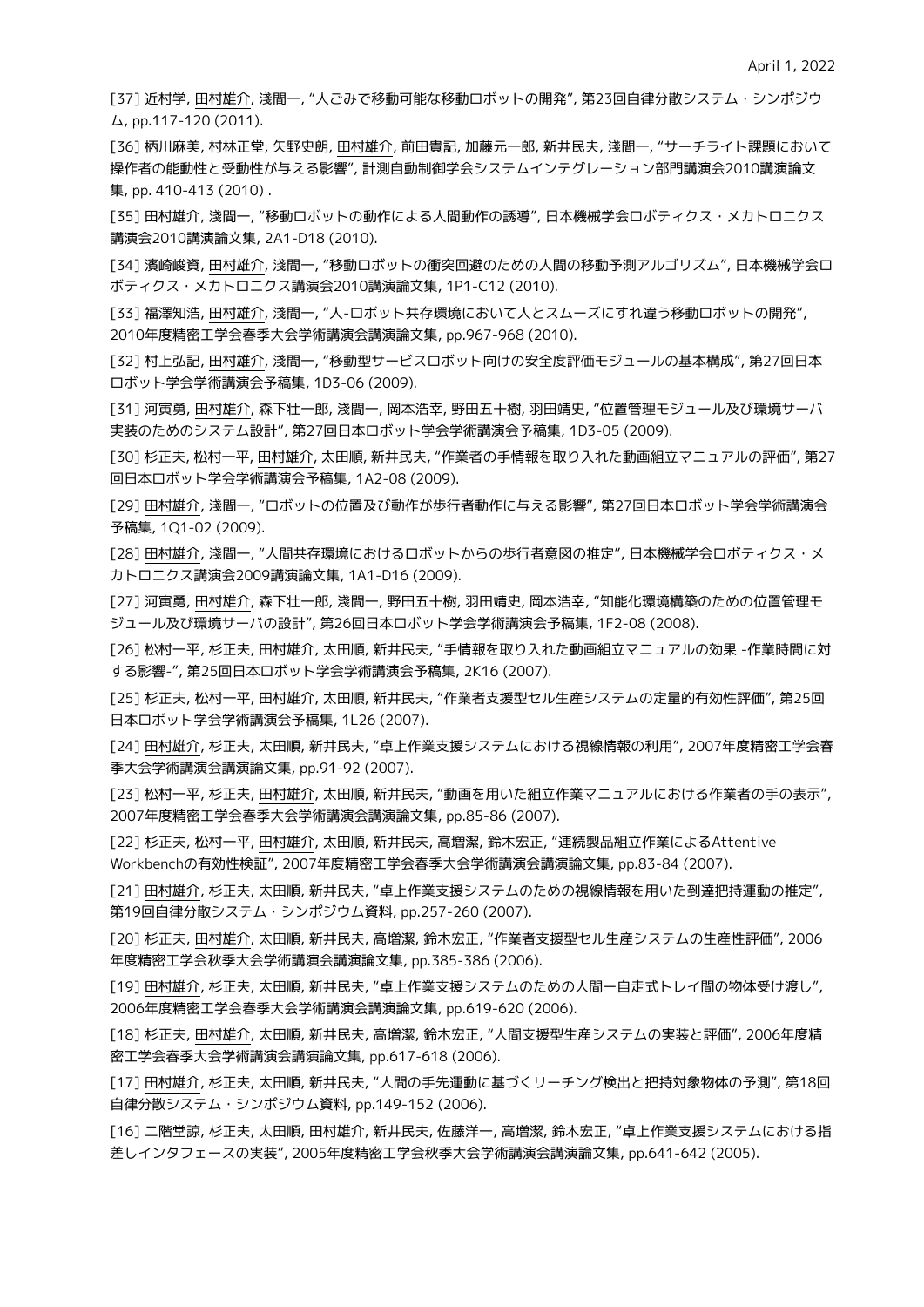[15] 杉正夫, 二階堂諒, 田村雄介, 太田順, 新井民夫, 高増潔, 鈴木宏正, 小谷潔, 佐藤洋一, "Attentive Workbench - 手を差し伸べる生産システム 第3報:指差しに基づくユーザインタフェース", 第23回日本ロボット学会学術講演会予 稿集, 1H32 (2005).

[14] 田村雄介, 杉正夫, 太田順, 新井民夫, "人間の主観的指差し方向推定のためのモデル化", 第23回日本ロボット学 会学術講演会予稿集, 1H31 (2005).

[13] 田村雄介, 杉正夫, 太田順, 新井民夫, "卓上作業支援システムにおける自走式トレイの配置", 2005年度精密工学 会春季大会学術講演会講演論文集, pp.269-270 (2005).

[12] 二階堂諒, 杉正夫, 太田順, 田村雄介, 新井民夫, 佐藤洋一, 高増潔, 鈴木宏正, "卓上作業支援環境における自走式 トレイ群の形態生成", 2005年度精密工学会春季大会学術講演会講演論文集, pp.267-268 (2005).

[11] 田村雄介, 杉正夫, 太田順, 新井民夫, "Attentive Workbenchのための自走式トレイの適応的配置", ヒューマン インタフェースシンポジウム2004論文集, pp.151-154 (2004).

[10] 田村雄介, 杉正夫, 太田順, 新井民夫, "主観的指差し方向と行為系列を考慮した卓上作業者の意図推定", 第22回 日本ロボット学会学術講演会予稿集, 3D15 (2004).

[9] 杉正夫, 二階堂諒, 田村雄介, 太田順, 新井民夫, 高増潔, 鈴木宏正, 佐藤洋一, "Attentive Workbench - 手を差し 伸べる生産システム 第2報:自走式トレイの協調動作", 第22回日本ロボット学会学術講演会予稿集, 1B35 (2004).

[8] 太田順, 杉正夫, 二階堂諒, 田村雄介, 新井民夫, 佐藤洋一, 高増潔, 鈴木宏正, "人間支援型生産システムのための 自走式トレイ群の運動制御 - 第2報:複数トレイの協調動作", 2004年度精密工学会秋季大会学術講演会講演論文集, pp. 119-120 (2004).

[7] 杉正夫, 田村雄介, 太田順, 新井民夫, 佐藤洋一, 高増潔, 鈴木宏正, "人間支援型生産システムのための自走式トレ イ群の運動制御", 2004年度精密工学会春季大会学術講演会講演論文集, pp.487-488 (2004).

[6] 田村雄介, 杉正夫, 太田順, 新井民夫, 高増潔, 鈴木宏正, 佐藤洋一, "作業者意図の理解に基づいた卓上作業支援シ ステム", 2004年度精密工学会春季大会学術講演会講演論文集, pp.485-486 (2004).

[5] 田村雄介, 杉正夫, 太田順, 新井民夫, 高増潔, 鈴木宏正, 佐藤洋一, "Attentive Workbenchを用いた卓上作業の支 援", 第16回自律分散システム・シンポジウム資料, pp.291-296 (2004).

[4] 杉正夫, 田村雄介, 太田順, 新井民夫, 高増潔, 鈴木宏正, 佐藤洋一, "作業者配慮型生産システム - 第5報 モーショ ントレイとエンハンストデスクを用いたシステムの実装", 2003年度精密工学会秋季大会学術講演会講演論文集, p.644 (2003).

[3] 杉正夫, 田村雄介, 太田順, 新井民夫, 木村文彦, 高増潔, 鈴木宏正, 新誠一, 佐藤洋一, 山本晃生, "Attentive Workbench - 手を差し伸べる生産システム 第1報:自走式トレイ群の制御システム", 第21回日本ロボット学会学術講 演会予稿集, 2B27 (2003).

[2] 香月理絵, 太田順, 田村雄介, 水田貴久, 鬼頭朋見, 新井民夫, 植山剛, 西山強志, "マークを用いたロボットの物体 ハンドリング", 日本機械学会ロボティクス・メカトロニクス講演会2003講演論文集, 2A1-1F-E2 (2003).

[1] 香月理絵, 太田順, 水田貴久, 鬼頭朋見, 新井民夫, 田村雄介, 植山剛, 西山強志, "二次元バーコード付きマークを 用いた複数物体のハンドリング", 計測自動制御学会システムインテグレーション部門講演会2002講演論文集, pp.199-200 (2002).

#### **講演等**

[9] 田村雄介, "自律移動ロボットを用いた放射線源の分布推定技術", 電気学会 放射線を利用した微量分析およびイ メージング技術調査専門委員会, (2022).

[8] 田村雄介, "見えないものを扱うロボティクス", 福島県立安積高等学校, (2021).

[7] Yusuke Tamura, Hajime Asama, "Integration of Mobile Robotics and Radiation Measurement for Decommissioning of Fukushima Daiichi Nuclear Power Plant and other applications," Japan-Korea Joint Workshop on Next Generation Robotics, (2019).

[6] 田村雄介, "廃止措置研究・人材育成等強化プログラムにおける東京大学の取り組み", 第36回日本ロボット学会 学術講演会 オープンフォーラム OF9「廃炉に向けた日本原子力学会との連携と課題4」 (2018).

[5] 田村雄介, "人を中心としたロボット技術と福島第一原発廃炉への適用", 電気学会北陸支部学術講演会 (2017).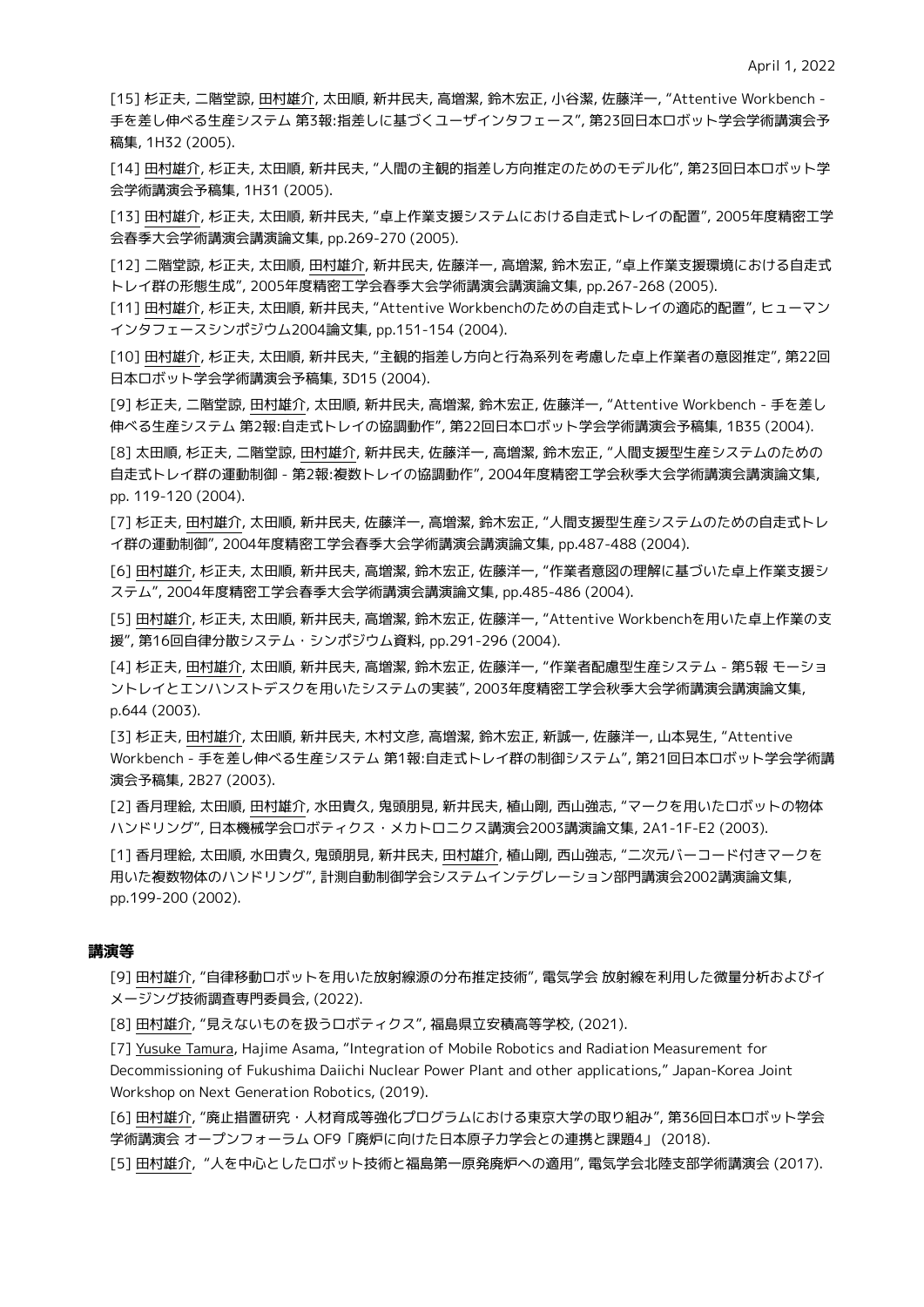[4] 田村雄介, "画像処理技術に基づく遠隔操作インタフェース", 平成29年電気学会全国大会シンポジウム「原子力 における計測制御技術の現状と将来動向」, 7-S4-6 (2017).

[3] Yusuke Tamura, "Robot Technology for Decommissioning of Fukushima Daiichi Nuclear Power Plant," Stakeholders' Workshop on Rehabilitation Efforts in Disaster-stricken Provinces in the Visayas, Philippines, IEEE-R10 Humanitarian Technology Conference, (2015).

[2] 田村雄介, "人の理解とモデル化に基づいたロボティクス", 東大精研会技術講演会, (2015).

[1] 田村雄介, "人と人工物の相互作用", 中央大学理工学部精密機械工学科同窓会講演会, (2012).

#### **特許等**

[8] 千葉拓史, 山本新吾, 山内統広, 淺間一, 山下淳, 永谷圭司, 筑紫彰太, 田村雄介, 山川博司, 藤井浩光, "対象物推定 方法、コーン指数推定システム、車両及び無人航空機", 特開2021-196765, 特願2020-101790

[7] 千葉拓史, 山本新吾, 山内統広, 淺間一, 山下淳, 永谷圭司, 筑紫彰太, 田村雄介, 山川博司, 藤井浩光, "含水比推定 方法、コーン指数推定方法、コーン指数推定システム、車両及び無人航空機", 特開2021-196226, 特願2020- 101791

[6] 山下淳, 淺間一, 永谷圭司, 田村雄介, 筑紫彰太, 藤井浩光, 森山湧志, 千葉拓史, 坂井郁也, 山本新吾, "カメラの制 御システム", 特開2021-057694, 特願2019-177329

[5] 从飛云, 李慧敏, 童水光, 田村雄介, 島添健次, 高橋浩之, 太田順, "半値確率密度分布に基づく三次元再構成方法", 特表2021-528627, 特願2020-546879, 国際公開番号:WO2020/238111

[4] 水野秀哉, 藤井浩光, 筑紫彰太, 田村雄介, 永谷圭司, 山下淳, 淺間一, 山本新吾, 千葉拓史, 坂井郁也, "転倒判定装 置、転倒判定方法、およびプログラム", 特開2020-163495, 特願2019-64293

[3] 小松廉, 藤井浩光, 筑紫彰太, 田村雄介, 永谷圭司, 山下淳, 淺間一, 岡本浩幸, モロアレサンドロ, 山本新吾, 千葉拓 史, 坂井郁也, "俯瞰映像提示システム", 特開2020-161895, 特願2019-57052

[2] 山下淳, 淺間一, 田村雄介, 藤井浩光, 粟島靖之, 山本新吾, 千葉拓史, 坂井郁也, "俯瞰映像提示システム", 特開 2019-213039, 特願2018-107239

[1] 山下淳, 淺間一, 永谷圭司, 田村雄介, 藤井浩光, 粟島靖之, 山本新吾, 千葉拓史, 坂井郁也, "評価装置、評価方法、 およびプログラム", 特開2019-209421, 特願2018-107026

#### **受賞**

- **2020年度 廃炉貢献賞(優秀賞)**, 日本原子力学会福島第一原子力発電所廃炉検討委員会

田村雄介

- **2020年度精密工学会髙城賞** 

筑紫彰太, 山内統広, 田村雄介, 山川博司, 永谷圭司, 藤井浩光, 千葉拓史, 山本新吾, 茶山和博, 山下淳, 淺間一, "スペクトル画像 を用いた土質パラメータの推定に基づく建設機械の走破性判定", 精密工学会誌 86巻12号

- **SI2018優秀講演賞**, 第19回計測自動制御学会システムインテグレーション部門講演会

水野秀哉, 筑紫彰太, 藤井浩光, 田村雄介, 永谷圭司, 山下淳, 淺間一, "遠隔操作ロボット走行時における機体の姿勢変化による転 倒回避"

- **SI2016優秀講演賞**, 第17回計測自動制御学会システムインテグレーション部門講演会

小松廉, 藤井浩光, 田村雄介, 山下淳, 淺間一, "複数台のカメラとレーザ測域センサによる人工物の幾何情報を考慮した任意視点 映像生成"

- **SI2016優秀講演賞**, 第17回計測自動制御学会システムインテグレーション部門講演会

粟島靖之, 小松廉, 藤井浩光, 田村雄介, 山下淳, 淺間一, "ロボット遠隔操作のための3次元測距センサを用いた俯瞰映像上での障 害物提示"

- **SI2016優秀講演賞**, 第17回計測自動制御学会システムインテグレーション部門講演会

禹ハンウル, 池勇勳, 河野仁, 田村雄介, 黒田康秀, 菅野崇, 山本康典, 山下淳, 淺間一, "車線変更推定法および人工ポテンシャル 法を用いた他車の走行軌道予測"

- **Best Poster Award**, 2016 International Symposium on Micro-NanoMechatronics and Human Science Rin Minohara, Wen Wen, Shunsuke Hamasaki, Takaki Maeda, Qi An, Yusuke Tamura, Hiroshi Yamakawa, Atsushi Yamashita and Hajime Asama, "How Anticipation for the Sense of Agency Affects Readiness Potential"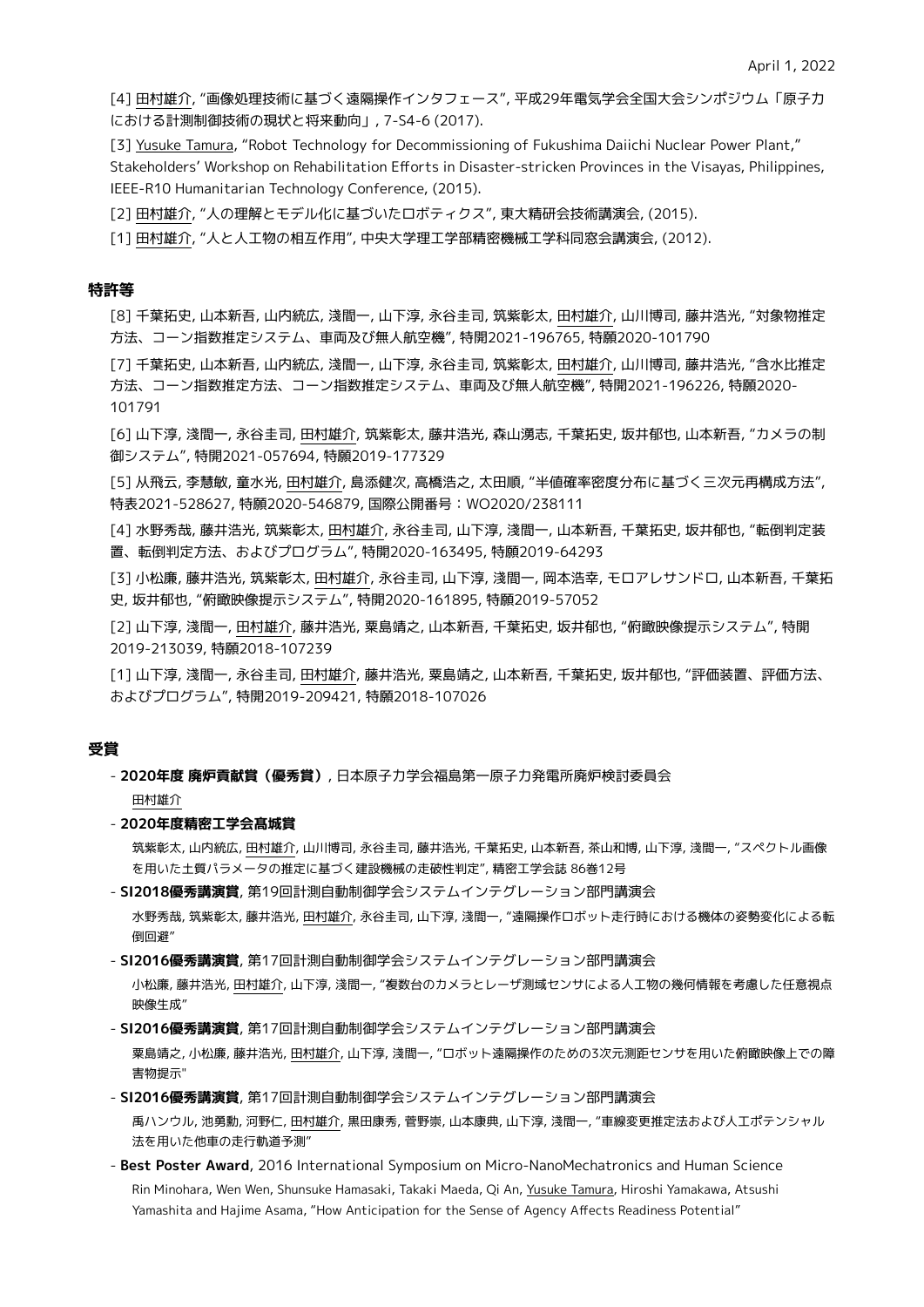#### - **SI2015優秀講演賞**, 第16回計測自動制御学会システムインテグレーション部門講演会

河野仁, 田村雄介, 山下淳, 淺間一, "ロボットシステム内電装系のための分散協調型故障診断システム"

- **Best Poster Award**, 2015 International Symposium on Micro-NanoMechatronics and Human Science Shunsuke Hamasaki, Qi An, Wen Wen, Yusuke Tamura, Hiroshi Yamakawa, Atsushi Yamashita, Hajime Asama, Satoshi Shibuya and Yukari Ohki, "Evaluating Effect of Sense of Ownership and Sense of Agency on Body Representation Change of Human Upper Limb"

#### - **平成25年度 中央大学学術研究奨励賞**

田村雄介

#### - **2012年度日本機械学会奨励賞(研究)**

田村雄介, "人の動作からの意図推定とそれに基づいた支援システムの研究"

- **Outstanding Paper Award,** 6th International Conference on Ubiquitous Robots and Ambient Intelligence (2009).

Yusuke Tamura, Yu Murai, Hiroki Murakami, and Hajime Asama, "Identification of Types of Obstacles and Obstacle Map Building for Mobile Robots"

#### - **IEEE Robotics and Automation Society Japan Chapter Young Award,** 2005 IEEE/RSJ International

Conference on Intelligent Robots and Systems

Yusuke Tamura, "Placement of Self-Moving Trays for the Deskwork Support System"

- **Best Paper Award,** 13th IEEE International Workshop on Robot and Human Interactive Communication (2004).

Yusuke Tamura, Masao Sugi, Jun Ota, and Tamio Arai, "Deskwork Support System Based on the Estimation of Human Intentions"

#### **筆頭著者の学生の受賞**

#### **- SICE International Young Authors Award for IROS 2020**

Yusheng Wang, "ACMarker: Acoustic Camera-based Fiducial Marker System in Underwater Environment" , IROS 2020

#### **- 計測自動制御学会システムインテグレーション部門 若手奨励賞**

呉家旭, "BiRNNを用いたアテンションモデルによる歩行者軌道予測", 第24回ロボティクスシンポジア, 2019.

- **Best Student Paper Award**, 2016 IEEE International Conference on Real-time Computing and Robotics Wenzheng Chi, "A Human-friendly Robot Navigation Algorithm using the Risk-RRT Approach", RCAR 2016

#### **指導学生の受賞**

- 岡本章良, 自動車技術会大学院研究奨励賞 (2022)
- 丹野壮一郎, 東北大学工学部長賞 (2022)
- 川住歩弥, 日本機械学会畠山賞 (2021)

## **外部研究費取得状況**

- 英知を結集した原子力科学技術・人材育成推進事業 課題解決型廃炉研究プログラム【研究分担者】「連携計測に よる線源探査ロボットシステムの開発研究」(2021-2023, 研究代表者:人見啓太朗)
- 科研費・挑戦的研究(萌芽)(課題番号: 21K19839)【研究代表者】「隠匿された放射線源の迅速な探索」 (2021-2022)

- 英知を結集した原子力科学技術・人材育成推進事業 研究人材育成型廃炉研究プログラム 【研究分担者】「燃料デ ブリ取り出し時における炉内状況把握のための遠隔技術に関する研究人材育成」(2019-2023, 研究代表者:淺間 一)

- 科研費・基盤研究(A)(課題番号: 19H00881)【研究分担者】「全方位3次元測距とガンマイメージングを融合し た俯瞰画像下線源可視化・定量法の開発」(2019-2022, 研究代表者:島添健次)

- 科研費・基盤研究(C)(課題番号: 18K11490)【研究代表者】「視覚的注意を考慮した歩行者モデルの構築」 (2018-2020)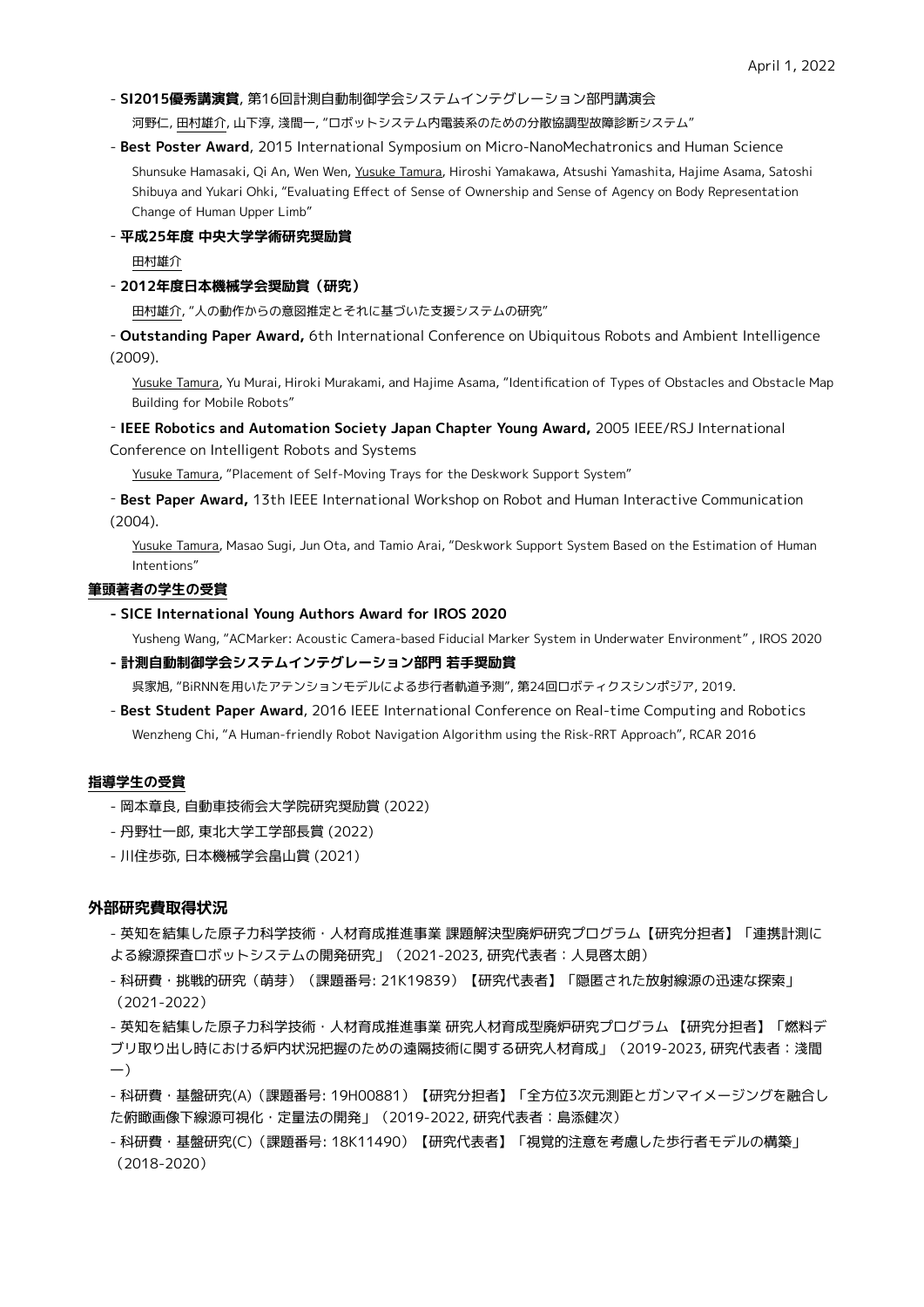- 科研費・挑戦的萌芽研究(課題番号: 15K12654)【研究代表者】 「力計測に基づいた実走行中の自転車乗車姿勢 推定手法の開発」(2015-2017)

- 公益財団法人精密測定技術振興財団「研究助成」【研究代表者】 「自転車競技スキル向上のための情報提示に必 要な身体動作及び荷重バランス計測システムの開発」(2014)

- 科研費・若手研究(B)(課題番号: 24700190)【研究代表者】 「ヒューマンロボットインタラクションのための 注意誘導のモデル化」(2012-2013)

- 科研費・特別研究員奨励費(課題番号: 06J10474)【研究代表者】 「人間との相互適応に基づいた卓上作業支援 システム」(2006-2007)

## **講演会等への貢献**

- 第41回日本ロボット学会学術講演会 (RSJ2023), 副実行委員長補佐
- 2022 IEEE/RSJ International Conference on Intelligent Robotics and Systems (IROS 2022), Associate Editor
- Augmented Humans 2022, Program Committee member
- 2022 IEEE/SICE International Symposium on System Integration (SII2022), Program Committee member
- 2021 IEEE/SICE International Symposium on System Integration (SII2021), Program Committee member

• 日本機械学会ロボティクス・メカトロニクス講演会2020, プログラム副委員長

- 第5回次世代イニシアティブ廃炉技術カンファレンス (NDEC-5, 2020), 実行委員
- 2020 IEEE/SICE International Symposium on System Integration (SII 2020), Program Committee member
- 第20回計測自動制御学会システムインテグレーション部門講演会 (SI 2019), プログラム委員
- 第37回日本ロボット学会学術講演会 (RSJ 2019), スポンサーシップ委員長
- 第37回日本ロボット学会学術講演会 (RSJ 2019), プログラム委員
- 第4回次世代イニシアティブ廃炉技術カンファレンス (NDEC-4, 2019), 実行委員
- 第24回ロボティクスシンポジア (2019), プログラム委員
- 2019 IEEE/SICE International Symposium on System Integration (SII 2019), Program Committee member
- 第19回計測自動制御学会システムインテグレーション部門講演会 (SI 2018), プログラム委員
- 第3回次世代イニシアティブ廃炉技術カンファレンス (NDEC-3, 2018), 実行委員
- 第23回ロボティクスシンポジア (2018), プログラム委員
- 第18回計測自動制御学会システムインテグレーション部門講演会 (SI 2017), プログラム委員
- 2017 IEEE/SICE International Symposium on System Integration (SII 2017), Program Committee member
- 2017 IEEE/SICE International Symposium on System Integration (SII 2017), Award Committee member
- 2017 IEEE International Conference on Robotics and Biomimetics (ROBIO 2017), Program Committee member
- 第35回日本ロボット学会学術講演会 (RSJ2017), プログラム委員
- 第22回ロボティクスシンポジア (2017), プログラム委員
- 第2回次世代イニシアティブ廃炉技術カンファレンス (NDEC-2, 2017), 実行委員
- 第17回計測自動制御学会システムインテグレーション部門講演会 (SI 2016), プログラム委員
- 2016 IEEE/SICE International Symposium on System Integration (SII 2016), Program Committee member
- 2016 IEEE International Conference on Robotics and Biomimetics (ROBIO 2016), Program Committee member
- 第21回ロボティクスシンポジア (2016), プログラム委員
- 第1回次世代イニシアティブ廃炉技術カンファレンス (NDEC-1, 2016), 実行委員
- The 6th International Conference on Advanced Mechatronics (ICAM 2015), Publication Chair
- 2015 IEEE International Conference on Robotics and Biomimetics (ROBIO 2015), Program Committee member
- 第33回日本ロボット学会学術講演会 (RSJ 2015), プログラム委員
- 2015 IEEE International Symposium on Robot and Human Interactive Communication (RO-MAN 2015), Technical Program Committee member
- 日本機械学会ロボティクス・メカトロニクス講演会 2015, プログラム委員
- 第20回ロボティクスシンポジア (2015), プログラム委員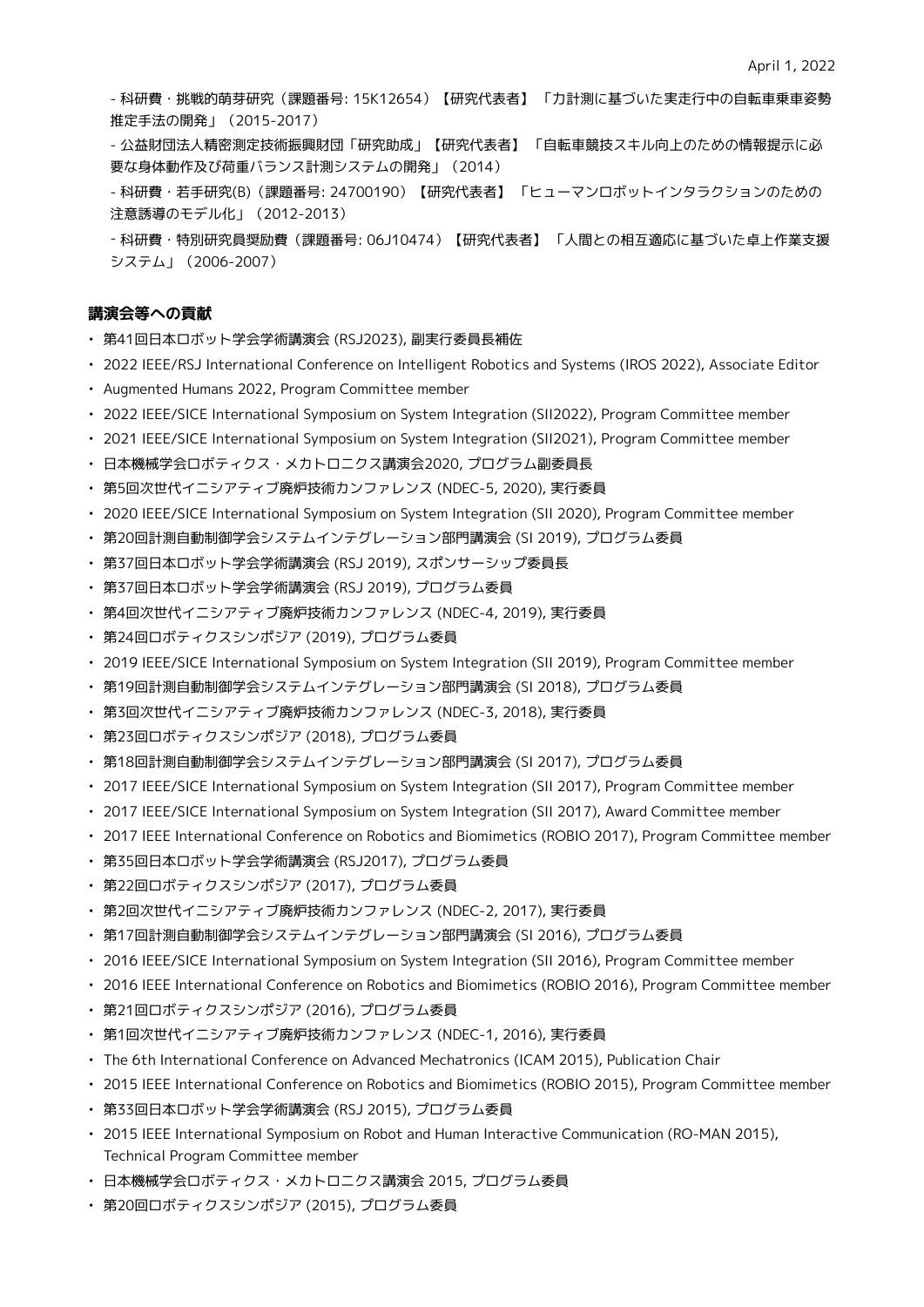- 第15回計測自動制御学会システムインテグレーション部門講演会 (SI 2014), 実行委員会幹事
- 2014 IEEE/SICE International Symposium on System Integration (SII 2014), Program Committee member
- 第19回ロボティクスシンポジア (2014), プログラム副委員長
- 2013 IEEE/RSJ International Conference on Intelligent Robots and Systems (IROS 2013), Publication Co-Chair
- 2013 IEEE International Workshop on Advanced Robotics and its Social Impacts (ARSO 2013), PaperPlaza Chair
- 2013 IEEE International Workshop on Advanced Robotics and its Social Impacts (ARSO 2013), Program Committee member
- 第31回 日本ロボット学会学術講演会 (RSJ 2013), プログラム委員
- 日本機械学会ロボティクス・メカトロニクス講演会 2013, プログラム委員
- 2010 IEEE/RSJ International Conference on Intelligent Robots and Systems (IROS 2010), Webmaster
- 2009 IEEE International Workshop on Advanced Robotics and its Social Impacts (ARSO 2009), Secretariat

# **所属学会**

- The Institute of Electrical and Electronics Engineers (IEEE), Member
	- Robotics and Automation Society
- 日本ロボット学会, 正会員
	- 廃炉に向けたロボットの調査研究と社会貢献に関する研究会 委員 (2019.06〜)
	- 実用化技術賞選考小委員会 委員(2019.04〜2021.03)
	- Advanced Robotics Best Paper Award選考小委員会 委員 (2018.04〜2020.03)
	- 代議員 (2017.03〜2021.02)
	- 論文査読小委員会 委員 (2015.04〜2017.03)
- 日本機械学会, 正員
	- ロボティクス・メカトロニクス部門 運営委員(2022.04〜)
	- 学術誌編修部会 委員 (2018.04〜2020.03)
	- ロボティクス・メカトロニクス部門 出版委員会 委員 (2013.04〜, 2013.04〜2014.03 幹事)

## **公的な委員会等**

- 産業競争力懇談会(COCN)「人共存ロボティクス普及基盤形成」, プロジェクトメンバー, 2019
- 技術研究組合国際廃炉研究開発機構, 共通基盤技術レビューワーキングメンバー, 2017
- 日本ロボット工業会, サービスロボット普及に向けた社会環境整備に関わる調査実行委員会, 幹事, 2008

# **教育歴**

- アドバンスドロボティクス(英語講義), 東北大学大学院工学研究科ロボティクス専攻, 2022-
- システム制御工学II(英語講義), 東北大学大学院工学研究科ロボティクス専攻, 2021-
- Design and Drawing I (英語講義), 東北大学工学部機械知能・航空工学科(IMAC-U), 2021-
- 創造工学研修, 東北大学工学部, 2021-
- 物理学A, 東北大学(全学教育), 2020-
- ロボティクス特論(英語講義, 1コマ), 東北大学大学院工学研究科ロボティクス専攻博士後期課程, 2020-
- 機械知能・航空研修I, 東北大学工学部機械知能・航空工学科, 2020-2021
- 機械知能・航空研修II, 東北大学工学部機械知能・航空工学科, 2020-2021
- プログラミング基礎I, 東京大学工学部精密工学科, 2015-2019
- プログラミング基礎II, 東京大学工学部精密工学科, 2015-2019
- 廃止措置特論E(英語講義, 1コマ), 東京大学大学院工学系研究科原子力国際専攻/精密工学専攻, 2016-2019
- OECD NEA NEST/CLADS Project, Lecturer, 2018-2019.